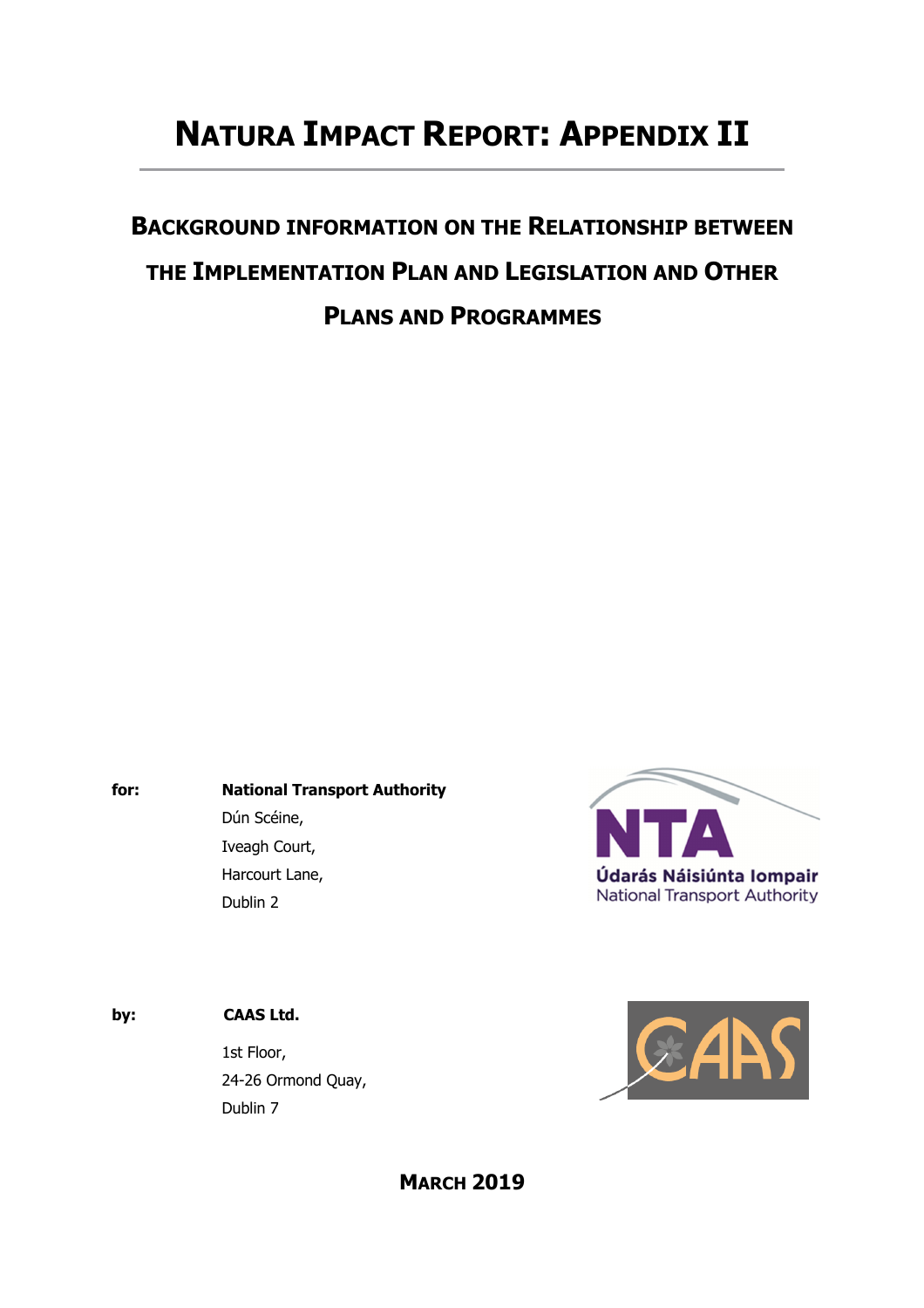# **Appendix II**

## **Background information on the Relationship between the Implementation Plan and Legislation and Other Plans and Programmes**

The data is presented in the tables below as follows:

Table 1 Relationship with Legislation and Other Plans and Programmes; these Plans and Programmes are those deemed to be most relevant to the Habitats and Birds Directives ...................................... 2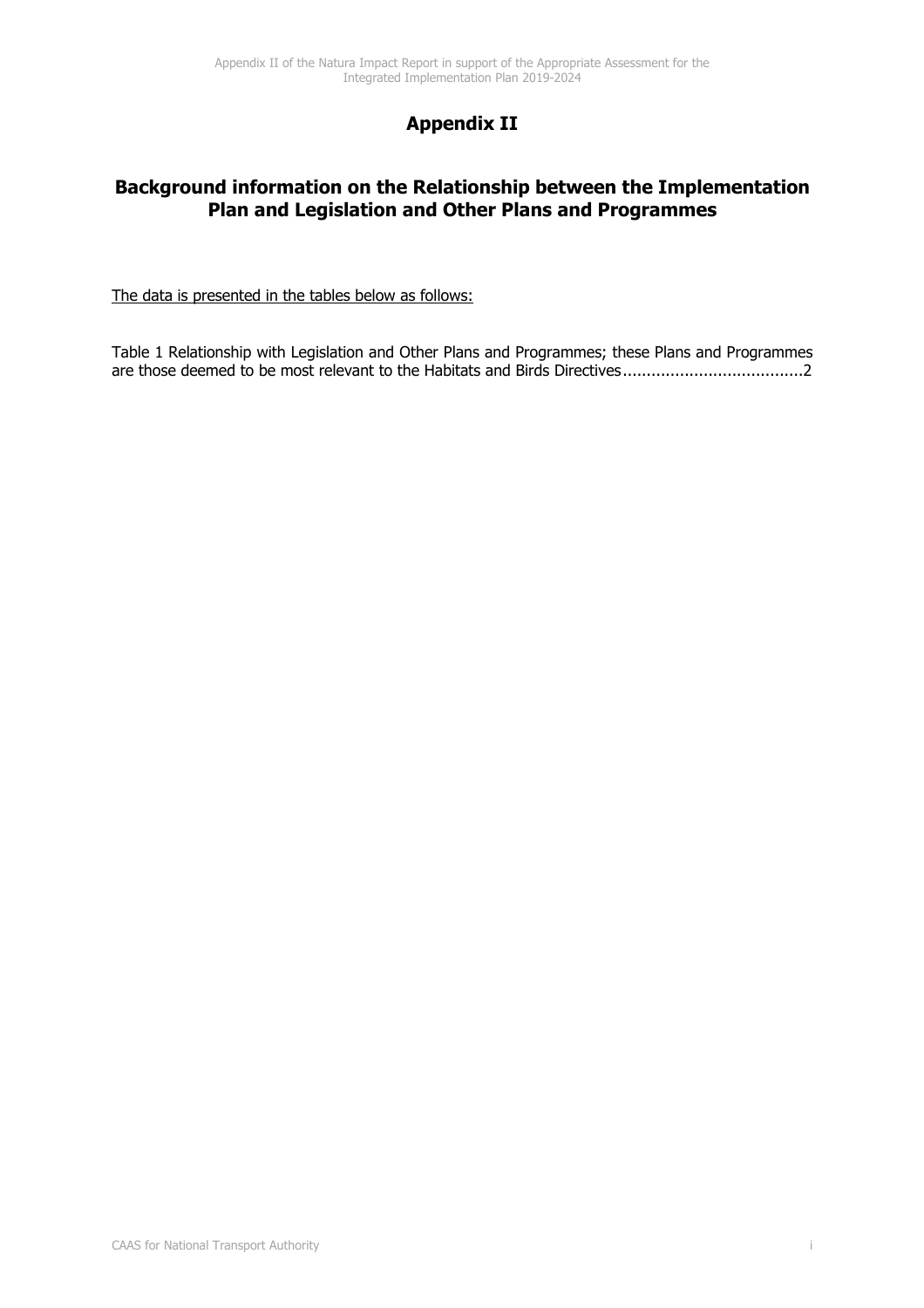### **Table 1 Relationship with Legislation and Other Plans and Programmes; these Plans and Programmes are those deemed to be most relevant to the Habitats and Birds Directives**

| Legislation, Plan, etc.                                                                                                                                                                             | High Level Aim/ Purpose/ Objective                                                                                                                                                                                                                                                                                                                                                                                                                                                                                                                                                | Lower level objectives, actions etc.                                                                                                                                                                                                                                                                                                                                                                                                                                                                                                                                                                                                                                                                                                                                                                                                                                                                                                                                                                | <b>Relevance to the Plan</b>                                                                                                                                                                                                                                                                                                                                                                                                                                                                                                                                                                                                                                                |
|-----------------------------------------------------------------------------------------------------------------------------------------------------------------------------------------------------|-----------------------------------------------------------------------------------------------------------------------------------------------------------------------------------------------------------------------------------------------------------------------------------------------------------------------------------------------------------------------------------------------------------------------------------------------------------------------------------------------------------------------------------------------------------------------------------|-----------------------------------------------------------------------------------------------------------------------------------------------------------------------------------------------------------------------------------------------------------------------------------------------------------------------------------------------------------------------------------------------------------------------------------------------------------------------------------------------------------------------------------------------------------------------------------------------------------------------------------------------------------------------------------------------------------------------------------------------------------------------------------------------------------------------------------------------------------------------------------------------------------------------------------------------------------------------------------------------------|-----------------------------------------------------------------------------------------------------------------------------------------------------------------------------------------------------------------------------------------------------------------------------------------------------------------------------------------------------------------------------------------------------------------------------------------------------------------------------------------------------------------------------------------------------------------------------------------------------------------------------------------------------------------------------|
| <b>National Level</b>                                                                                                                                                                               |                                                                                                                                                                                                                                                                                                                                                                                                                                                                                                                                                                                   |                                                                                                                                                                                                                                                                                                                                                                                                                                                                                                                                                                                                                                                                                                                                                                                                                                                                                                                                                                                                     |                                                                                                                                                                                                                                                                                                                                                                                                                                                                                                                                                                                                                                                                             |
| Ireland 2040 - Our Plan, including the<br><b>Planning</b><br>Framework,<br><b>National</b><br>replacing the National Spatial Strategy)<br>2002-2020) and the National<br>Development Plan 2018-2027 | The National Planning Framework is the<br>Government's high-level strategic plan for shaping<br>the future growth and development of to the year<br>2040. It is a framework to guide public and private<br>investment, to create and promote opportunities<br>for people, and to protect and enhance the<br>environment - from villages to cities, and<br>everything around and in between.                                                                                                                                                                                       | The National Planning Framework published alongside the National<br>Development Plan yields ten National Strategic Outcomes as follows:<br>Compact Growth<br>1.<br>2.<br><b>Enhanced Regional Accessibility</b><br>3.<br>Strengthened Rural Economies and Communities<br>4.<br><b>Sustainable Mobility</b><br>5.<br>A Strong Economy, supported by Enterprise, Innovation<br>and Skills<br>High-Quality International Connectivity<br>6.<br>7.<br>Enhanced Amenity and Heritage<br>Transition to a Low-Carbon and Climate-Resilient Society<br>8.<br>Sustainable Management of Water and other<br>9.<br><b>Environmental Resources</b><br>Access to Quality Childcare, Education and Health Services<br>10.                                                                                                                                                                                                                                                                                         | Implementation of the Plan needs to comply with all<br>environmental legislation and align with and cumulatively<br>contribute towards $-$ in combination with other users and bodies<br>and their plans etc. $-$ the achievement of the objectives of the<br>regulatory framework for environmental protection and<br>management. The mitigation measures contained within the<br>Implementation Plan (including measures proposed as part of this<br>AA) prioritise the avoidance of effects where possible and provide<br>measures to minimise effects. In combination effects that will<br>arise from the implementation of these documents will not be<br>significant. |
| Planning, Land Use and Transport<br>Outlook 2040 [in preparation]                                                                                                                                   | The PLUTO will take account of forecasted future<br>economic and demographic scenarios, affordability<br>considerations and relevant Government policies and<br>will:<br>1. Quantify in broad terms the appropriate scale of<br>financial investment in land transport over the long term;<br>2. Consider how fiscal, environmental and technological<br>developments might impact on this investment; and,<br>3. Identify strategic priorities for future investment to<br>ensure land transport infrastructure provision facilitates<br>the objectives of Project Ireland 2040. | In preparation                                                                                                                                                                                                                                                                                                                                                                                                                                                                                                                                                                                                                                                                                                                                                                                                                                                                                                                                                                                      | Implementation of the Plan needs to comply with all<br>environmental legislation and align with and cumulatively<br>contribute towards - in combination with other users and bodies<br>and their plans etc. $-$ the achievement of the objectives of the<br>regulatory framework for environmental protection and<br>management. The mitigation measures contained within the<br>Implementation Plan (including measures proposed as part of this<br>AA) prioritise the avoidance of effects where possible and provide<br>measures to minimise effects. In combination effects that will<br>arise from the implementation of these documents will not be<br>significant.   |
| <b>Planning and Development Act 2000 (as</b><br>amended)                                                                                                                                            | The core principal objectives of this Act are to<br>$\bullet$<br>amend the Planning Acts of $2000 - 2009$ with<br>specific regard given to supporting economic<br>renewal and sustainable development.                                                                                                                                                                                                                                                                                                                                                                            | Development, with certain exceptions, is subject to development<br>control under the Planning Acts and the local authorities grant<br>or refuse planning permission for development, including ones<br>within protected areas.<br>There are, however, a range of exemptions from the planning<br>$\bullet$<br>system. Use of land for agriculture, peat extraction and<br>afforestation, subject to certain thresholds, is generally exempt<br>from the requirement to obtain planning permission.<br>Additionally, Environmental Impact Assessment (EIA) is required<br>for a range of classes and large-scale projects.<br>Under planning legislation, Development Plans must include<br>mandatory objectives for the conservation of the natural<br>heritage and for the conservation of European sites and any<br>other sites which may be prescribed. There are also<br>discretionary powers to set objectives for the conservation of a<br>variety of other elements of the natural heritage. | Implementation of the Plan needs to comply with all<br>environmental legislation and align with and cumulatively<br>contribute towards $-$ in combination with other users and bodies<br>and their plans etc. $-$ the achievement of the objectives of the<br>regulatory framework for environmental protection and<br>management. The mitigation measures contained within the<br>Implementation Plan (including measures proposed as part of this<br>AA) prioritise the avoidance of effects where possible and provide<br>measures to minimise effects. In combination effects that will<br>arise from the implementation of these documents will not be<br>significant. |
| <b>European Communities (Environmental</b><br>Assessment of Certain Plans and<br>Programmes Regulations 2004 (S.I.<br>435 of 2004), as amended by S.I. 200 of<br>2011                               | The purpose of these Regulations is to transpose<br>into Irish law Directive 2001/42/EC of 27 June<br>2001 (O.J. No. L 197, 21 July 2001) on the<br>assessment of the effects of certain plans and<br>programmes on the environment $-$ commonly<br>known as the Strategic Environmental Assessment<br>(SEA) Directive.                                                                                                                                                                                                                                                           | The Regulations cover plans and programmes in all of the<br>sectors listed in article 3(2) of the Directive except land-use<br>planning.<br>These Regulations also amend certain provisions of the Planning<br>$\bullet$<br>and Development Act 2000 to provide the statutory basis for the<br>transposition of the Directive in respect of land-use planning.<br>Transposition in respect of the land-use planning sector is<br>$\bullet$<br>contained in the Planning and Development (Strategic<br>Environmental Assessment) Regulations 2004 (S.I. No. 436 of<br>2004).                                                                                                                                                                                                                                                                                                                                                                                                                         | Implementation of the Plan needs to comply with all<br>environmental legislation and align with and cumulatively<br>contribute towards $-$ in combination with other users and bodies<br>and their plans etc. $-$ the achievement of the objectives of the<br>regulatory framework for environmental protection and<br>management. The mitigation measures contained within the<br>Implementation Plan (including measures proposed as part of this<br>AA) prioritise the avoidance of effects where possible and provide<br>measures to minimise effects. In combination effects that will<br>arise from the implementation of these documents will not be<br>significant. |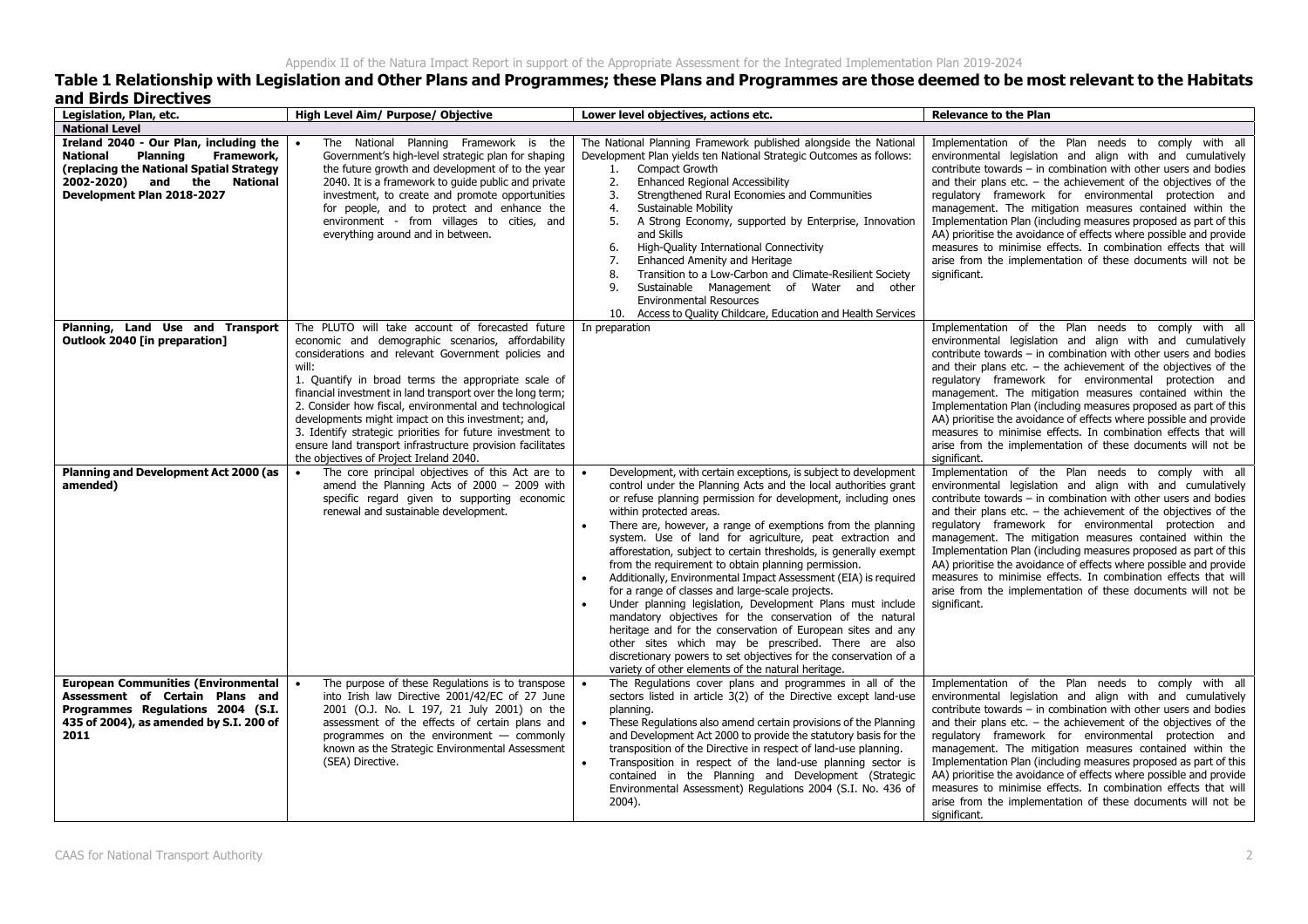|                                                                                                                                                         |                                                                                                                                                                                                                                                                                                                                                                                                             | Appendix II of the Natura Impact Report in support of the Appropriate Assessment for the Integrated Implementation Plan 2019-2024                                                                                                                                                                                                                                                                                                                                                                                                                                                                                                                                                                                                                                                                                                                                                                                                                                                    |                                                                                                                                                                                                                                                                                                                                                                                                                                                                                                                                                                                                                                                                             |
|---------------------------------------------------------------------------------------------------------------------------------------------------------|-------------------------------------------------------------------------------------------------------------------------------------------------------------------------------------------------------------------------------------------------------------------------------------------------------------------------------------------------------------------------------------------------------------|--------------------------------------------------------------------------------------------------------------------------------------------------------------------------------------------------------------------------------------------------------------------------------------------------------------------------------------------------------------------------------------------------------------------------------------------------------------------------------------------------------------------------------------------------------------------------------------------------------------------------------------------------------------------------------------------------------------------------------------------------------------------------------------------------------------------------------------------------------------------------------------------------------------------------------------------------------------------------------------|-----------------------------------------------------------------------------------------------------------------------------------------------------------------------------------------------------------------------------------------------------------------------------------------------------------------------------------------------------------------------------------------------------------------------------------------------------------------------------------------------------------------------------------------------------------------------------------------------------------------------------------------------------------------------------|
| Legislation, Plan, etc.                                                                                                                                 | High Level Aim/ Purpose/ Objective                                                                                                                                                                                                                                                                                                                                                                          | Lower level objectives, actions etc.                                                                                                                                                                                                                                                                                                                                                                                                                                                                                                                                                                                                                                                                                                                                                                                                                                                                                                                                                 | <b>Relevance to the Plan</b>                                                                                                                                                                                                                                                                                                                                                                                                                                                                                                                                                                                                                                                |
| European Communities (Birds and<br>Natural Habitats) Regulations 2011<br>(S.I. 477 of 2011, as amended)                                                 | These Regulations provide a new for the<br>implementation in Ireland of Council Directive<br>92/43/EEC on habitats and protection of wild fauna<br>and flora (as amended) and for the implementation<br>of Directive 2009/147/EC of the European<br>Parliament and of the Council on the protection of<br>wild birds.                                                                                       | They provide, among other things, for: the appointment and<br>functions of authorized officers; identification, classification and<br>other procedures relative to the designation of Community sites.<br>The Regulations have been prepared to address several<br>judgments of the CJEU against Ireland, notably cases C-418/04<br>and C-183/05, in respect of failure to transpose elements of the<br>Birds Directive and the Habitats Directive into Irish law.                                                                                                                                                                                                                                                                                                                                                                                                                                                                                                                   | Implementation of the Plan needs to comply with all<br>environmental legislation and align with and cumulatively<br>contribute towards - in combination with other users and bodies<br>and their plans etc. $-$ the achievement of the objectives of the<br>regulatory framework for environmental protection and<br>management. The mitigation measures contained within the<br>Implementation Plan (including measures proposed as part of this<br>AA) prioritise the avoidance of effects where possible and provide<br>measures to minimise effects. In combination effects that will<br>arise from the implementation of these documents will not be<br>significant.   |
| Waste Management Act 1996, as<br>amended                                                                                                                | To make provision in relation to the prevention,<br>management and control of waste; to give effect<br>to provisions of certain acts adopted by institutions<br>of the European communities in respect of those<br>matters; to amend the Environmental Protection<br>Agency Act, 1992, and to repeal certain<br>enactments and to provide for related matters.                                              | The Waste Management Act contains a number of key legal<br>obligations, including requirements for waste management<br>planning, waste collection and movement, the authorisation of<br>waste facilities, measures to reduce the production of waste<br>and/or promote its recovery.                                                                                                                                                                                                                                                                                                                                                                                                                                                                                                                                                                                                                                                                                                 | Implementation of the Plan needs to comply with all<br>environmental legislation and align with and cumulatively<br>contribute towards $-$ in combination with other users and bodies<br>and their plans etc. $-$ the achievement of the objectives of the<br>regulatory framework for environmental protection and<br>management. The mitigation measures contained within the<br>Implementation Plan (including measures proposed as part of this<br>AA) prioritise the avoidance of effects where possible and provide<br>measures to minimise effects. In combination effects that will<br>arise from the implementation of these documents will not be<br>significant. |
| <b>European Communities Environmental</b><br><b>Objectives (FPM) Requlations 2009</b><br>(S.I. 296 of 2009)                                             | The purpose of these Regulations is to support the<br>achievement of favourable conservation status for<br>freshwater pearl mussels                                                                                                                                                                                                                                                                         | Actions:<br>$\bullet$<br>Set environmental quality objectives for the habitats of the<br>freshwater pearl mussel populations named in the First Schedule<br>to these Regulations that are within the boundaries of a site<br>notified in a candidate list of European sites, or designated as a<br>Special Area of Conservation, under the European Communities<br>(Natural Habitats) Regulations, 1997 (S.I. No. 94/1997).<br>Require the production of sub-basin management plans with<br>programmes of measures to achieve these objectives.<br>Set out the duties of public authorities in respect of the sub-<br>$\bullet$<br>basin management plans and programmes of measure                                                                                                                                                                                                                                                                                                  | Implementation of the Plan needs to comply with all<br>environmental legislation and align with and cumulatively<br>contribute towards - in combination with other users and bodies<br>and their plans etc. $-$ the achievement of the objectives of the<br>regulatory framework for environmental protection and<br>management. The mitigation measures contained within the<br>Implementation Plan (including measures proposed as part of this<br>AA) prioritise the avoidance of effects where possible and provide<br>measures to minimise effects. In combination effects that will<br>arise from the implementation of these documents will not be<br>significant.   |
| <b>European Communities Environmental</b><br><b>Objectives (Groundwater) Regulations</b><br>2010 (S.I. 9 of 2010), as amended (S.I.<br>No. 366 of 2016) | To<br>amend<br>the<br>European<br>Communities<br>Environmental<br>Objectives<br>(Groundwater)<br>Regulations 2010 (S.I. No. 9 of 2010) to make<br>further provision to implement Commission<br>Directive 2014/80/EU of 20 June 2014 amending<br>Annex II to Directive 2006/118/EC of the European<br>Parliament and of the Council on the protection of<br>groundwater against pollution and deterioration. | The substances and threshold values set out in Schedule 5 to<br>S.I. No. 9 of 2010 have been reviewed and amended where<br>necessary, based on existing monitoring information and<br>international guidelines on appropriate threshold values.<br>Part A of Schedule 6 has been amended to include changes to<br>the rules governing the determination of background levels for<br>the purposes of establishing threshold values for groundwater<br>pollutants and indicators of pollution.<br>Part B of Schedule 6 has been amended to include nitrites and<br>phosphorus (total) / phosphates among the minimum list of<br>pollutants and their indicators which the Environmental<br>Protection Agency (EPA) must consider when establishing<br>threshold values<br>Part C of Schedule 6 amends the information to be provided to<br>$\bullet$<br>the Minister by the EPA with regard to the pollutants and their<br>indicators for which threshold values have been established | Implementation of the Plan needs to comply with all<br>environmental legislation and align with and cumulatively<br>contribute towards - in combination with other users and bodies<br>and their plans etc. $-$ the achievement of the objectives of the<br>regulatory framework for environmental protection and<br>management. The mitigation measures contained within the<br>Implementation Plan (including measures proposed as part of this<br>AA) prioritise the avoidance of effects where possible and provide<br>measures to minimise effects. In combination effects that will<br>arise from the implementation of these documents will not be<br>significant.   |
| <b>European</b><br><b>Communities</b><br>(Good<br><b>Agricultural Practice for Protection of</b><br>Waters) Regulations 2014 (S.I. No. 31<br>of 2014)   | These Regulations, which give effect to Irelands<br>3rd Nitrates Action Programme, provide statutory<br>support for good agricultural practice to protect<br>waters against pollution from agricultural sources                                                                                                                                                                                             | The Regulations include measures such as:<br>Periods when land application of fertilisers is prohibited<br>$\bullet$<br>$\bullet$<br>Limits on the land application of fertilisers<br>Storage requirements for livestock manure; and<br>Monitoring of the effectiveness of the measures in terms of<br>$\bullet$<br>agricultural practice and impact on water quality.                                                                                                                                                                                                                                                                                                                                                                                                                                                                                                                                                                                                               | Implementation of the Plan needs to comply with all<br>environmental legislation and align with and cumulatively<br>contribute towards - in combination with other users and bodies<br>and their plans etc. $-$ the achievement of the objectives of the<br>regulatory framework for environmental protection and<br>management. The mitigation measures contained within the<br>Implementation Plan (including measures proposed as part of this<br>AA) prioritise the avoidance of effects where possible and provide                                                                                                                                                     |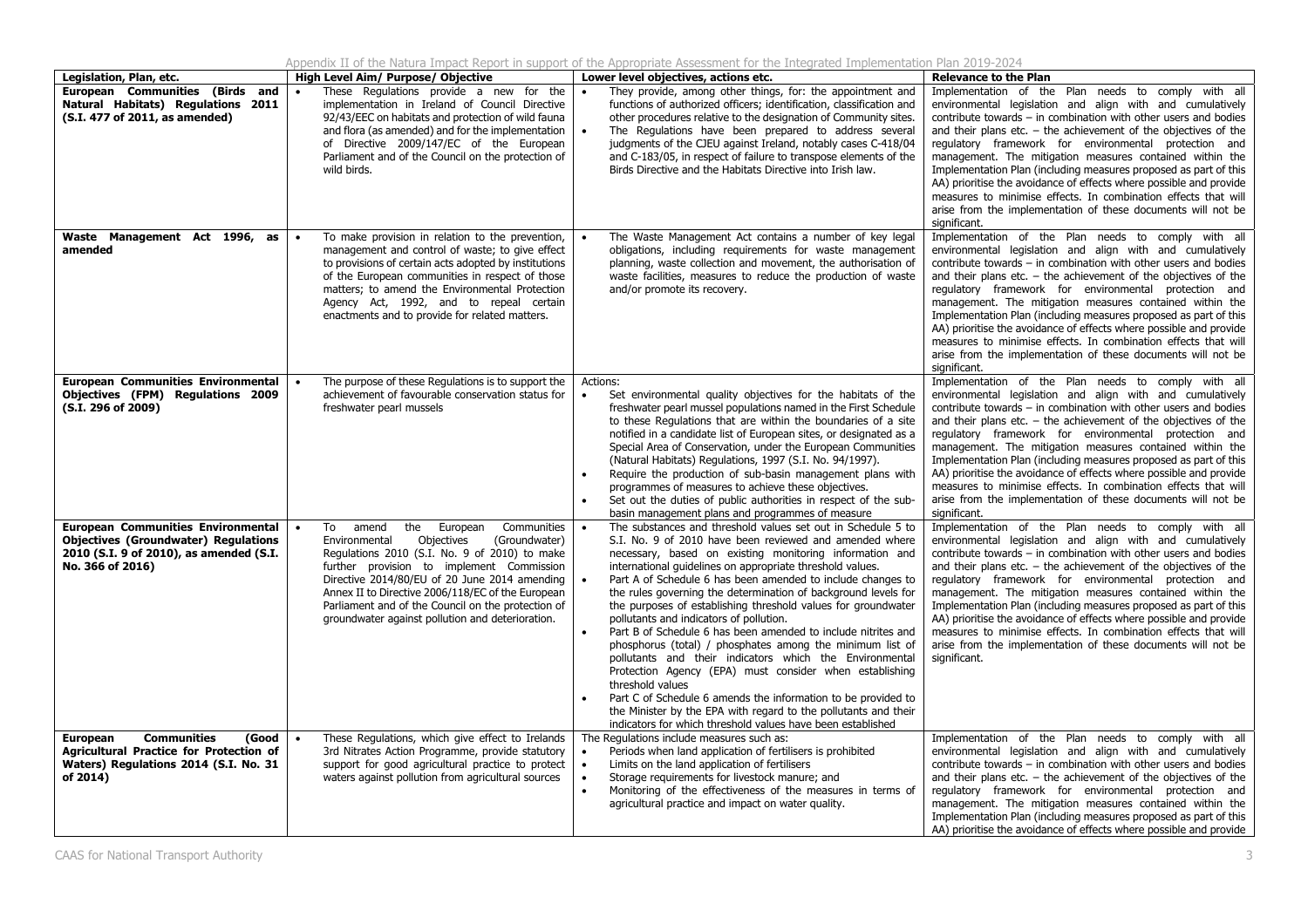|                                                                                |                                                                                                                                                                                                                                                                                                                                                                                                                                 | 4ppenaix 11 of the Natura Impact Report in Support of the Appropriate Assessment for the Integrated Implementation Plan 2019-2024                                                                                                                                                                                                                                                                                                                                                                                                                                                                                                                                                                                                                                                                                                                                                                                                                                                                                                                                                                                                                                                                                                                                                                                                                                                                                                                                                                                                                                                                                                             |                                                                                                                                                                                                                                                                                                                                                                                                                                                                                                                                                                                                                                                                           |
|--------------------------------------------------------------------------------|---------------------------------------------------------------------------------------------------------------------------------------------------------------------------------------------------------------------------------------------------------------------------------------------------------------------------------------------------------------------------------------------------------------------------------|-----------------------------------------------------------------------------------------------------------------------------------------------------------------------------------------------------------------------------------------------------------------------------------------------------------------------------------------------------------------------------------------------------------------------------------------------------------------------------------------------------------------------------------------------------------------------------------------------------------------------------------------------------------------------------------------------------------------------------------------------------------------------------------------------------------------------------------------------------------------------------------------------------------------------------------------------------------------------------------------------------------------------------------------------------------------------------------------------------------------------------------------------------------------------------------------------------------------------------------------------------------------------------------------------------------------------------------------------------------------------------------------------------------------------------------------------------------------------------------------------------------------------------------------------------------------------------------------------------------------------------------------------|---------------------------------------------------------------------------------------------------------------------------------------------------------------------------------------------------------------------------------------------------------------------------------------------------------------------------------------------------------------------------------------------------------------------------------------------------------------------------------------------------------------------------------------------------------------------------------------------------------------------------------------------------------------------------|
| Legislation, Plan, etc.                                                        | High Level Aim/ Purpose/ Objective                                                                                                                                                                                                                                                                                                                                                                                              | Lower level objectives, actions etc.                                                                                                                                                                                                                                                                                                                                                                                                                                                                                                                                                                                                                                                                                                                                                                                                                                                                                                                                                                                                                                                                                                                                                                                                                                                                                                                                                                                                                                                                                                                                                                                                          | <b>Relevance to the Plan</b>                                                                                                                                                                                                                                                                                                                                                                                                                                                                                                                                                                                                                                              |
|                                                                                |                                                                                                                                                                                                                                                                                                                                                                                                                                 |                                                                                                                                                                                                                                                                                                                                                                                                                                                                                                                                                                                                                                                                                                                                                                                                                                                                                                                                                                                                                                                                                                                                                                                                                                                                                                                                                                                                                                                                                                                                                                                                                                               | measures to minimise effects. In combination effects that will<br>arise from the implementation of these documents will not be<br>significant.                                                                                                                                                                                                                                                                                                                                                                                                                                                                                                                            |
| <b>Bathing Water Quality Regulations</b><br>2008 (S.I. 79 of 2008)             | These Regulations provide for transposition of the<br>$\bullet$<br>EU Bathing Water Directive 2006 (Directive<br>2006/7/EC of 15 February 2006) which aims:<br>O To improve health protection for<br>bathers<br>To establish a more pro-active<br>$\circ$<br>approach to management of bathing<br>waters, and<br>To<br>promote increased<br>public<br>$\circ$<br>involvement and dissemination of<br>information to the public. | The Regulations establish a new classification system for bathing<br>water quality based on four classifications "poor", "sufficient",<br>"good" and "excellent" and generally require that a classification<br>of at least "sufficient" be achieved by 2015 for all bathing waters.<br>Local authorities must take appropriate measures with a view to<br>$\bullet$<br>improving waters which are classified as "poor" and increasing<br>the number of bathing waters classified as "good" or "excellent".<br>A permanent advice against bathing must be issued in a case<br>where a bathing water is classified as "poor" for five consecutive<br>years.<br>Local authorities are required annually to identify bathing<br>waters, establish a monitoring calendar, carry out the specified<br>monitoring, report the results to the EPA, carry out appropriate<br>management measures where necessary and provide<br>information to the public.<br>There must be public participation in the identification of waters<br>and the general implementation of the Regulations.<br>The EPA is required by the Regulations to classify bathing<br>waters, generally on the basis of the monitoring results for the<br>four preceding bathing seasons, and to publish an annual report<br>in relation to bathing water quality.<br>Monitoring by local authorities is to commence not later than<br>2011 with a view to ensuring that a classification is assigned to<br>bathing waters not later than 2015.<br>Private controllers of access lands may be required to contribute<br>towards the costs incurred by a local authority or the EPA. | Implementation of the Plan needs to comply with all<br>environmental legislation and align with and cumulatively<br>contribute towards - in combination with other users and bodies<br>and their plans etc. $-$ the achievement of the objectives of the<br>regulatory framework for environmental protection and<br>management. The mitigation measures contained within the<br>Implementation Plan (including measures proposed as part of this<br>AA) prioritise the avoidance of effects where possible and provide<br>measures to minimise effects. In combination effects that will<br>arise from the implementation of these documents will not be<br>significant. |
| <b>Bathing Water Quality (Amendment)</b><br>Regulations 2011 (S.I 351 of 2011) | This Regulation defines further the minimum<br>number of bathing water samples required to carry<br>out a bathing water quality assessment.                                                                                                                                                                                                                                                                                     | Further defines the minimum number of bathing water samples<br>required to carry out a bathing water quality assessment.                                                                                                                                                                                                                                                                                                                                                                                                                                                                                                                                                                                                                                                                                                                                                                                                                                                                                                                                                                                                                                                                                                                                                                                                                                                                                                                                                                                                                                                                                                                      | Implementation of the Plan needs to comply with all<br>environmental legislation and align with and cumulatively<br>contribute towards - in combination with other users and bodies<br>and their plans etc. $-$ the achievement of the objectives of the<br>regulatory framework for environmental protection and<br>management. The mitigation measures contained within the<br>Implementation Plan (including measures proposed as part of this<br>AA) prioritise the avoidance of effects where possible and provide<br>measures to minimise effects. In combination effects that will<br>arise from the implementation of these documents will not be<br>significant. |
| <b>Climate Action and</b><br>Carbon<br>Low<br><b>Development Act 2015</b>      | An Act to provide for the approval of plans by the<br>$\bullet$<br>Government in relation to climate change for the<br>purpose of pursuing the transition to a low carbon,<br>climate resilient and environmentally sustainable<br>economy.                                                                                                                                                                                     | When considering a plan or framework, for approval, the Government<br>shall endeavour to achieve the national transition objective within the<br>period to which the objective relates and shall, in endeavouring to<br>achieve that objective, ensure that such objective is achieved by the<br>implementation of measures that are cost effective and shall, for that<br>purpose, have regard to:<br>The ultimate objective specified in Article 2 of the United Nations<br>Framework Convention on Climate Change done at New York on<br>9 May 1992 and any mitigation commitment entered into by the<br>European Union in response or otherwise in relation to that<br>objective,<br>The policy of the Government on climate change,<br>Climate justice,<br>Any existing obligation of the State under the law of the<br>European Union or any<br>international agreement referred to in section 2; and                                                                                                                                                                                                                                                                                                                                                                                                                                                                                                                                                                                                                                                                                                                                   | Implementation of the Plan needs to comply with all<br>environmental legislation and align with and cumulatively<br>contribute towards - in combination with other users and bodies<br>and their plans etc. $-$ the achievement of the objectives of the<br>regulatory framework for environmental protection and<br>management. The mitigation measures contained within the<br>Implementation Plan (including measures proposed as part of this<br>AA) prioritise the avoidance of effects where possible and provide<br>measures to minimise effects. In combination effects that will<br>arise from the implementation of these documents will not be<br>significant. |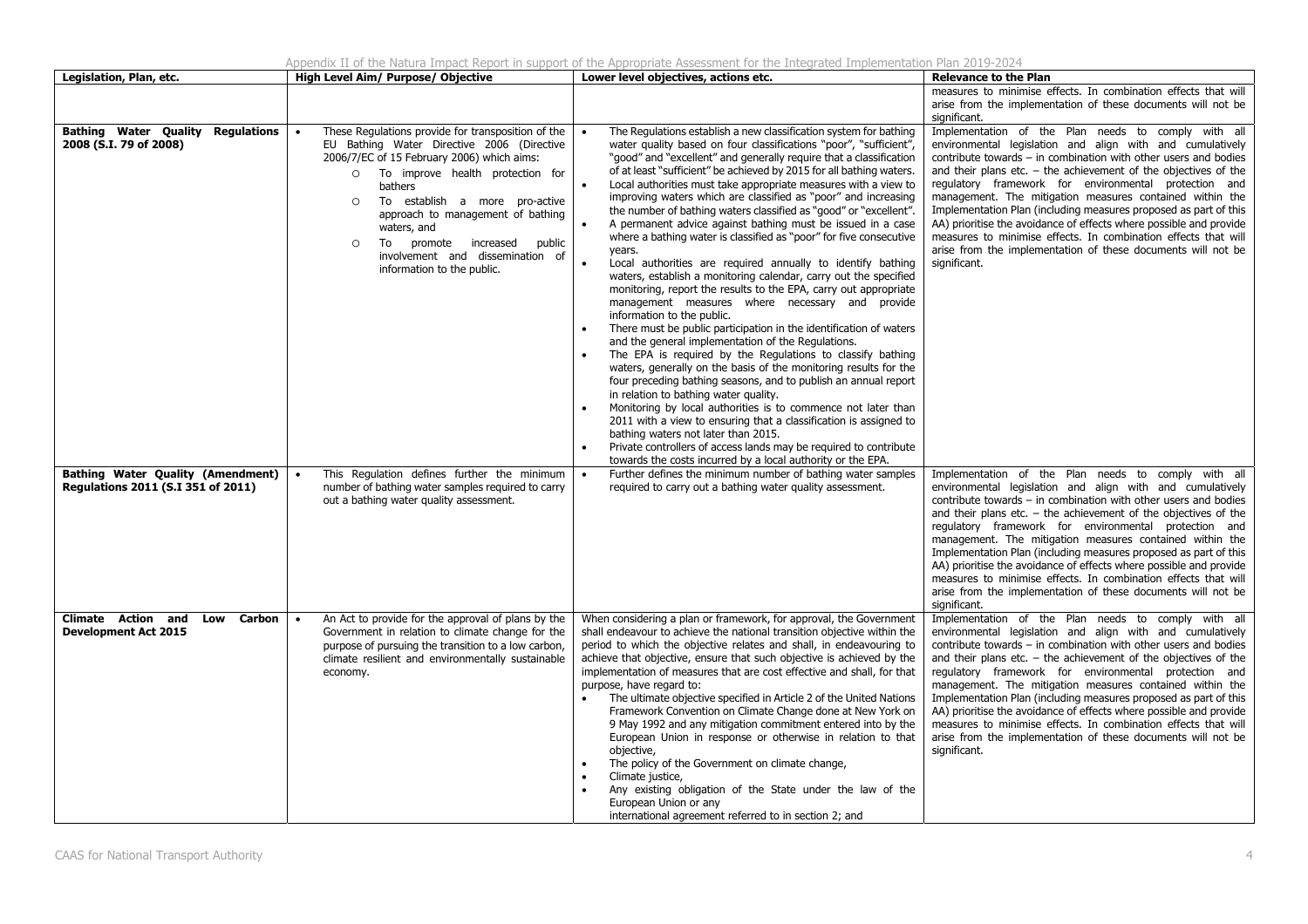Appendix II of the Natura Impact Report in support of the Appropriate Assessment for the Integrated Implementation Plan 2019-2024

| Legislation, Plan, etc.                                                                                           | High Level Aim/ Purpose/ Objective                                                                                                                                                                                                                                                                                                                                                                                                                                          | Lower level objectives, actions etc.                                                                                                                                                                                                                                                                                                                                                                                                                                                                                                                                                                | <b>Relevance to the Plan</b>                                                                                                                                                                                                                                                                                                                                                                                                                                                                                                                                                                                                                                                |  |  |  |
|-------------------------------------------------------------------------------------------------------------------|-----------------------------------------------------------------------------------------------------------------------------------------------------------------------------------------------------------------------------------------------------------------------------------------------------------------------------------------------------------------------------------------------------------------------------------------------------------------------------|-----------------------------------------------------------------------------------------------------------------------------------------------------------------------------------------------------------------------------------------------------------------------------------------------------------------------------------------------------------------------------------------------------------------------------------------------------------------------------------------------------------------------------------------------------------------------------------------------------|-----------------------------------------------------------------------------------------------------------------------------------------------------------------------------------------------------------------------------------------------------------------------------------------------------------------------------------------------------------------------------------------------------------------------------------------------------------------------------------------------------------------------------------------------------------------------------------------------------------------------------------------------------------------------------|--|--|--|
|                                                                                                                   |                                                                                                                                                                                                                                                                                                                                                                                                                                                                             | The most recent national greenhouse gas emissions inventory<br>and projection of future greenhouse gas emissions, prepared by<br>the Agency.                                                                                                                                                                                                                                                                                                                                                                                                                                                        |                                                                                                                                                                                                                                                                                                                                                                                                                                                                                                                                                                                                                                                                             |  |  |  |
| The Sustainable Development Goals<br>National Implementation Plan (2018 -<br>2020)                                | National Implementation Plan 2018 - 2020 is in<br>direct response to the 2030 Agenda for Sustainable<br>Development and provides a whole-of-government<br>approach to implement the 17 Sustainable<br>Development Goals (SDGs).<br>The Plan provides a 'SDG Matrix' which identifies<br>the responsible Government Departments for each<br>of the 169 targets. It also includes a 'SDG Policy<br>Map' indicating the relevant national policies for<br>each of the targets. | The Plan identifies four strategic priorities to guide implementation:<br>Awareness: raise public awareness of the SDGs;<br>Participation: provide stakeholders opportunities to engage and<br>contribute to follow-up and review processes, and further<br>develop national implementation of the Goals;<br>Support: encourage and support efforts of communities and<br>organisations to contribute towards meeting the SDGs, and<br>foster public participation; and<br>Policy alignment: develop alignment of national policy with the<br>SDGs and identify opportunities for policy coherence. | Implementation of the Plan needs to comply with all<br>environmental legislation and align with and cumulatively<br>contribute towards - in combination with other users and bodies<br>and their plans etc. $-$ the achievement of the objectives of the<br>regulatory framework for environmental protection and<br>management. The mitigation measures contained within the<br>Implementation Plan (including measures proposed as part of this<br>AA) prioritise the avoidance of effects where possible and provide<br>measures to minimise effects. In combination effects that will<br>arise from the implementation of these documents will not be<br>significant.   |  |  |  |
| <b>Infrastructure and Capital Investment</b><br>Plan (2016-2021)                                                  | €27 billion multi-annual Exchequer Capital<br>Investment Plan, which is supported by a<br>programme of capital investment in the wider State<br>sector, and which over the period 2016 to 2021 will<br>help to lay the foundations for continued growth in<br>Ireland.                                                                                                                                                                                                      | This Capital Plan reflects the Government's commitment to<br>$\bullet$<br>supporting strong and sustainable economic growth and raising<br>welfare and living standards for all.<br>It includes allocations for new projects across a number of key<br>$\bullet$<br>areas and funding to ensure that the present stock of national<br>infrastructure is refreshed and maintained.                                                                                                                                                                                                                   | Implementation of the Plan needs to comply with all<br>environmental legislation and align with and cumulatively<br>contribute towards - in combination with other users and bodies<br>and their plans etc. $-$ the achievement of the objectives of the<br>regulatory framework for environmental protection and<br>management. The mitigation measures contained within the<br>Implementation Plan (including measures proposed as part of this<br>AA) prioritise the avoidance of effects where possible and provide<br>measures to minimise effects. In combination effects that will<br>arise from the implementation of these documents will not be<br>significant.   |  |  |  |
| <b>Ireland's Renewable Energy Action Plan</b><br>2010 (Irish Government submission to<br>the European Commission) | Ireland's NREAP sets out our national targets for<br>the share of energy from renewable sources to be<br>consumed in transport, electricity and heating and<br>cooling in 2020. The plan demonstrates how the<br>Member State will meet its overall national target<br>established under the Directive.                                                                                                                                                                     | Share of energy from renewable sources in gross final<br>consumption of energy in 2005 (3.1%)<br>Target of energy consumption from renewable sources in gross<br>$\bullet$<br>final consumption in 2020 (16%)<br>Expected total adjusted energy consumption in 2020 (14,142)<br>$\bullet$<br>$\bullet$<br>Expected amount of energy from renewable sources<br>corresponding to the 2020 target (2,269)                                                                                                                                                                                              | Implementation of the Plan needs to comply with all<br>environmental legislation and align with and cumulatively<br>contribute towards $-$ in combination with other users and bodies<br>and their plans etc. $-$ the achievement of the objectives of the<br>regulatory framework for environmental protection and<br>management. The mitigation measures contained within the<br>Implementation Plan (including measures proposed as part of this<br>AA) prioritise the avoidance of effects where possible and provide<br>measures to minimise effects. In combination effects that will<br>arise from the implementation of these documents will not be<br>significant. |  |  |  |
| Strategy for Renewable energy (2012-<br>2020)                                                                     | The Government's overarching strategic objective<br>is to make renewable energy an increasingly<br>significant component of Ireland's energy supply<br>by 2020, so that at a minimum it will achieve its<br>legally binding 2020 target in the most cost-<br>efficient manner for consumers.<br>Of critical importance is the role which the<br>renewable energy sector plays in job creation and<br>economic activity as part of the Government's<br>action plan for jobs. | This document sets out five strategic goals, reflecting the key<br>dimensions of the renewable<br>energy challenge to 2020:<br>Increasing on and offshore wind,<br>$\bullet$<br>Building a sustainable bioenergy sector,<br>$\bullet$<br>Fostering R&D in renewables such as wave & tidal,<br>$\bullet$<br>Growing sustainable transport; and<br>$\bullet$<br>$\bullet$<br>Building out robust and efficient networks.                                                                                                                                                                              | Implementation of the Plan needs to comply with all<br>environmental legislation and align with and cumulatively<br>contribute towards - in combination with other users and bodies<br>and their plans etc. $-$ the achievement of the objectives of the<br>regulatory framework for environmental protection and<br>management. The mitigation measures contained within the<br>Implementation Plan (including measures proposed as part of this<br>AA) prioritise the avoidance of effects where possible and provide<br>measures to minimise effects. In combination effects that will<br>arise from the implementation of these documents will not be<br>significant.   |  |  |  |
| <b>National Climate Mitigation Plan 2017</b>                                                                      | The Plan represents an initial step to set Ireland on<br>a pathway to achieve the deep decarbonisation<br>required in Ireland by mid-century in line with the<br>Government's policy objectives.                                                                                                                                                                                                                                                                            | The National Mitigation Plan focuses on the following issues:<br>Climate Action Policy Framework<br>Decarbonising Electricity Generation<br>$\bullet$<br>Decarbonising the Built Environment<br>$\bullet$<br>Decarbonising Transport<br>An Approach to Carbon Neutrality for Agriculture, Forest and<br>$\bullet$<br>Land Use Sectors                                                                                                                                                                                                                                                               | Implementation of the Plan needs to comply with all<br>environmental legislation and align with and cumulatively<br>contribute towards - in combination with other users and bodies<br>and their plans etc. $-$ the achievement of the objectives of the<br>regulatory framework for environmental protection and<br>management. The mitigation measures contained within the<br>Implementation Plan (including measures proposed as part of this<br>AA) prioritise the avoidance of effects where possible and provide<br>measures to minimise effects. In combination effects that will                                                                                   |  |  |  |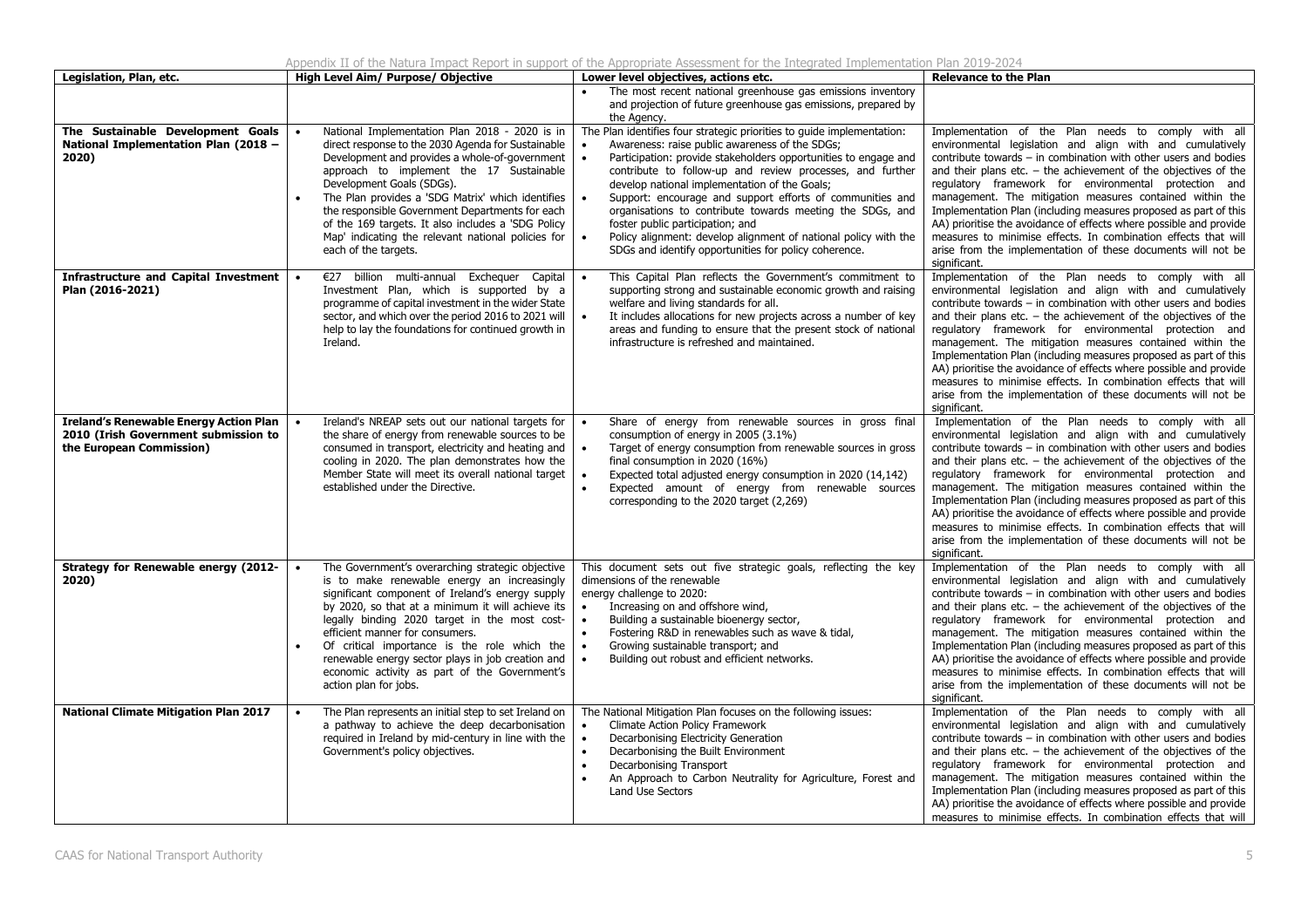|                                                                                            |                                                                                                                                                                                                                                                                                                                                                                                                                                                                                                                                                                              | Appendix II of the Natura Impact Report in support of the Appropriate Assessment for the Integrated Implementation Plan 2019-2024                                                                                                                                                                                                                                                                                                                                                                                                                                                                                                                                                                                                                                                                                                                                                                                                                                                                                                |                                                                                                                                                                                                                                                                                                                                                                                                                                                                                                                                                                                                                                                                                           |
|--------------------------------------------------------------------------------------------|------------------------------------------------------------------------------------------------------------------------------------------------------------------------------------------------------------------------------------------------------------------------------------------------------------------------------------------------------------------------------------------------------------------------------------------------------------------------------------------------------------------------------------------------------------------------------|----------------------------------------------------------------------------------------------------------------------------------------------------------------------------------------------------------------------------------------------------------------------------------------------------------------------------------------------------------------------------------------------------------------------------------------------------------------------------------------------------------------------------------------------------------------------------------------------------------------------------------------------------------------------------------------------------------------------------------------------------------------------------------------------------------------------------------------------------------------------------------------------------------------------------------------------------------------------------------------------------------------------------------|-------------------------------------------------------------------------------------------------------------------------------------------------------------------------------------------------------------------------------------------------------------------------------------------------------------------------------------------------------------------------------------------------------------------------------------------------------------------------------------------------------------------------------------------------------------------------------------------------------------------------------------------------------------------------------------------|
| Legislation, Plan, etc.                                                                    | High Level Aim/ Purpose/ Objective                                                                                                                                                                                                                                                                                                                                                                                                                                                                                                                                           | Lower level objectives, actions etc.                                                                                                                                                                                                                                                                                                                                                                                                                                                                                                                                                                                                                                                                                                                                                                                                                                                                                                                                                                                             | <b>Relevance to the Plan</b>                                                                                                                                                                                                                                                                                                                                                                                                                                                                                                                                                                                                                                                              |
|                                                                                            |                                                                                                                                                                                                                                                                                                                                                                                                                                                                                                                                                                              |                                                                                                                                                                                                                                                                                                                                                                                                                                                                                                                                                                                                                                                                                                                                                                                                                                                                                                                                                                                                                                  | arise from the implementation of these documents will not be                                                                                                                                                                                                                                                                                                                                                                                                                                                                                                                                                                                                                              |
| National Policy Position on Climate<br><b>Action and Low Carbon Development</b><br>(2014)  | The National Policy Position provides a high-level<br>policy direction for the adoption and<br>implementation by Government of plans to enable<br>the State to move to a low carbon economy by<br>2050.<br>Statutory authority for the plans is set out in the<br>Climate Action and Low Carbon Development Act<br>2015.                                                                                                                                                                                                                                                     | National climate policy in Ireland:<br>Recognises the threat of climate change for humanity;<br>$\bullet$<br>Anticipates and supports mobilisation of a comprehensive<br>$\bullet$<br>international response to climate change, and global transition<br>to a low-carbon future;<br>Recognises the challenges and opportunities of the broad<br>$\bullet$<br>transition agenda for society; and<br>Aims, as a fundamental national objective, to achieve transition<br>to a competitive, low carbon, climate-resilient and<br>environmentally sustainable economy by 2050.                                                                                                                                                                                                                                                                                                                                                                                                                                                       | significant.<br>Implementation of the Plan needs to comply with all<br>environmental legislation and align with and cumulatively<br>contribute towards - in combination with other users and bodies<br>and their plans etc. $-$ the achievement of the objectives of the<br>regulatory framework for environmental protection and<br>management. The mitigation measures contained within the<br>Implementation Plan (including measures proposed as part of this<br>AA) prioritise the avoidance of effects where possible and provide<br>measures to minimise effects. In combination effects that will<br>arise from the implementation of these documents will not be<br>significant. |
| <b>National Clean</b><br>Air Strategy<br>[in<br>preparation]                               | The Clean Air Strategy will provide the strategic<br>policy framework necessary to identify and<br>promote integrated measures across government<br>policy that are required to reduce air pollution and<br>promote cleaner air while delivering on wider<br>national objectives.                                                                                                                                                                                                                                                                                            | Having a National Strategy will provide a policy framework by<br>which Ireland can develop the necessary policies and measures<br>to comply with new and emerging EU legislation.<br>The Strategy should also help tackle climate change.<br>$\bullet$<br>The Strategy will consider a wider range of national policies that<br>are relevant to clean air policy such as transport, energy, home<br>heating and agriculture.<br>In any discussion relating to clean air policy, the issue of people's<br>health is paramount and this will be a strong theme of the<br>Strategy.                                                                                                                                                                                                                                                                                                                                                                                                                                                 | Implementation of the Plan needs to comply with all<br>environmental legislation and align with and cumulatively<br>contribute towards - in combination with other users and bodies<br>and their plans etc. $-$ the achievement of the objectives of the<br>regulatory framework for environmental protection and<br>management. The mitigation measures contained within the<br>Implementation Plan (including measures proposed as part of this<br>AA) prioritise the avoidance of effects where possible and provide<br>measures to minimise effects. In combination effects that will<br>arise from the implementation of these documents will not be<br>significant.                 |
| <b>Strategy for the Future Development of</b><br>National and Regional Greenways<br>(2018) | The objective of this Strategy is to assist in the<br>strategic development of nationally and regionally<br>significant Greenways in appropriate locations<br>constructed to an appropriate standard in order to<br>deliver a quality experience for all Greenways<br>users.<br>It also aims to increase the number and<br>geographical spread of Greenways of scale and<br>quality around the country over the next 10 years<br>with a consequent significant increase in the<br>number of people using Greenways as a visitor<br>experience and as a recreational amenity. | A Strategic Greenway network of national and regional routes,<br>with a number of high capacity flagship routes that can be<br>extended and/or link with local Greenways and other cycling and<br>walking infrastructure;<br>Greenways of scale and appropriate standard that have<br>$\bullet$<br>significant potential to deliver an increase in activity tourism to<br>Ireland and are regularly used by overseas visitors, domestic<br>visitors and locals thereby contributing to a healthier society<br>through increased physical activity;<br>Greenways that provide a substantially segregated offroad<br>$\bullet$<br>experience linking places of interest, recreation and leisure in<br>areas with beautiful scenery of different types with plenty to see<br>and do: and<br>Greenways that provide opportunities for the development of<br>$\bullet$<br>local businesses and economies, and<br>Greenways that are developed with all relevant stakeholders in<br>$\bullet$<br>line with an agreed code of practice. | Implementation of the Plan needs to comply with all<br>environmental legislation and align with and cumulatively<br>contribute towards - in combination with other users and bodies<br>and their plans etc. $-$ the achievement of the objectives of the<br>regulatory framework for environmental protection and<br>management. The mitigation measures contained within the<br>Implementation Plan (including measures proposed as part of this<br>AA) prioritise the avoidance of effects where possible and provide<br>measures to minimise effects. In combination effects that will<br>arise from the implementation of these documents will not be<br>significant.                 |
| National Water Resources Plan [in<br>preparation]                                          | The NWRP is a plan on how to provide a safe,<br>$\bullet$<br>secure and reliable water supply to customers for<br>the next 25 years, without causing adverse impact<br>on the environment.<br>The objective of the NWRP is to set out how we<br>intend to maintain the supply and demand for<br>drinking water over the short, medium and long<br>term whilst minimising the impact on the<br>environment.                                                                                                                                                                   | The key objectives of the plan are to:<br>Identify areas where there are current and future potential water<br>$\bullet$<br>supply shortfalls, considering normal and extreme weather<br>conditions<br>$\bullet$<br>Assess the current and future water demand from homes,<br>businesses, farms, and industry<br>Consider the impacts of climate change on Ireland's water<br>$\bullet$<br>resources<br>Develop a drought plan advising measures to be taken before<br>$\bullet$<br>and during drought events<br>Develop a plan detailing how we deal with the material that is<br>produced as a result of treating drinking water<br>Identify, develop and assess options to help meet potential<br>shortfalls in water supplies<br>Assess the water resources available at a national level including<br>lakes, rivers and groundwater                                                                                                                                                                                         | Implementation of the Plan needs to comply with all<br>environmental legislation and align with and cumulatively<br>contribute towards - in combination with other users and bodies<br>and their plans etc. $-$ the achievement of the objectives of the<br>regulatory framework for environmental protection and<br>management. The mitigation measures contained within the<br>Implementation Plan (including measures proposed as part of this<br>AA) prioritise the avoidance of effects where possible and provide<br>measures to minimise effects. In combination effects that will<br>arise from the implementation of these documents will not be<br>significant.                 |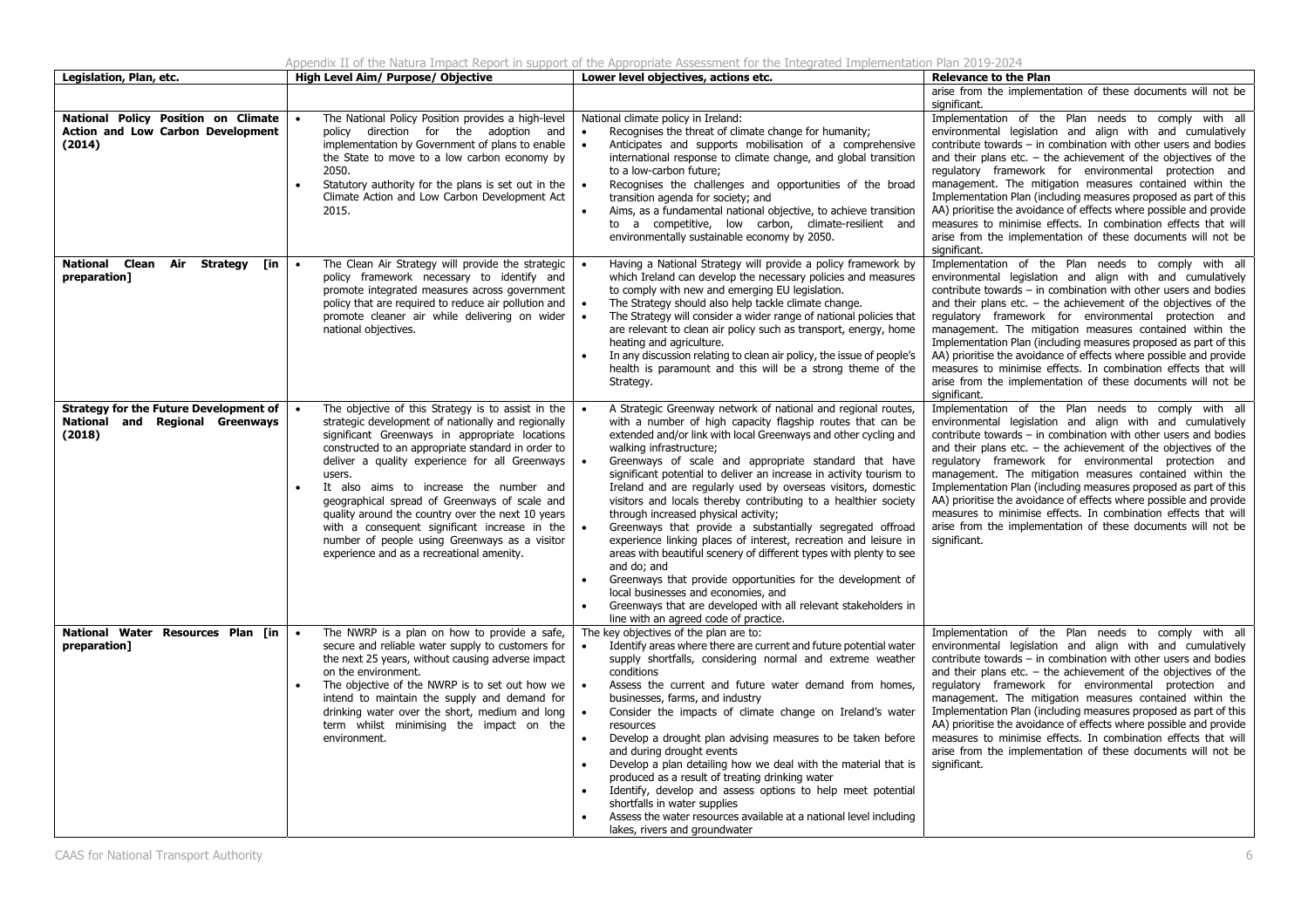|                                                                                                                                   |                                                                                                                                                                                                                                                                                                                                                                                                                                                                                                                                                                                                                                                                                                                                                                               | Appendix II of the Natura Impact Report in support of the Appropriate Assessment for the Integrated Implementation Plan 2019-2024                                                                                                                                                                                                                                                                                                                                                                                                                                                                                                                                                                                                                                                                                                                                                                                                                                                                                                  |                                                                                                                                                                                                                                                                                                                                                                                                                                                                                                                                                                                                                                                                             |
|-----------------------------------------------------------------------------------------------------------------------------------|-------------------------------------------------------------------------------------------------------------------------------------------------------------------------------------------------------------------------------------------------------------------------------------------------------------------------------------------------------------------------------------------------------------------------------------------------------------------------------------------------------------------------------------------------------------------------------------------------------------------------------------------------------------------------------------------------------------------------------------------------------------------------------|------------------------------------------------------------------------------------------------------------------------------------------------------------------------------------------------------------------------------------------------------------------------------------------------------------------------------------------------------------------------------------------------------------------------------------------------------------------------------------------------------------------------------------------------------------------------------------------------------------------------------------------------------------------------------------------------------------------------------------------------------------------------------------------------------------------------------------------------------------------------------------------------------------------------------------------------------------------------------------------------------------------------------------|-----------------------------------------------------------------------------------------------------------------------------------------------------------------------------------------------------------------------------------------------------------------------------------------------------------------------------------------------------------------------------------------------------------------------------------------------------------------------------------------------------------------------------------------------------------------------------------------------------------------------------------------------------------------------------|
| Legislation, Plan, etc.                                                                                                           | High Level Aim/ Purpose/ Objective                                                                                                                                                                                                                                                                                                                                                                                                                                                                                                                                                                                                                                                                                                                                            | Lower level objectives, actions etc.                                                                                                                                                                                                                                                                                                                                                                                                                                                                                                                                                                                                                                                                                                                                                                                                                                                                                                                                                                                               | <b>Relevance to the Plan</b>                                                                                                                                                                                                                                                                                                                                                                                                                                                                                                                                                                                                                                                |
| <b>National Strategic Plan for Aquaculture</b><br><b>Development (2014-2020)</b>                                                  | Vision: "Aquaculture in RC is economically, socially<br>$\bullet$<br>and ecologically sustainable, with a developed<br>infrastructure, strong human potentials and an<br>organized market. The consumption of aquaculture<br>products is equal or above EU average, while the<br>technological development of the sector is among<br>the best in the EU."                                                                                                                                                                                                                                                                                                                                                                                                                     | General development and growth objectives of marine and freshwater<br>aquaculture (2014 - 2020):<br>Strengthen the social, business and administrative environment<br>$\bullet$<br>for aquaculture development<br>Increase in the total production to 24,050 tonnes while adhering<br>$\bullet$<br>to the principles of economic, social and ecological sustainability<br>Improvement of the perception and increase in the national<br>consumption of aquaculture products                                                                                                                                                                                                                                                                                                                                                                                                                                                                                                                                                        | Implementation of the Plan needs to comply with all<br>environmental legislation and align with and cumulatively<br>contribute towards $-$ in combination with other users and bodies<br>and their plans etc. $-$ the achievement of the objectives of the<br>regulatory framework for environmental protection and<br>management. The mitigation measures contained within the<br>Implementation Plan (including measures proposed as part of this<br>AA) prioritise the avoidance of effects where possible and provide<br>measures to minimise effects. In combination effects that will<br>arise from the implementation of these documents will not be<br>significant. |
| Construction 2020, A Strategy for a<br><b>Renewed Construction Sector</b>                                                         | Construction 2020 sets out a package of measures<br>agreed by the Government and is aimed at<br>stimulating activity in the building industry.<br>The Strategy aims both to increase the capacity of<br>the sector to create and maintain jobs, and to<br>deliver a sustainable sector, operating at an<br>appropriate level. It seeks to learn the lessons of<br>the past and to ensure that the right structures and<br>mechanisms are in place so that they are not<br>repeated.                                                                                                                                                                                                                                                                                           | This Strategy therefore addresses issues including:<br>A strategic approach to the provision of housing, based on real<br>$\bullet$<br>and measured needs, with mechanisms in place to detect and<br>act when things are going wrong;<br>Continuing improvement of the planning process, striking the<br>right balance between current and future requirements;<br>The availability of financing for viable and worthwhile projects;<br>Access to mortgage finance on reasonable and sustainable<br>terms:<br>Ensuring we have the tools we need to monitor and regulate the<br>sector in a way that underpins public confidence and worker<br>safety:<br>Ensuring a fit for purpose sector supported by a highly skilled<br>workforce achieving high quality and standards; and<br>Ensuring opportunities are provided to unemployed former<br>construction workers to contribute to the recovery of the sector.                                                                                                                  | Implementation of the Plan needs to comply with all<br>environmental legislation and align with and cumulatively<br>contribute towards $-$ in combination with other users and bodies<br>and their plans etc. $-$ the achievement of the objectives of the<br>regulatory framework for environmental protection and<br>management. The mitigation measures contained within the<br>Implementation Plan (including measures proposed as part of this<br>AA) prioritise the avoidance of effects where possible and provide<br>measures to minimise effects. In combination effects that will<br>arise from the implementation of these documents will not be<br>significant. |
| Sustainable Development: A Strategy<br>for Ireland (1997)                                                                         | The overall aim of this Strategy is to ensure that<br>$\bullet$<br>economy and society in Ireland can develop to<br>their full potential within a well-protected<br>environment, without compromising the quality of<br>that environment, and with responsibility towards<br>present and future generations and the wider<br>international community.                                                                                                                                                                                                                                                                                                                                                                                                                         | The Strategy addresses all areas of Government policy, and of<br>economic and societal activity, which impact on the<br>environment. It seeks to re-orientate policies as necessary to<br>ensure that the strong growth Ireland enjoys and seeks to<br>maintain will be environmentally sustainable.                                                                                                                                                                                                                                                                                                                                                                                                                                                                                                                                                                                                                                                                                                                               | Implementation of the Plan needs to comply with all<br>environmental legislation and align with and cumulatively<br>contribute towards - in combination with other users and bodies<br>and their plans etc. $-$ the achievement of the objectives of the<br>regulatory framework for environmental protection and<br>management. The mitigation measures contained within the<br>Implementation Plan (including measures proposed as part of this<br>AA) prioritise the avoidance of effects where possible and provide<br>measures to minimise effects. In combination effects that will<br>arise from the implementation of these documents will not be<br>significant.   |
| <b>National Landscape Strategy for Ireland</b><br>2015-2025 and<br>National<br>Landscape<br><b>Character</b><br><b>Assessment</b> | The National Landscape Strategy will be used to<br>$\bullet$<br>ensure compliance with the European Landscape<br>Convention and to establish principles for<br>protecting and enhancing the landscape while<br>positively managing its change. It will provide a<br>high-level policy framework to achieve balance<br>between the protection, management and<br>planning of the landscape by way of supporting<br>actions.<br>Landscape Strategy Vision: "Our landscape reflects"<br>and embodies our cultural values and our shared<br>natural heritage and contributes to the well-being<br>of our society, environment and economy. We<br>have an obligation to ourselves and to future<br>generations to promote its sustainable protection,<br>management and planning." | The objectives of the National Landscape Strategy are to:<br>Implement the European Landscape Convention by integrating<br>landscape into the approach to sustainable development;<br>Establish and embed a public process of gathering, sharing and<br>interpreting scientific, technical and cultural information in order<br>to carry out evidence-based identification and description of the<br>character, resources and processes of the landscape;<br>Provide a policy framework, which will put in place measures at<br>national, sectoral - including agriculture, tourism, energy,<br>transport and marine - and local level, together with civil society,<br>to protect, manage and properly plan through high quality<br>design for the sustainable stewardship of the landscape;<br>Ensure that we take advantage of opportunities to implement<br>policies relating to landscape use that are complementary and<br>mutually reinforcing and that conflicting policy objectives are<br>avoided in as far as possible. | Implementation of the Plan needs to comply with all<br>environmental legislation and align with and cumulatively<br>contribute towards - in combination with other users and bodies<br>and their plans etc. $-$ the achievement of the objectives of the<br>regulatory framework for environmental protection and<br>management. The mitigation measures contained within the<br>Implementation Plan (including measures proposed as part of this<br>AA) prioritise the avoidance of effects where possible and provide<br>measures to minimise effects. In combination effects that will<br>arise from the implementation of these documents will not be<br>significant.   |
| <b>National</b><br><b>Hazardous</b><br>Waste<br>Management Plan (EPA) 2014-2020                                                   | This Plan sets out the priorities to be pursued over<br>the next six years and beyond to improve the                                                                                                                                                                                                                                                                                                                                                                                                                                                                                                                                                                                                                                                                          | The revised Plan makes 27 recommendations under the following<br>topics:                                                                                                                                                                                                                                                                                                                                                                                                                                                                                                                                                                                                                                                                                                                                                                                                                                                                                                                                                           | Implementation of the Plan needs to comply with all<br>environmental legislation and align with and cumulatively                                                                                                                                                                                                                                                                                                                                                                                                                                                                                                                                                            |
|                                                                                                                                   | management of hazardous waste, considering the                                                                                                                                                                                                                                                                                                                                                                                                                                                                                                                                                                                                                                                                                                                                | $\bullet$<br>Prevention                                                                                                                                                                                                                                                                                                                                                                                                                                                                                                                                                                                                                                                                                                                                                                                                                                                                                                                                                                                                            | contribute towards - in combination with other users and bodies                                                                                                                                                                                                                                                                                                                                                                                                                                                                                                                                                                                                             |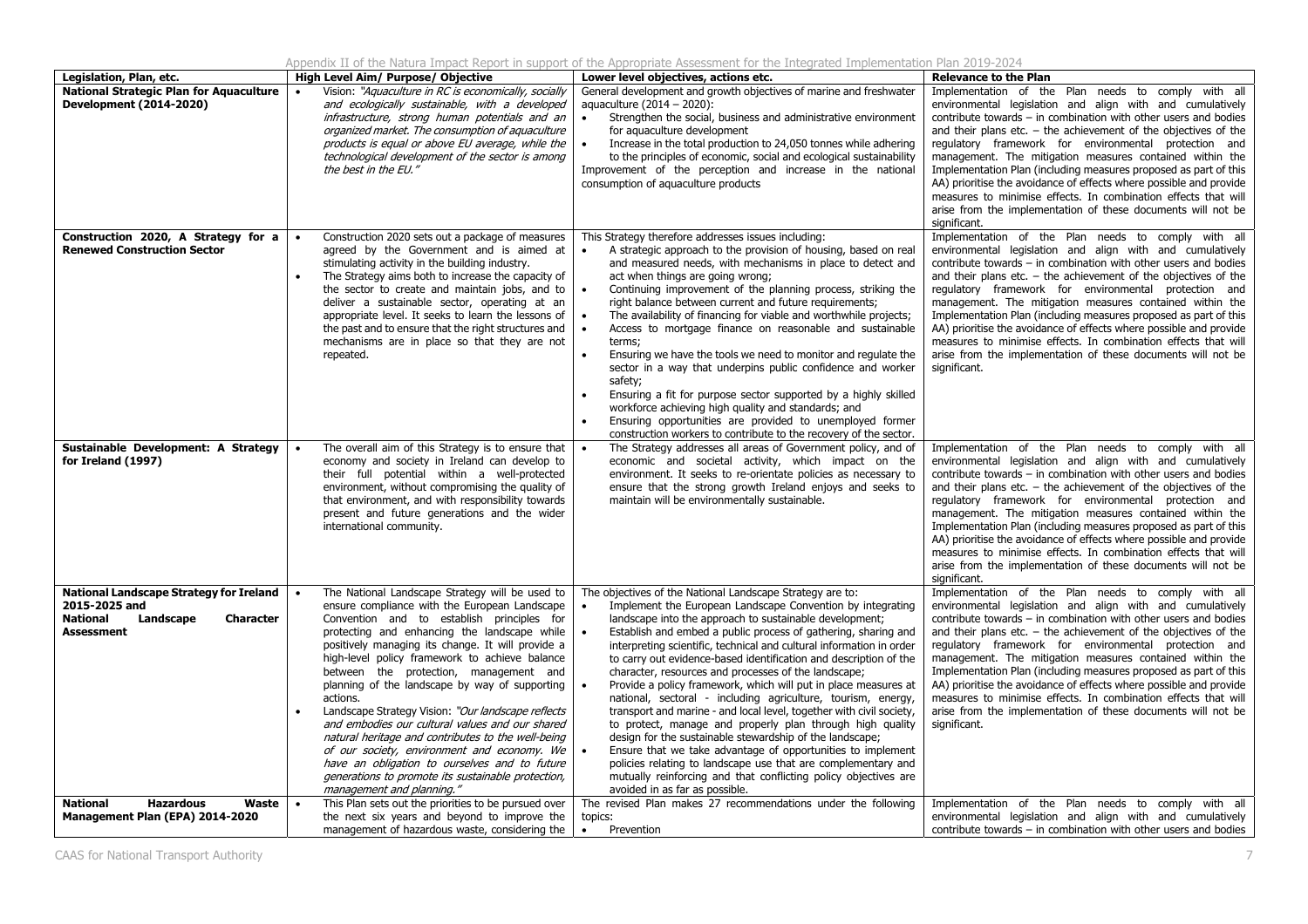| Legislation, Plan, etc.                                                                                                                      | High Level Aim/ Purpose/ Objective                                                                                                                                                                                                                                                                                                                                                                                                                                                                                                                                                                                                                                                                                                                                                                                                                                                                                        | Lower level objectives, actions etc.                                                                                                                                                                                                                                                                                                                                                                                                                                                                                                                                                                                                                                                                                                                                                                                                                                                                                                                                                                                                  | <b>Relevance to the Plan</b>                                                                                                                                                                                                                                                                                                                                                                                                                                                                                                                                                                                                                                              |
|----------------------------------------------------------------------------------------------------------------------------------------------|---------------------------------------------------------------------------------------------------------------------------------------------------------------------------------------------------------------------------------------------------------------------------------------------------------------------------------------------------------------------------------------------------------------------------------------------------------------------------------------------------------------------------------------------------------------------------------------------------------------------------------------------------------------------------------------------------------------------------------------------------------------------------------------------------------------------------------------------------------------------------------------------------------------------------|---------------------------------------------------------------------------------------------------------------------------------------------------------------------------------------------------------------------------------------------------------------------------------------------------------------------------------------------------------------------------------------------------------------------------------------------------------------------------------------------------------------------------------------------------------------------------------------------------------------------------------------------------------------------------------------------------------------------------------------------------------------------------------------------------------------------------------------------------------------------------------------------------------------------------------------------------------------------------------------------------------------------------------------|---------------------------------------------------------------------------------------------------------------------------------------------------------------------------------------------------------------------------------------------------------------------------------------------------------------------------------------------------------------------------------------------------------------------------------------------------------------------------------------------------------------------------------------------------------------------------------------------------------------------------------------------------------------------------|
|                                                                                                                                              | progress made since the previous plan and the<br>waste policy and legislative changes that have<br>occurred since the previous plan was published.<br>Section 26 of the Waste Management Act 1996 as<br>amended, sets out the overarching objectives for the<br>National Hazardous Waste Management Plan. In this<br>context, the following objectives are included as<br>priorities for the revised Plan period:<br>To prevent and reduce the generation of<br>hazardous waste by industry and society generally;<br>To maximise the collection of hazardous waste<br>with a view to reducing the environmental and<br>health impacts of any unregulated waste;<br>To strive for increased self-sufficiency in the<br>management of hazardous waste and to minimise<br>hazardous waste export;<br>To minimise the environmental, health, social and<br>economic impacts of hazardous waste generation<br>and management. | Collection<br>Self-sufficiency<br>$\bullet$<br>Regulation<br>Legacy issues<br>North-south cooperation<br>Guidance and awareness<br>Implementation                                                                                                                                                                                                                                                                                                                                                                                                                                                                                                                                                                                                                                                                                                                                                                                                                                                                                     | and their plans etc. $-$ the achievement of the objectives of the<br>regulatory framework for environmental protection and<br>management. The mitigation measures contained within the<br>Implementation Plan (including measures proposed as part of this<br>AA) prioritise the avoidance of effects where possible and provide<br>measures to minimise effects. In combination effects that will<br>arise from the implementation of these documents will not be<br>significant.                                                                                                                                                                                        |
| <b>National Ports Policy 2013</b>                                                                                                            | The core objective of National Ports Policy is to<br>facilitate a competitive and effective market for<br>maritime transport services.                                                                                                                                                                                                                                                                                                                                                                                                                                                                                                                                                                                                                                                                                                                                                                                    | National Ports Policy introduces clear categorisation of the ports sector<br>into Ports of National Significance (Tier 1), Ports of National<br>Significance (Tier 2) and Ports of Regional Significance.                                                                                                                                                                                                                                                                                                                                                                                                                                                                                                                                                                                                                                                                                                                                                                                                                             | Implementation of the Plan needs to comply with all<br>environmental legislation and align with and cumulatively<br>contribute towards - in combination with other users and bodies<br>and their plans etc. $-$ the achievement of the objectives of the<br>regulatory framework for environmental protection and<br>management. The mitigation measures contained within the<br>Implementation Plan (including measures proposed as part of this<br>AA) prioritise the avoidance of effects where possible and provide<br>measures to minimise effects. In combination effects that will<br>arise from the implementation of these documents will not be<br>significant. |
| <b>National Aviation Policy 2015</b>                                                                                                         | Specifically, the principal goals of this National Aviation<br>Policy are:<br>To enhance Ireland's connectivity by ensuring safe,<br>$\bullet$<br>secure and competitive access responsive to the<br>needs of business, tourism and consumers;<br>To foster the growth of aviation enterprise in<br>Ireland to support job creation and position Ireland<br>as a recognised global leader in aviation; and<br>To maximise the contribution of the aviation sector<br>to Ireland's economic growth and development.                                                                                                                                                                                                                                                                                                                                                                                                        | The National Aviation Policy commits to:<br>Maintaining safety as the number one priority in Irish aviation<br>and ensuring that safety regulation is robust, effective and<br>efficient;<br>Creating conditions to encourage the development of new routes<br>and services, particularly to new and emerging markets;<br>Ensuring a high level of competition among airlines operating in<br>the Irish market;<br>Optimising the operation of the Irish airport network to ensure<br>maximum connectivity to the rest of the world;<br>Ensuring that the regulatory framework for aviation reflects best<br>international practice and that economic regulation facilitates<br>continued investment in aviation infrastructure at Irish airports<br>to support traffic growth;<br>Supporting the aircraft leasing and aviation finance sectors to<br>maintain Ireland's leading global position in these spheres; and<br>Maintaining a safe and innovative general aviation sector to support<br>Ireland's broader aviation industry | Implementation of the Plan needs to comply with all<br>environmental legislation and align with and cumulatively<br>contribute towards - in combination with other users and bodies<br>and their plans etc. $-$ the achievement of the objectives of the<br>regulatory framework for environmental protection and<br>management. The mitigation measures contained within the<br>Implementation Plan (including measures proposed as part of this<br>AA) prioritise the avoidance of effects where possible and provide<br>measures to minimise effects. In combination effects that will<br>arise from the implementation of these documents will not be<br>significant. |
| <b>Guidelines</b><br><b>Ministerial</b><br>such<br>as<br><b>Sustainable Rural Housing Guidelines</b><br>and Flood Risk Management Guidelines | The Department produces a range of guidelines<br>$\bullet$<br>designed to help planning authorities, An Bord<br>Pleanála, developers and the general public and<br>cover a wide range of issues amongst others,<br>architectural heritage, child care facilities,<br>landscape, quarries and residential density.                                                                                                                                                                                                                                                                                                                                                                                                                                                                                                                                                                                                         | The Minister issues statutory guidelines under Section 28 of the Act<br>which planning authorities and An Bord Pleanála are obliged to have<br>regard to in the performance of their planning functions.                                                                                                                                                                                                                                                                                                                                                                                                                                                                                                                                                                                                                                                                                                                                                                                                                              | Implementation of the Plan needs to comply with all<br>environmental legislation and align with and cumulatively<br>contribute towards - in combination with other users and bodies<br>and their plans etc. $-$ the achievement of the objectives of the<br>regulatory framework for environmental protection and<br>management. The mitigation measures contained within the<br>Implementation Plan (including measures proposed as part of this<br>AA) prioritise the avoidance of effects where possible and provide<br>measures to minimise effects. In combination effects that will                                                                                 |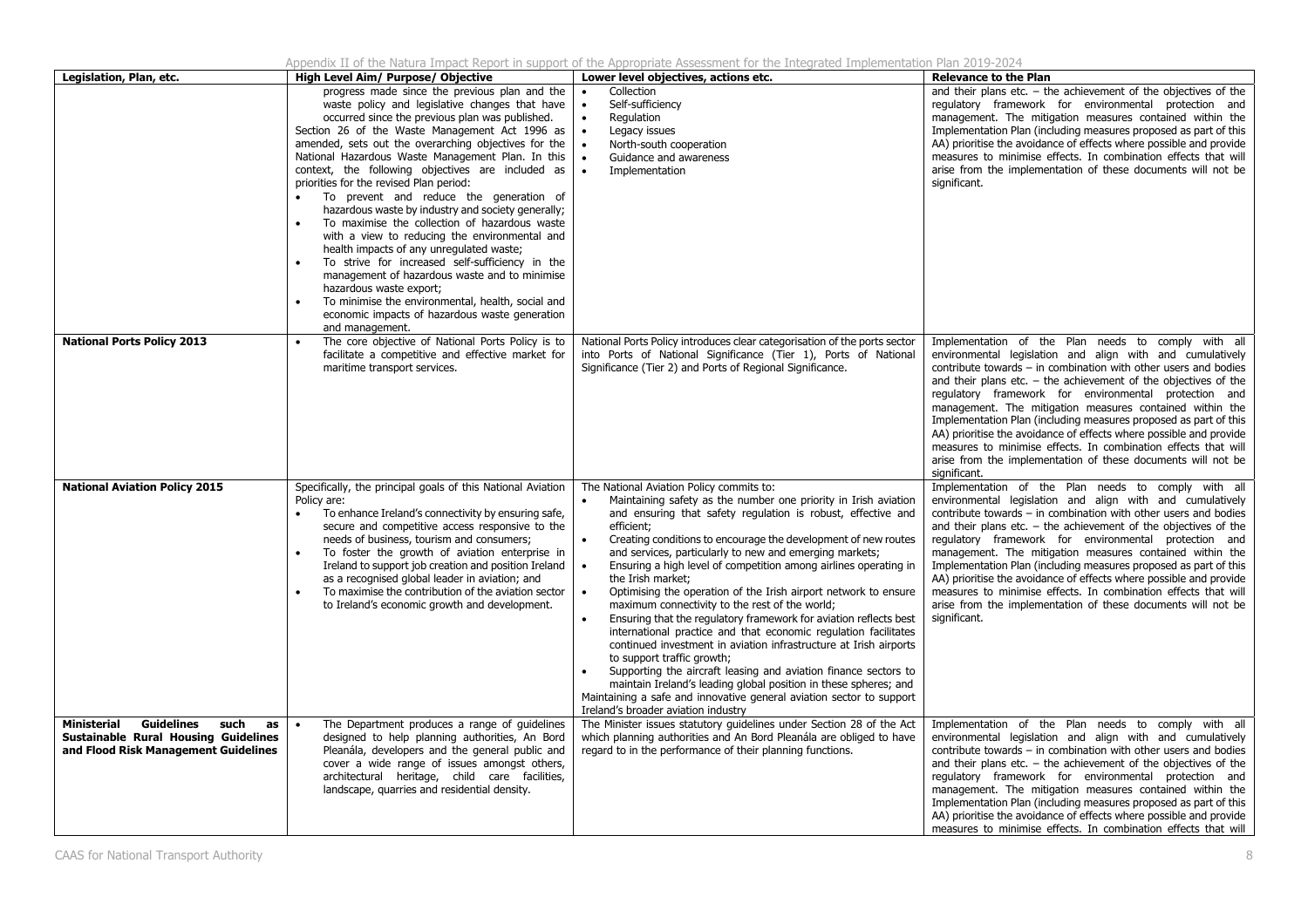|                                                                                         |                                                                                                                                                                                                                                                                                                                                                                         | יכוועוג ברטו נווכ וזמנעות בחוףמט. ולכףטו נוו אנוףטו כטו נווכ אףףוטףותנכ אSS-colling וטו נווכ בחנכקותנט בחוףוכווכוונתנטוו רומוו 2012-2024                                                                                                                                                                                                                                                                                                                                                                                                                                                                                                                                                          |                                                                                                                                                                                                                                                                                                                                                                                                                                                                                                                                                                                                                                                                             |
|-----------------------------------------------------------------------------------------|-------------------------------------------------------------------------------------------------------------------------------------------------------------------------------------------------------------------------------------------------------------------------------------------------------------------------------------------------------------------------|---------------------------------------------------------------------------------------------------------------------------------------------------------------------------------------------------------------------------------------------------------------------------------------------------------------------------------------------------------------------------------------------------------------------------------------------------------------------------------------------------------------------------------------------------------------------------------------------------------------------------------------------------------------------------------------------------|-----------------------------------------------------------------------------------------------------------------------------------------------------------------------------------------------------------------------------------------------------------------------------------------------------------------------------------------------------------------------------------------------------------------------------------------------------------------------------------------------------------------------------------------------------------------------------------------------------------------------------------------------------------------------------|
| Legislation, Plan, etc.                                                                 | High Level Aim/ Purpose/ Objective                                                                                                                                                                                                                                                                                                                                      | Lower level objectives, actions etc.                                                                                                                                                                                                                                                                                                                                                                                                                                                                                                                                                                                                                                                              | <b>Relevance to the Plan</b>                                                                                                                                                                                                                                                                                                                                                                                                                                                                                                                                                                                                                                                |
|                                                                                         |                                                                                                                                                                                                                                                                                                                                                                         |                                                                                                                                                                                                                                                                                                                                                                                                                                                                                                                                                                                                                                                                                                   | arise from the implementation of these documents will not be<br>significant.                                                                                                                                                                                                                                                                                                                                                                                                                                                                                                                                                                                                |
| HSE Healthy Ireland Framework for<br><b>Improved Health and Wellbeing 2013-</b><br>2025 | The vision is: "A Healthy Ireland, where everyone<br>can enjoy physical and mental health and<br>wellbeing to their full potential, where wellbeing is<br>valued and supported at every level of society and<br>is everyone's responsibility."                                                                                                                          | These four goals are interlinked, interdependent and mutually<br>supportive:<br>$\bullet$<br>Goal 1: Increase the proportion of people who are healthy at all<br>stages of life<br>Goal 2: Reduce health inequalities<br>Goal 3: Protect the public from threats to health and wellbeing<br>$\bullet$<br>Goal 4: Create an environment where every individual and sector<br>$\bullet$<br>of society can play their part in achieving a healthy Ireland                                                                                                                                                                                                                                            | Implementation of the Plan needs to comply with all<br>environmental legislation and align with and cumulatively<br>contribute towards $-$ in combination with other users and bodies<br>and their plans etc. $-$ the achievement of the objectives of the<br>regulatory framework for environmental protection and<br>management. The mitigation measures contained within the<br>Implementation Plan (including measures proposed as part of this<br>AA) prioritise the avoidance of effects where possible and provide<br>measures to minimise effects. In combination effects that will<br>arise from the implementation of these documents will not be<br>significant. |
| Marine Spatial Plan for<br><b>Ireland</b><br>(in/pending preparation)                   | It is intended that the MSP will be finalised in 2020, and<br>forwarded to the European Commission at that time,<br>ahead of the due date for submission by Member States<br>of their plans in March 2021.                                                                                                                                                              | The MSP will be a succinct strategic document that will deal with, inter<br>alia, the following<br>environmental, social and economic issues:<br>Key marine activities such as fisheries, tourism, transport,<br>offshore renewable energy generation, oil and gas exploration<br>and production, aquaculture, and how they interact;<br>Climate change and related impacts;<br>Communities and health;<br>$\bullet$<br>Cultural heritage;<br>$\bullet$<br>Marine environment and biodiversity;<br>$\bullet$<br>Transboundary interactions with other jurisdictions.                                                                                                                              | Implementation of the Plan needs to comply with all<br>environmental legislation and align with and cumulatively<br>contribute towards - in combination with other users and bodies<br>and their plans etc. $-$ the achievement of the objectives of the<br>regulatory framework for environmental protection and<br>management. The mitigation measures contained within the<br>Implementation Plan (including measures proposed as part of this<br>AA) prioritise the avoidance of effects where possible and provide<br>measures to minimise effects. In combination effects that will<br>arise from the implementation of these documents will not be<br>significant.   |
| Development Plan (2018-<br>National<br>2027)                                            | The National Development Plan sets out the investment<br>priorities that will underpin the successful<br>implementation of the new National Planning<br>Framework. This will guide national, regional and local<br>planning and investment decisions in Ireland over the<br>next two decades, to cater for an expected population<br>increase of over 1 million people. | The National Planning Framework published alongside the National<br>Development Plan yields ten National Strategic Outcomes as follows:<br>Compact Growth<br>1.<br>2.<br><b>Enhanced Regional Accessibility</b><br>Strengthened Rural Economies and Communities<br>3.<br>4.<br>Sustainable Mobility<br>5.<br>A Strong Economy, supported by Enterprise, Innovation<br>and Skills<br>High-Quality International Connectivity<br>6.<br>Enhanced Amenity and Heritage<br>7.<br>Transition to a Low-Carbon and Climate-Resilient Society<br>8.<br>9.<br>Sustainable Management of Water and other<br><b>Environmental Resources</b><br>10. Access to Quality Childcare, Education and Health Services | Implementation of the Plan needs to comply with all<br>environmental legislation and align with and cumulatively<br>contribute towards - in combination with other users and bodies<br>and their plans etc. $-$ the achievement of the objectives of the<br>regulatory framework for environmental protection and<br>management. The mitigation measures contained within the<br>Implementation Plan (including measures proposed as part of this<br>AA) prioritise the avoidance of effects where possible and provide<br>measures to minimise effects. In combination effects that will<br>arise from the implementation of these documents will not be<br>significant.   |
| <b>Tourism Action Plan 2016-2018</b>                                                    | Includes a total of 23 actions to be addressed in the<br>period between now and 2018 aimed at securing<br>continued growth in overseas tourism revenue and<br>employment.                                                                                                                                                                                               | 23 actions address a range of key issues, including the marketing of<br>Ireland as a visitor destination overseas, visitor access to and within<br>Ireland, the effective presentation of Irish culture, sport, and events<br>to visitors, the role of Local Authorities in supporting tourism, visitor<br>accommodation capacity, and skills development in the tourism sector.<br>The actions are directed at specific tourism stakeholders in the public<br>and private sectors, all of whom are expected to proactively work<br>towards completion of each action within the specified timeframe.                                                                                             | Implementation of the Plan needs to comply with all<br>environmental legislation and align with and cumulatively<br>contribute towards $-$ in combination with other users and bodies<br>and their plans etc. $-$ the achievement of the objectives of the<br>regulatory framework for environmental protection and<br>management. The mitigation measures contained within the<br>Implementation Plan (including measures proposed as part of this<br>AA) prioritise the avoidance of effects where possible and provide<br>measures to minimise effects. In combination effects that will<br>arise from the implementation of these documents will not be<br>significant. |
| Tourism 2020: Tourism Strategy for<br><b>Northern Ireland to 2020</b>                   | Northern Irelands Tourism Strategy until 2020<br>Vision is to "Create the new Northern Ireland<br>experience and get it on everyone's destination<br>wish list"<br>Details an Action Plan to achieving targets for<br>People, Products and Places, Promotion and<br>Partnership                                                                                         | Sets targets for:<br>Increasing visitor numbers<br>$\circ$<br>Increasing tourism earnings<br>$\circ$<br>Accelerating visitor spend<br>$\circ$<br>Targeting specific markets and segments<br>$\circ$<br>Supporting indigenous high-quality businesses<br>$\circ$<br>Being visitor inspired<br>$\circ$                                                                                                                                                                                                                                                                                                                                                                                              | Implementation of the Plan needs to comply with all<br>environmental legislation and align with and cumulatively<br>contribute towards $-$ in combination with other users and bodies<br>and their plans etc. $-$ the achievement of the objectives of the<br>regulatory framework for environmental protection and<br>management. The mitigation measures contained within the<br>Implementation Plan (including measures proposed as part of this                                                                                                                                                                                                                         |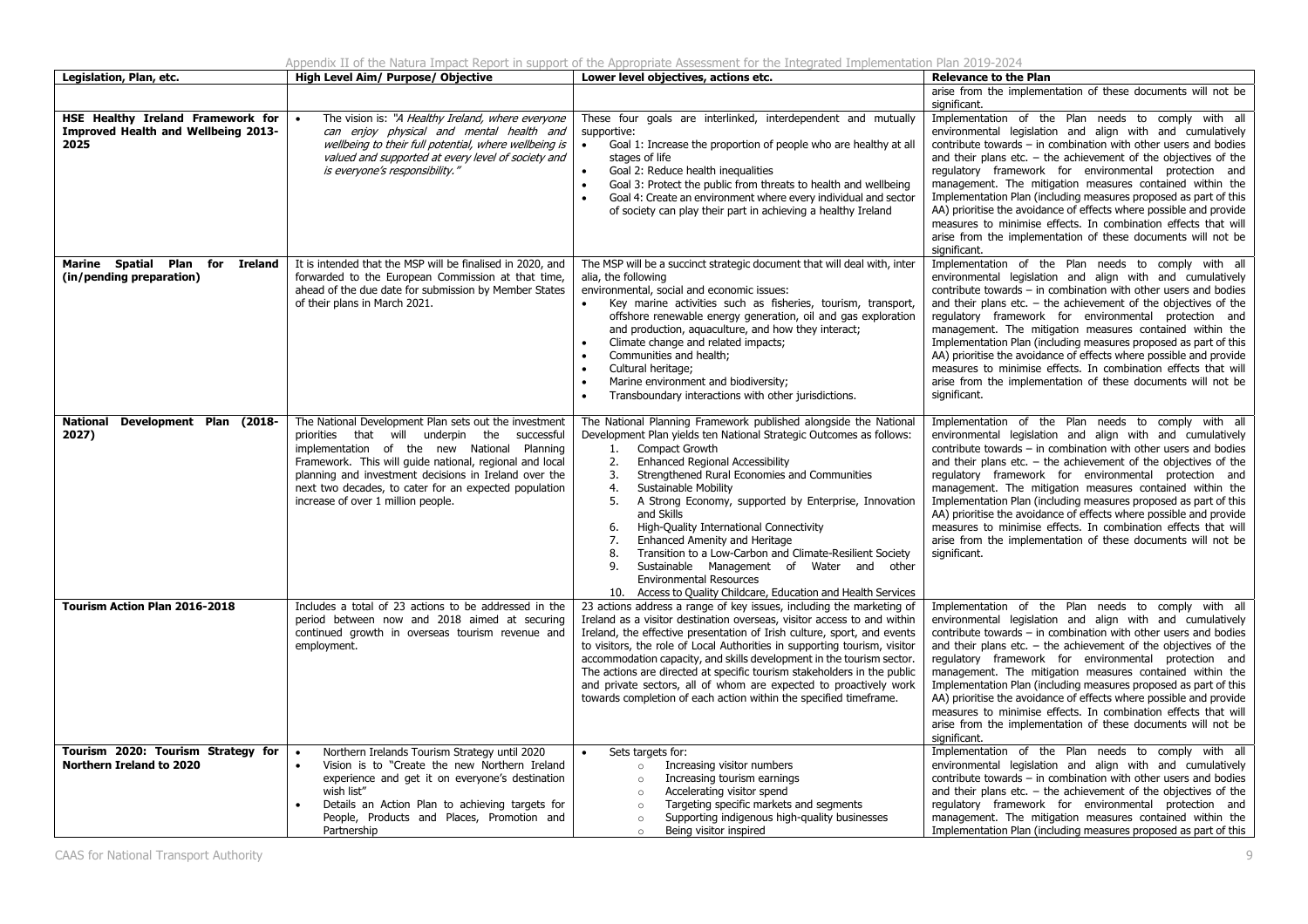|  |  |  |  | Appendix II of the Natura Impact Report in support of the Appropriate Assessment for the Integrated Implementation Plan 2019-2024 |  |  |  |
|--|--|--|--|-----------------------------------------------------------------------------------------------------------------------------------|--|--|--|
|  |  |  |  |                                                                                                                                   |  |  |  |

| Legislation, Plan, etc.                                                                                                                            | High Level Aim/ Purpose/ Objective                                                                                                                                                                                                                                                                                                                                                                                     | Lower level objectives, actions etc.                                                                                                                                                                                                                                                                                                                                                                                                                                                                                                                                                                                                                                                                                                       | <b>Relevance to the Plan</b>                                                                                                                                                                                                                                                                                                                                                                                                                                                                                                                                                                                                                                                |
|----------------------------------------------------------------------------------------------------------------------------------------------------|------------------------------------------------------------------------------------------------------------------------------------------------------------------------------------------------------------------------------------------------------------------------------------------------------------------------------------------------------------------------------------------------------------------------|--------------------------------------------------------------------------------------------------------------------------------------------------------------------------------------------------------------------------------------------------------------------------------------------------------------------------------------------------------------------------------------------------------------------------------------------------------------------------------------------------------------------------------------------------------------------------------------------------------------------------------------------------------------------------------------------------------------------------------------------|-----------------------------------------------------------------------------------------------------------------------------------------------------------------------------------------------------------------------------------------------------------------------------------------------------------------------------------------------------------------------------------------------------------------------------------------------------------------------------------------------------------------------------------------------------------------------------------------------------------------------------------------------------------------------------|
|                                                                                                                                                    |                                                                                                                                                                                                                                                                                                                                                                                                                        | Plan provides for development of at least 22 key sites on<br>Causeway Coastal Route                                                                                                                                                                                                                                                                                                                                                                                                                                                                                                                                                                                                                                                        | AA) prioritise the avoidance of effects where possible and provide<br>measures to minimise effects. In combination effects that will<br>arise from the implementation of these documents will not be<br>significant.                                                                                                                                                                                                                                                                                                                                                                                                                                                        |
| Our Sustainable Future: A framework<br>for Sustainable Development for<br><b>Ireland 2012</b>                                                      | A medium to long term framework for advancing<br>sustainable development and the green economy in<br>Ireland. It identifies spatial planning as a key challenge<br>for sustainable development and sets a series of<br>measures to address these challenges.                                                                                                                                                           | Sets out the challenges facing us and how we might address<br>them in making sure that quality of life and general wellbeing<br>can be improved and sustained in the decades to come.                                                                                                                                                                                                                                                                                                                                                                                                                                                                                                                                                      | Implementation of the Plan needs to comply with all<br>environmental legislation and align with and cumulatively<br>contribute towards - in combination with other users and bodies<br>and their plans etc. $-$ the achievement of the objectives of the<br>regulatory framework for environmental protection and<br>management. The mitigation measures contained within the<br>Implementation Plan (including measures proposed as part of this<br>AA) prioritise the avoidance of effects where possible and provide<br>measures to minimise effects. In combination effects that will<br>arise from the implementation of these documents will not be<br>significant.   |
| Smarter Travel - A Sustainable<br>Transport Future - A New Transport<br>Policy for Ireland 2009 - 2020 (2009)                                      | Outlines a policy for how a sustainable travel and<br>$\bullet$<br>transport system can be achieved.<br>Sets out five key goals:<br>$\bullet$<br>To reduce overall travel demand.<br>$\circ$<br>To maximise the efficiency of the<br>$\circ$<br>transport network.<br>To reduce reliance on fossil fuels.<br>$\circ$<br>To reduce transport emissions.<br>$\circ$<br>To improve accessibility to transport.<br>$\circ$ | Others lower level aims include:<br>$\bullet$<br>reduce distance travelled by private car and<br>$\circ$<br>encourage smarter travel, including focusing<br>population growth in areas of employment and to<br>encourage people to live in close proximity to places<br>of employment<br>ensuring that alternatives to the car are more widely<br>$\circ$<br>available, mainly through a radically improved public<br>transport service and through investment in cycling<br>and walking<br>improving the fuel efficiency of motorised transport<br>$\circ$<br>through improved fleet structure, energy efficient<br>driving and alternative technologies<br>strengthening institutional arrangements to deliver<br>$\circ$<br>the targets | Implementation of the Plan needs to comply with all<br>environmental legislation and align with and cumulatively<br>contribute towards - in combination with other users and bodies<br>and their plans etc. $-$ the achievement of the objectives of the<br>regulatory framework for environmental protection and<br>management. The mitigation measures contained within the<br>Implementation Plan (including measures proposed as part of this<br>AA) prioritise the avoidance of effects where possible and provide<br>measures to minimise effects. In combination effects that will<br>arise from the implementation of these documents will not be<br>significant.   |
| Strategic Framework for Integrated<br>Land Use and Transport (SFILT) -<br>Department of Transport, Tourism And<br><b>Sport</b>                     | Presents the findings and conclusions of a steering<br>group which was convened and tasked with<br>overseeing the preparation of an integrated,<br>evidence-based framework that would guide key<br>land transport investment decisions.                                                                                                                                                                               | Key features of the framework policy include the following:<br>Focus on economic growth<br>Principles to frame future investment<br>$\bullet$                                                                                                                                                                                                                                                                                                                                                                                                                                                                                                                                                                                              | Implementation of the Plan needs to comply with all<br>environmental legislation and align with and cumulatively<br>contribute towards $-$ in combination with other users and bodies<br>and their plans etc. $-$ the achievement of the objectives of the<br>regulatory framework for environmental protection and<br>management. The mitigation measures contained within the<br>Implementation Plan (including measures proposed as part of this<br>AA) prioritise the avoidance of effects where possible and provide<br>measures to minimise effects. In combination effects that will<br>arise from the implementation of these documents will not be<br>significant. |
| Delivering a Sustainable Energy Future<br>for Ireland - The Energy Policy<br>Framework 2007 - 2020 (2007)                                          | White paper setting out a framework for delivering<br>a sustainable energy future in Ireland.<br>Outlines strategic Goals for:<br>Security of Supply<br>$\circ$<br>Sustainability of Energy<br>$\circ$<br>Competitiveness of Energy Supply<br>$\circ$                                                                                                                                                                  | The underpinning Strategic Goals are:<br>Ensuring that electricity supply consistently meets demand<br>Ensuring the physical security and reliability of gas supplies to<br>$\bullet$<br>Ireland<br>Enhancing the diversity of fuels used for power generation<br>$\bullet$<br>Delivering electricity and gas to homes and businesses over<br>$\bullet$<br>efficient, reliable and secure networks<br>Creating a stable attractive environment for hydrocarbon<br>$\bullet$<br>exploration and production<br>Being prepared for energy supply disruptions                                                                                                                                                                                  | Implementation of the Plan needs to comply with all<br>environmental legislation and align with and cumulatively<br>contribute towards - in combination with other users and bodies<br>and their plans etc. $-$ the achievement of the objectives of the<br>regulatory framework for environmental protection and<br>management. The mitigation measures contained within the<br>Implementation Plan (including measures proposed as part of this<br>AA) prioritise the avoidance of effects where possible and provide<br>measures to minimise effects. In combination effects that will<br>arise from the implementation of these documents will not be<br>significant.   |
| <b>National Adaptation Framework (NAF)</b><br>2018 and forthcoming regional, local<br>and sectoral (including transport sector<br>adaptation plans | NAF specifies the national strategy for the<br>$\bullet$<br>application of adaptation measures in different<br>sectors and by local authorities in their<br>administrative areas in order to reduce the                                                                                                                                                                                                                | Adaptation under this Framework should seek to minimise costs<br>$\bullet$<br>and maximise the opportunities arising from climate change.                                                                                                                                                                                                                                                                                                                                                                                                                                                                                                                                                                                                  | Implementation of the Plan needs to comply with all<br>environmental legislation and align with and cumulatively<br>contribute towards $-$ in combination with other users and bodies<br>and their plans etc. $-$ the achievement of the objectives of the                                                                                                                                                                                                                                                                                                                                                                                                                  |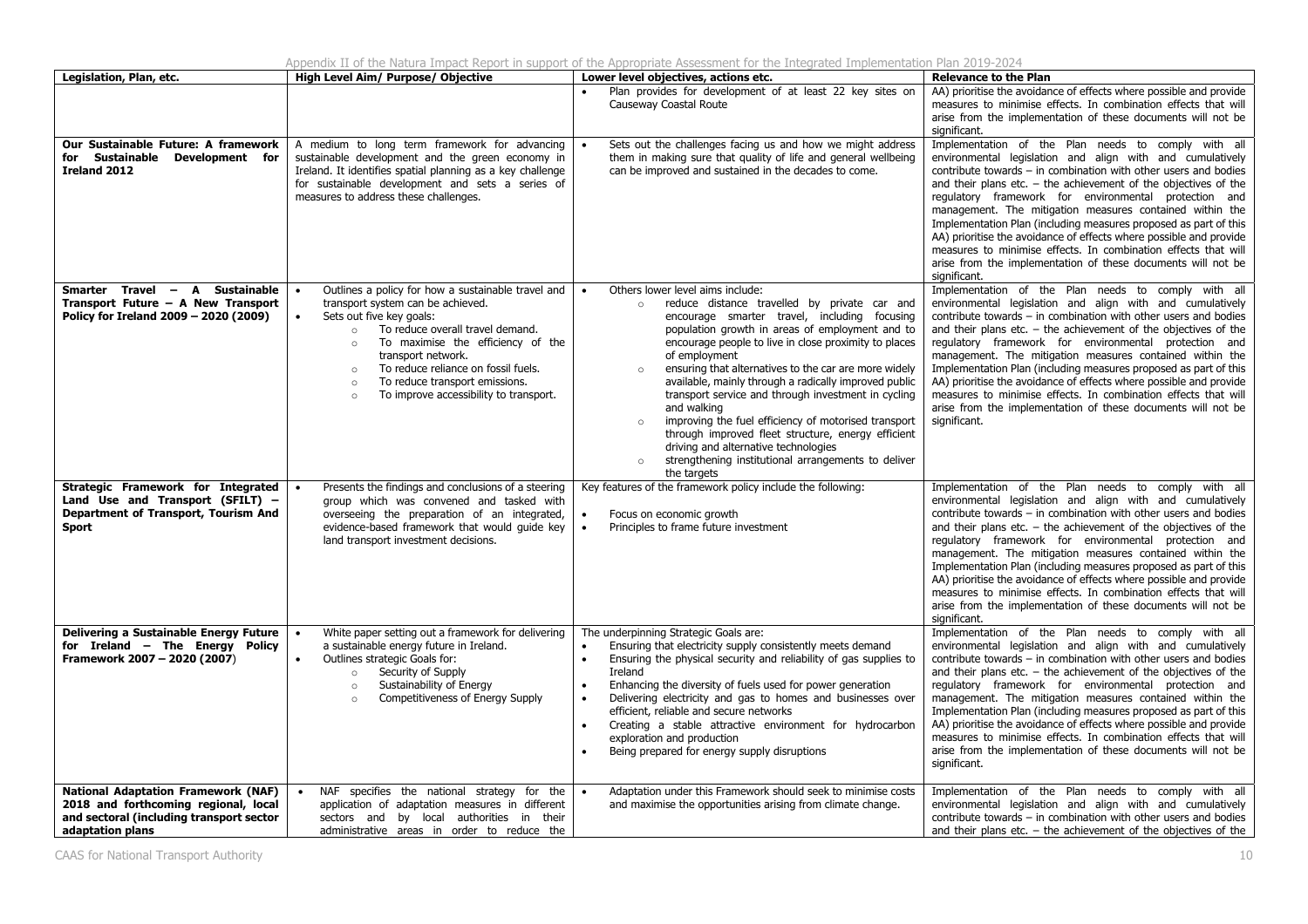|                                                                                                  |                                                                                                                                                                                                                                                                                                                | Appendix II of the Natura Impact Report in support of the Appropriate Assessment for the Integrated Implementation Plan 2019-2024                                                                                                                                                                                                                                                                                                                                                                    |                                                                                                                                                                                                                                                                                                                                                                                                                                                                                                                                                                                                                                                                             |
|--------------------------------------------------------------------------------------------------|----------------------------------------------------------------------------------------------------------------------------------------------------------------------------------------------------------------------------------------------------------------------------------------------------------------|------------------------------------------------------------------------------------------------------------------------------------------------------------------------------------------------------------------------------------------------------------------------------------------------------------------------------------------------------------------------------------------------------------------------------------------------------------------------------------------------------|-----------------------------------------------------------------------------------------------------------------------------------------------------------------------------------------------------------------------------------------------------------------------------------------------------------------------------------------------------------------------------------------------------------------------------------------------------------------------------------------------------------------------------------------------------------------------------------------------------------------------------------------------------------------------------|
| Legislation, Plan, etc.                                                                          | High Level Aim/ Purpose/ Objective                                                                                                                                                                                                                                                                             | Lower level objectives, actions etc.                                                                                                                                                                                                                                                                                                                                                                                                                                                                 | <b>Relevance to the Plan</b><br>regulatory framework for environmental protection and                                                                                                                                                                                                                                                                                                                                                                                                                                                                                                                                                                                       |
|                                                                                                  | vulnerability of the State to the negative effects of<br>climate change and to avail of any positive effects<br>that may occur                                                                                                                                                                                 | Adaptation actions range from building adaptive capacity (e.g.<br>increasing awareness, sharing information and targeted<br>training) through to policy and finance-based actions.<br>Adaptation actions must be risk based, informed by existing<br>vulnerabilities of our society and systems and an understanding<br>of projected climate change.<br>Adaptation actions taken to increase climate resilience must also<br>$\bullet$<br>consider impacts on other sectors and levels of governance | management. The mitigation measures contained within the<br>Implementation Plan (including measures proposed as part of this<br>AA) prioritise the avoidance of effects where possible and provide<br>measures to minimise effects. In combination effects that will<br>arise from the implementation of these documents will not be<br>significant.                                                                                                                                                                                                                                                                                                                        |
| Governments White Paper 'Ireland's<br>Transition to a Low Carbon Energy<br>Future' (2015 - 2030) | The White Paper sets out a vision and a framework to<br>guide Irish energy policy between now and 2030. A<br>complete energy policy update informed by the vision to<br>transform Ireland into a low carbon society and economy<br>by 2050.                                                                    | 2030 will represent a significant milestone, meaning:<br>Reduced GHG emissions from the energy sector by between<br>80% and 95%<br>Ensuring that secure supplies of competitive and affordable<br>$\bullet$<br>energy remain available to citizens and businesses.                                                                                                                                                                                                                                   | Implementation of the Plan needs to comply with all<br>environmental legislation and align with and cumulatively<br>contribute towards - in combination with other users and bodies<br>and their plans etc. $-$ the achievement of the objectives of the<br>regulatory framework for environmental protection and<br>management. The mitigation measures contained within the<br>Implementation Plan (including measures proposed as part of this<br>AA) prioritise the avoidance of effects where possible and provide<br>measures to minimise effects. In combination effects that will<br>arise from the implementation of these documents will not be<br>significant.   |
| <b>National Renewable Energy Action Plan</b><br>(2010)                                           | Sets out the Member State's national targets for<br>$\bullet$<br>the share of energy from renewable sources to be<br>consumed in transport, electricity and heating and<br>cooling in 2020, and demonstrates how the<br>Member State will meet its overall national target<br>established under the Directive. | Including Ireland's 16% target of gross final consumption to come<br>from renewables by 2020.                                                                                                                                                                                                                                                                                                                                                                                                        | Implementation of the Plan needs to comply with all<br>environmental legislation and align with and cumulatively<br>contribute towards - in combination with other users and bodies<br>and their plans etc. $-$ the achievement of the objectives of the<br>regulatory framework for environmental protection and<br>management. The mitigation measures contained within the<br>Implementation Plan (including measures proposed as part of this<br>AA) prioritise the avoidance of effects where possible and provide<br>measures to minimise effects. In combination effects that will<br>arise from the implementation of these documents will not be<br>significant.   |
| National Energy Efficiency Action Plan<br>for Ireland (2009 - 2020)                              | This is the second National Energy Efficiency Action<br>$\bullet$<br>Plan for Ireland.                                                                                                                                                                                                                         | The Plan reviews the original 90 actions outlined in the first Plan<br>$\bullet$<br>and updates/renews/removes them as appropriate.                                                                                                                                                                                                                                                                                                                                                                  | Implementation of the Plan needs to comply with all<br>environmental legislation and align with and cumulatively<br>contribute towards - in combination with other users and bodies<br>and their plans etc. $-$ the achievement of the objectives of the<br>regulatory framework for environmental protection and<br>management. The mitigation measures contained within the<br>Implementation Plan (including measures proposed as part of this<br>AA) prioritise the avoidance of effects where possible and provide<br>measures to minimise effects. In combination effects that will<br>arise from the implementation of these documents will not be<br>significant.   |
| Wildlife Act of 1976<br>Wildlife (Amendment) Act, 2000                                           | The act provides protection and conservation of<br>wild flora and fauna.                                                                                                                                                                                                                                       | Provides protection for certain species, their habitats and<br>$\bullet$<br>important ecosystems<br>Give statutory protection to NHAs<br>$\bullet$<br>Enhances wildlife species and their habitats<br>Includes more species for protection                                                                                                                                                                                                                                                           | Implementation of the Plan needs to comply with all<br>environmental legislation and align with and cumulatively<br>contribute towards $-$ in combination with other users and bodies<br>and their plans etc. $-$ the achievement of the objectives of the<br>regulatory framework for environmental protection and<br>management. The mitigation measures contained within the<br>Implementation Plan (including measures proposed as part of this<br>AA) prioritise the avoidance of effects where possible and provide<br>measures to minimise effects. In combination effects that will<br>arise from the implementation of these documents will not be<br>significant. |
| Actions for Biodiversity (2017-2021)<br><b>Ireland's National Biodiversity Plan</b>              | Sets out strategic objectives, targets and actions to<br>conserve and restore Ireland's biodiversity and to<br>prevent and reduce the loss of biodiversity in<br>Ireland and globally.                                                                                                                         | To mainstream biodiversity in the decision-making process<br>$\bullet$<br>across all sectors.<br>To substantially strengthen the knowledge base for<br>$\bullet$<br>conservation, management and sustainable use of biodiversity.                                                                                                                                                                                                                                                                    | Implementation of the Plan needs to comply with all<br>environmental legislation and align with and cumulatively<br>contribute towards - in combination with other users and bodies<br>and their plans etc. $-$ the achievement of the objectives of the<br>regulatory framework for environmental protection and                                                                                                                                                                                                                                                                                                                                                           |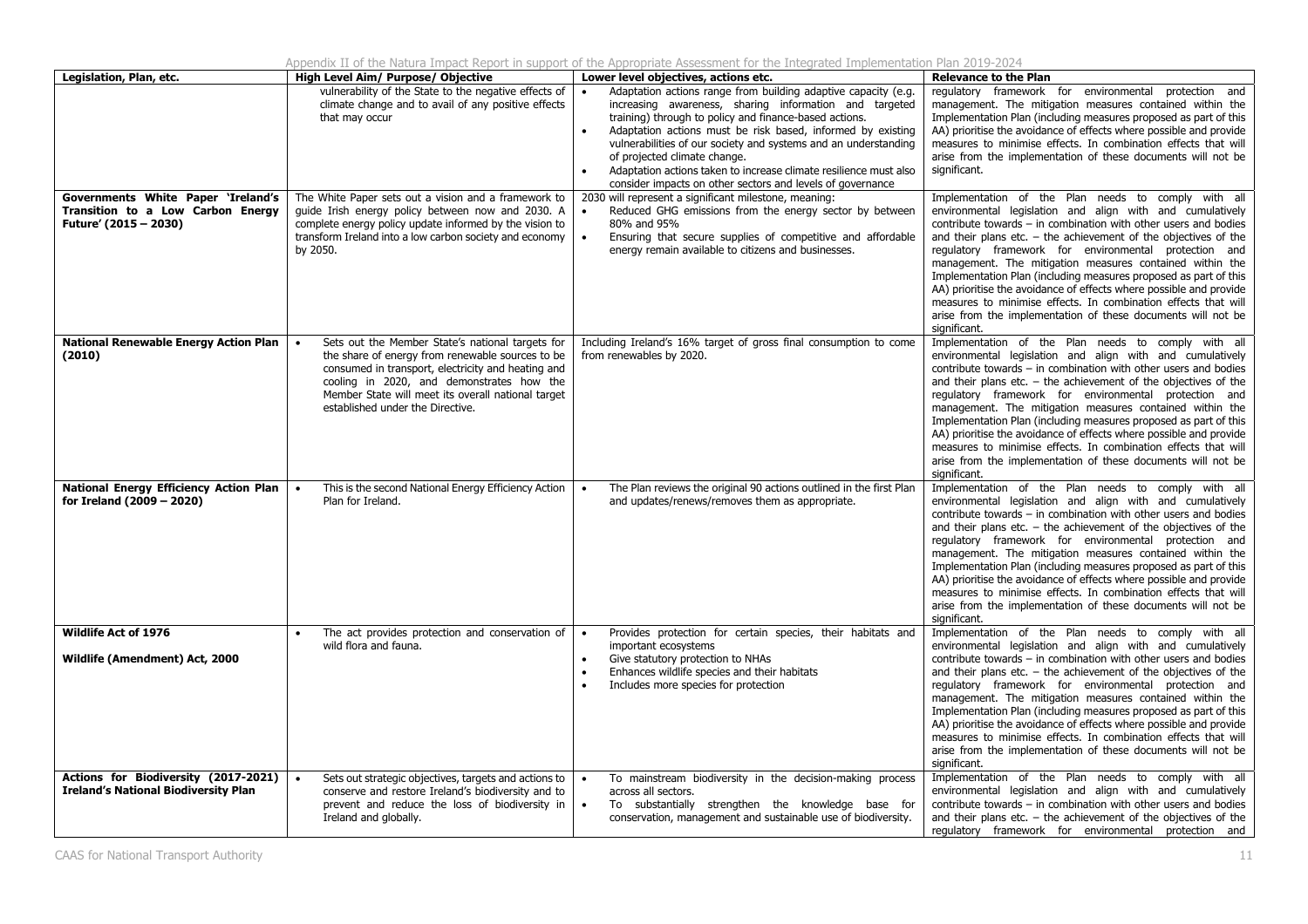| Legislation, Plan, etc.                                                                                                                                                                                                                                                                                   | High Level Aim/ Purpose/ Objective                                                                                                                                                                                                                                                                                                    | Lower level objectives, actions etc.                                                                                                                                                                                                                                                                                                                                                                                                                                                                                                                                                                                                                                                                                                                                                                                                                                                                                                                  | <b>Relevance to the Plan</b>                                                                                                                                                                                                                                                                                                                                                                                                                                                                                                                                                                                                                                                |  |  |
|-----------------------------------------------------------------------------------------------------------------------------------------------------------------------------------------------------------------------------------------------------------------------------------------------------------|---------------------------------------------------------------------------------------------------------------------------------------------------------------------------------------------------------------------------------------------------------------------------------------------------------------------------------------|-------------------------------------------------------------------------------------------------------------------------------------------------------------------------------------------------------------------------------------------------------------------------------------------------------------------------------------------------------------------------------------------------------------------------------------------------------------------------------------------------------------------------------------------------------------------------------------------------------------------------------------------------------------------------------------------------------------------------------------------------------------------------------------------------------------------------------------------------------------------------------------------------------------------------------------------------------|-----------------------------------------------------------------------------------------------------------------------------------------------------------------------------------------------------------------------------------------------------------------------------------------------------------------------------------------------------------------------------------------------------------------------------------------------------------------------------------------------------------------------------------------------------------------------------------------------------------------------------------------------------------------------------|--|--|
|                                                                                                                                                                                                                                                                                                           |                                                                                                                                                                                                                                                                                                                                       | To increase awareness and appreciation of biodiversity and<br>ecosystems services.<br>To conserve and restore biodiversity and ecosystem services in<br>the wider countryside.<br>To conserve and restore biodiversity and ecosystem services in<br>$\bullet$<br>the marine environment.<br>To expand and improve on the management of protected areas<br>and legally protected species.<br>To substantially strengthen the effectiveness of international<br>governance for biodiversity and ecosystem services.                                                                                                                                                                                                                                                                                                                                                                                                                                     | management. The mitigation measures contained within the<br>Implementation Plan (including measures proposed as part of this<br>AA) prioritise the avoidance of effects where possible and provide<br>measures to minimise effects. In combination effects that will<br>arise from the implementation of these documents will not be<br>significant.                                                                                                                                                                                                                                                                                                                        |  |  |
| <b>National Broadband Plan (2012)</b>                                                                                                                                                                                                                                                                     | Sets out the strategy to deliver high speed<br>broadband throughout Ireland.                                                                                                                                                                                                                                                          | The Plan sets out:<br>A clear statement of Government policy on the delivery of High-<br>$\bullet$<br>Speed Broadband.<br>Specific targets for the delivery and rollout of high-speed<br>$\bullet$<br>broadband and the speeds to be delivered.<br>The strategy and interventions that will underpin the successful<br>implementation of these targets.<br>A series of specific complementary measures to promote<br>implementation of Government policy in this area.                                                                                                                                                                                                                                                                                                                                                                                                                                                                                | Implementation of the Plan needs to comply with all<br>environmental legislation and align with and cumulatively<br>contribute towards - in combination with other users and bodies<br>and their plans etc. $-$ the achievement of the objectives of the<br>regulatory framework for environmental protection and<br>management. The mitigation measures contained within the<br>Implementation Plan (including measures proposed as part of this<br>AA) prioritise the avoidance of effects where possible and provide<br>measures to minimise effects. In combination effects that will<br>arise from the implementation of these documents will not be<br>significant.   |  |  |
| <b>European Communities (Water Policy)</b><br>Regulations of 2003 (SI 722 of 2003)<br><b>European Communities (Water Policy)</b><br>Regulations of 2003 (SI 350 of 2014)<br><b>European Communities Environmental</b><br><b>Objectives</b><br>(Surface<br>waters)<br>Regulations of 2009 (SI 272 of 2009) | Transpose the Water Framework Directive into<br>legislation.<br>Outlines the general duty of public authorities in<br>relation to water.<br>Identifies the competent authorities in charge of<br>water policy (amended to Irish Water in 2013) and<br>gives EPA and the CER the authority to regulate<br>and supervise their actions. | Implements River basin districts and characterisation of RBDs<br>and River Basin Management Plans.<br>Requires the public to be informed and consulted on the Plan<br>and for progress reports to be published on RBDs.<br>Implements a Register of protected areas, Classification systems<br>and Monitoring programmes for water bodies.<br>Allows the competent authority to recover the cost of<br>damage/destruction of status of water body.<br>Outlines environmental objectives and programme of measures<br>$\bullet$<br>and environmental quality standards for priority substances.<br>Outlines criteria for assessment of groundwater.<br>Outlines environmental objectives to be achieved for surface<br>$\bullet$<br>water bodies.<br>Outlines surface water quality standards.<br>Establishes threshold values for the classification and protection<br>$\bullet$<br>of surface waters against pollution and deterioration in quality. | Implementation of the Plan needs to comply with all<br>environmental legislation and align with and cumulatively<br>contribute towards - in combination with other users and bodies<br>and their plans etc. $-$ the achievement of the objectives of the<br>regulatory framework for environmental protection and<br>management. The mitigation measures contained within the<br>Implementation Plan (including measures proposed as part of this<br>AA) prioritise the avoidance of effects where possible and provide<br>measures to minimise effects. In combination effects that will<br>arise from the implementation of these documents will not be<br>significant.   |  |  |
| <b>European Communities Environmental</b><br><b>Objectives (Groundwater) Regulations</b><br>of 2010 (SI 9 of 2010)                                                                                                                                                                                        | Transpose the requirements of the Groundwater<br>Directive 2006/118/EC into Irish Legislation.                                                                                                                                                                                                                                        | Outlines environmental objectives to be achieved for<br>groundwater bodies of groundwater against pollution and<br>deterioration in quality.<br>Sets groundwater quality standards.<br>$\bullet$<br>Outlines threshold values for the classification and protection of<br>$\bullet$<br>groundwater.                                                                                                                                                                                                                                                                                                                                                                                                                                                                                                                                                                                                                                                   | Implementation of the Plan needs to comply with all<br>environmental legislation and align with and cumulatively<br>contribute towards $-$ in combination with other users and bodies<br>and their plans etc. $-$ the achievement of the objectives of the<br>regulatory framework for environmental protection and<br>management. The mitigation measures contained within the<br>Implementation Plan (including measures proposed as part of this<br>AA) prioritise the avoidance of effects where possible and provide<br>measures to minimise effects. In combination effects that will<br>arise from the implementation of these documents will not be<br>sianificant. |  |  |
| Water Pollution Acts 1977 to 1990                                                                                                                                                                                                                                                                         | The Water Pollution Acts allow Local Authorities<br>$\bullet$<br>the authority regulate and supervise actions<br>relating to water in their division.                                                                                                                                                                                 | The Water Pollution Acts enable local authorities to:<br>Prosecute for water pollution offences.<br>Attach appropriate pollution control conditions in the licensing of<br>$\bullet$<br>effluent discharges from industry, etc., made to waters.<br>Issue notices ("section 12 notices") to farmers, etc., specifying<br>measures to be taken within a prescribed period to prevent<br>water pollution.<br>issue notices requiring a person to cease the pollution of waters<br>and requiring the mitigation or remedying of any effects of the                                                                                                                                                                                                                                                                                                                                                                                                       | Implementation of the Plan needs to comply with all<br>environmental legislation and align with and cumulatively<br>contribute towards - in combination with other users and bodies<br>and their plans etc. $-$ the achievement of the objectives of the<br>regulatory framework for environmental protection and<br>management. The mitigation measures contained within the<br>Implementation Plan (including measures proposed as part of this<br>AA) prioritise the avoidance of effects where possible and provide<br>measures to minimise effects. In combination effects that will                                                                                   |  |  |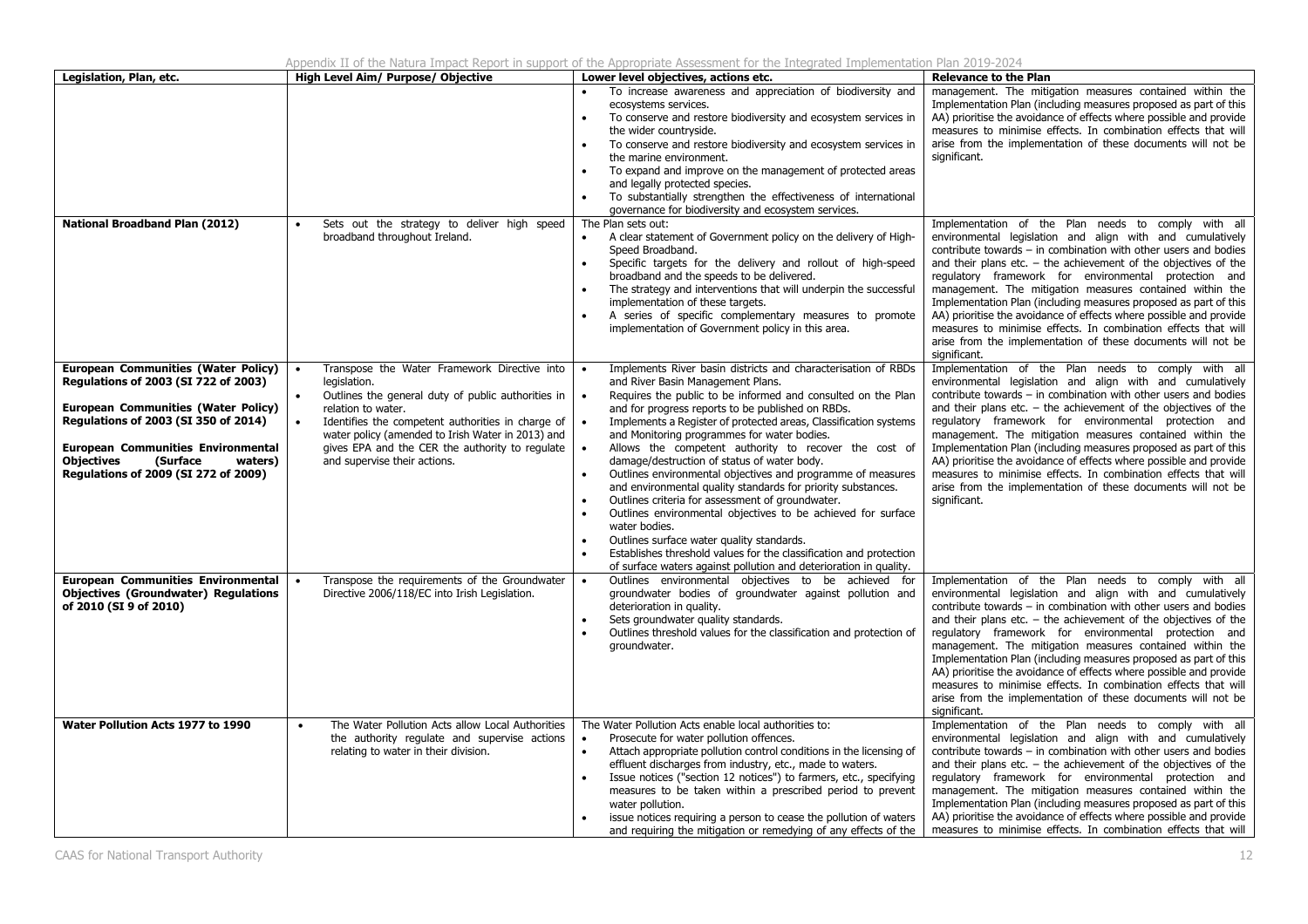| Legislation, Plan, etc.                                                                                            | High Level Aim/ Purpose/ Objective                                                                                                                                                                                                                                                                                                                                                                                                                                                                              | Lower level objectives, actions etc.                                                                                                                                                                                                                                                                                                                                                                                                                                                                                                                                                                                                                                                                                                                                                                                                                                                                                                                                                                                                                                                                                                                             | <b>Relevance to the Plan</b>                                                                                                                                                                                                                                                                                                                                                                                                                                                                                                                                                                                                                                                                                                                                |  |  |
|--------------------------------------------------------------------------------------------------------------------|-----------------------------------------------------------------------------------------------------------------------------------------------------------------------------------------------------------------------------------------------------------------------------------------------------------------------------------------------------------------------------------------------------------------------------------------------------------------------------------------------------------------|------------------------------------------------------------------------------------------------------------------------------------------------------------------------------------------------------------------------------------------------------------------------------------------------------------------------------------------------------------------------------------------------------------------------------------------------------------------------------------------------------------------------------------------------------------------------------------------------------------------------------------------------------------------------------------------------------------------------------------------------------------------------------------------------------------------------------------------------------------------------------------------------------------------------------------------------------------------------------------------------------------------------------------------------------------------------------------------------------------------------------------------------------------------|-------------------------------------------------------------------------------------------------------------------------------------------------------------------------------------------------------------------------------------------------------------------------------------------------------------------------------------------------------------------------------------------------------------------------------------------------------------------------------------------------------------------------------------------------------------------------------------------------------------------------------------------------------------------------------------------------------------------------------------------------------------|--|--|
| <b>Water Services Act 2007</b><br><b>Water Services (Amendment) Act 2012</b><br>Water Services Act (No. 2) 2013    | Provides the water services infrastructure.<br>$\bullet$<br>Outlines the responsibilities involved in delivering<br>and managing water services.<br>Identifies the authority in charge of provision of<br>$\bullet$<br>water and waste water supply.<br>Irish Water was given the responsibility of the<br>$\bullet$<br>provision of water and wastewater services in the<br>amendment act during 2013, therefore these<br>services are no longer the responsibility of the 34<br>Local Authorities in Ireland. | pollution in the manner and within the period specified in such<br>notices:<br>Seek court orders, including High Court injunctions, to prevent,<br>$\bullet$<br>terminate, mitigate or remedy pollution/its effects.<br>Prepare water quality management plans for any waters in or<br>$\bullet$<br>adjoining their functional areas.<br>Key strategic objectives include:<br>Ensuring Irish Water delivers infrastructural projects that meet<br>$\bullet$<br>key public health, environmental and economic objectives in the<br>water services sector.<br>Ensuring the provision of adequate water and sewerage services<br>in the gateways and hubs listed in the National Spatial Strategy,<br>and in other locations where services need to be enhanced.<br>Ensuring good quality drinking water is available to all<br>consumers of public and group water supplies, in compliance<br>with national and EU drinking water standards<br>Ensuring the provision of the remaining infrastructure needed to<br>$\bullet$<br>provide secondary wastewater treatment, for compliance with<br>the requirements of the EU Urban Wastewater Treatment<br>Directive. | arise from the implementation of these documents will not be<br>significant.<br>Implementation of the Plan needs to comply with all<br>environmental legislation and align with and cumulatively<br>contribute towards $-$ in combination with other users and bodies<br>and their plans etc. $-$ the achievement of the objectives of the<br>regulatory framework for environmental protection and<br>management. The mitigation measures contained within the<br>Implementation Plan (including measures proposed as part of this<br>AA) prioritise the avoidance of effects where possible and provide<br>measures to minimise effects. In combination effects that will<br>arise from the implementation of these documents will not be<br>significant. |  |  |
|                                                                                                                    |                                                                                                                                                                                                                                                                                                                                                                                                                                                                                                                 | Promoting water conservation through Irish Water's Capital<br>Investment Plan, the Rural Water Programme and other<br>measures.<br>Monitoring the on-going implementation of septic tanks<br>inspection regime and the National Inspection Plan for Domestic<br>Waste Water Treatment Systems.<br>Ensuring a fair funding model to deliver water services.<br>$\bullet$<br>Overseeing the establishment of an economic regulation<br>$\bullet$<br>function under the CER.                                                                                                                                                                                                                                                                                                                                                                                                                                                                                                                                                                                                                                                                                        |                                                                                                                                                                                                                                                                                                                                                                                                                                                                                                                                                                                                                                                                                                                                                             |  |  |
| Irish Water's Water Services Strategic<br>Plan 2015 and associated Proposed<br>Capital Investment Plan (2014-2016) | This Water Services Strategic Plan sets out<br>strategic objectives for the delivery of water<br>services over the next 25 years up to 2040. It<br>details current and future challenges which affect<br>the provision of water services and identifies the<br>priorities to be tackled in the short and medium<br>term.                                                                                                                                                                                        | Six strategic objectives as follows:<br>$\bullet$<br>Meet Customer Expectations.<br>Ensure a Safe and Reliable Water Supply.<br>$\bullet$<br>Provide Effective Management of Wastewater.<br>Protect and Enhance the Environment.<br>$\bullet$<br>Support Social and Economic Growth.<br>$\bullet$<br>Invest in the Future.                                                                                                                                                                                                                                                                                                                                                                                                                                                                                                                                                                                                                                                                                                                                                                                                                                       | Implementation of the Plan needs to comply with all<br>environmental legislation and align with and cumulatively<br>contribute towards $-$ in combination with other users and bodies<br>and their plans etc. $-$ the achievement of the objectives of the<br>regulatory framework for environmental protection and<br>management. The mitigation measures contained within the<br>Implementation Plan (including measures proposed as part of this<br>AA) prioritise the avoidance of effects where possible and provide<br>measures to minimise effects. In combination effects that will<br>arise from the implementation of these documents will not be<br>significant.                                                                                 |  |  |
| Raised Bog SAC Management Plan and<br><b>Review of Raised Bog Natural Heritage</b><br>Areas                        | Aims to meet nature conservation obligations while<br>having regard to national and local economic,<br>social and cultural needs                                                                                                                                                                                                                                                                                                                                                                                | Ensure that the implications of management choices for water<br>levels, quantity and quality are fully explored, understood and<br>factored into policy making and land use planning.<br>Review the current raised bog NHA network in terms of its<br>$\bullet$<br>contribution to the national conservation objective for raised bog<br>habitats and determine the most suitable sites to replace the<br>losses of active raised bog habitat and high bog areas within the<br>SAC network and to enhance the national network of NHAs.                                                                                                                                                                                                                                                                                                                                                                                                                                                                                                                                                                                                                          | Implementation of the Plan needs to comply with all<br>environmental legislation and align with and cumulatively<br>contribute towards – in combination with other users and bodies<br>and their plans etc. $-$ the achievement of the objectives of the<br>regulatory framework for environmental protection and<br>management. The mitigation measures contained within the<br>Implementation Plan (including measures proposed as part of this<br>AA) prioritise the avoidance of effects where possible and provide<br>measures to minimise effects. In combination effects that will<br>arise from the implementation of these documents will not be<br>significant.                                                                                   |  |  |
| Strategy<br>associated<br>Grid25<br>and<br><b>Implementation Programme</b>                                         | Framework for the development of the electricity<br>transmission grid in the short, medium and long<br>terms, to support a long-term sustainable and<br>reliable electricity supply.                                                                                                                                                                                                                                                                                                                            | Seeks to implement the provisions of the 2007 Government<br>White Paper on Energy -"Delivering a Sustainable Energy Future<br>for Ireland" in terms of development of electricity transmission<br>infrastructure.                                                                                                                                                                                                                                                                                                                                                                                                                                                                                                                                                                                                                                                                                                                                                                                                                                                                                                                                                | Implementation of the Plan needs to comply with all<br>environmental legislation and align with and cumulatively<br>contribute towards $-$ in combination with other users and bodies<br>and their plans etc. $-$ the achievement of the objectives of the<br>regulatory framework for environmental protection and                                                                                                                                                                                                                                                                                                                                                                                                                                         |  |  |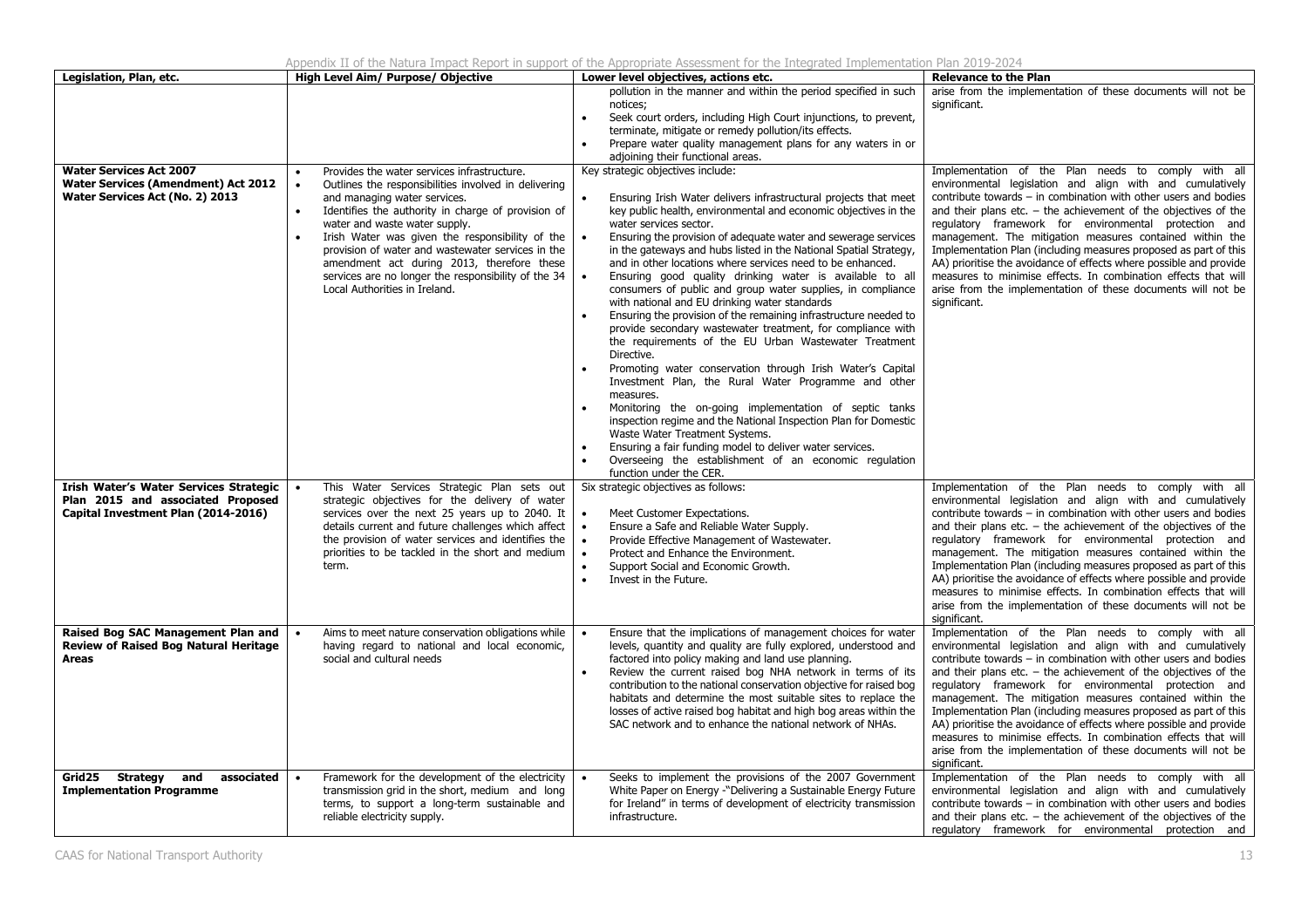| Legislation, Plan, etc.                                                                                                                                              | High Level Aim/ Purpose/ Objective                                                                                                                                                                                                                                                                                                                                                                                  | Lower level objectives, actions etc.                                                                                                                                                                                                                                                                                                                                                                                                                                                                                                                                                                                                                                         | <b>Relevance to the Plan</b>                                                                                                                                                                                                                                                                                                                                                                                                                                                                                                                                                                                                                                                                                                     |
|----------------------------------------------------------------------------------------------------------------------------------------------------------------------|---------------------------------------------------------------------------------------------------------------------------------------------------------------------------------------------------------------------------------------------------------------------------------------------------------------------------------------------------------------------------------------------------------------------|------------------------------------------------------------------------------------------------------------------------------------------------------------------------------------------------------------------------------------------------------------------------------------------------------------------------------------------------------------------------------------------------------------------------------------------------------------------------------------------------------------------------------------------------------------------------------------------------------------------------------------------------------------------------------|----------------------------------------------------------------------------------------------------------------------------------------------------------------------------------------------------------------------------------------------------------------------------------------------------------------------------------------------------------------------------------------------------------------------------------------------------------------------------------------------------------------------------------------------------------------------------------------------------------------------------------------------------------------------------------------------------------------------------------|
|                                                                                                                                                                      |                                                                                                                                                                                                                                                                                                                                                                                                                     |                                                                                                                                                                                                                                                                                                                                                                                                                                                                                                                                                                                                                                                                              | management. The mitigation measures contained within the<br>Implementation Plan (including measures proposed as part of this<br>AA) prioritise the avoidance of effects where possible and provide<br>measures to minimise effects. In combination effects that will<br>arise from the implementation of these documents will not be<br>significant.                                                                                                                                                                                                                                                                                                                                                                             |
| <b>Food Harvest 2020</b>                                                                                                                                             | Food Harvest 2020 is a roadmap for the Irish food<br>industry, as it seeks to innovate and expand in<br>response to increased global demand for quality<br>foods. It sets out a vision for the potential growth<br>in agricultural output after the removal of milk<br>quotas.                                                                                                                                      | Seeks for the improvement of all agricultural sectors at all levels<br>in terms of sustainability, environmental consideration and<br>marketing development.                                                                                                                                                                                                                                                                                                                                                                                                                                                                                                                 | Implementation of the Plan needs to comply with all<br>environmental legislation and align with and cumulatively<br>contribute towards - in combination with other users and bodies<br>and their plans etc. $-$ the achievement of the objectives of the<br>regulatory framework for environmental protection and<br>management. The mitigation measures contained within the<br>Implementation Plan (including measures proposed as part of this<br>AA) prioritise the avoidance of effects where possible and provide<br>measures to minimise effects. In combination effects that will<br>arise from the implementation of these documents will not be<br>significant.                                                        |
| Agri-vision 2015 Action Plan                                                                                                                                         | This Plan is based on our vision of a competitive,<br>consumer-focused agri-food sector, which<br>contributes to a vibrant rural economy, society and<br>environment and which also exploits opportunities<br>in non- food areas. It aims to put in place and<br>implement the correct policies to allow the agri-<br>food sector to flourish through all stages of<br>production.                                  | Transform the market<br>$\bullet$<br>Focus on the consumer<br>$\bullet$<br>Build knowledge base<br>Strengthen competitiveness<br>Promote a sustainable future                                                                                                                                                                                                                                                                                                                                                                                                                                                                                                                | Implementation of the Plan needs to comply with all<br>environmental legislation and align with and cumulatively<br>contribute towards - in combination with other users and bodies<br>and their plans etc. $-$ the achievement of the objectives of the<br>regulatory framework for environmental protection and<br>management. The mitigation measures contained within the<br>Implementation Plan (including measures proposed as part of this<br>AA) prioritise the avoidance of effects where possible and provide<br>measures to minimise effects. In combination effects that will<br>arise from the implementation of these documents will not be<br>significant.                                                        |
| <b>Rural Environmental Protection Scheme</b><br>(REPS)<br>Agri-Environmental Options Scheme<br>(AEOS)<br>Green, Low-Carbon, Agri-environment<br><b>Scheme (GLAS)</b> | Agri-environmental funding schemes aimed at<br>rural development for the environmental<br>enhancement and protection.<br>GLAS is the new replacement for REPS and AEOS<br>which are both expiring.                                                                                                                                                                                                                  | Establish best practice farming m methods and production<br>$\bullet$<br>methods in order to protect landscapes and maximise<br>conservation.<br>Protect biodiversity, endangered species of flora and fauna and<br>wildlife habitats.<br>Ensure food is produced with the highest regard to the<br>$\bullet$<br>environment.<br>Implement nutrient management plans and grassland<br>$\bullet$<br>management plans.<br>Protect and maintain water bodies, wetlands and cultural<br>$\bullet$<br>heritage.                                                                                                                                                                   | Implementation of the Plan needs to comply with all<br>environmental legislation and align with and cumulatively<br>contribute towards - in combination with other users and bodies<br>and their plans etc. $-$ the achievement of the objectives of the<br>regulatory framework for environmental protection and<br>management. The mitigation measures contained within the<br>Implementation Plan (including measures proposed as part of this<br>AA) prioritise the avoidance of effects where possible and provide<br>measures to minimise effects. In combination effects that will<br>arise from the implementation of these documents will not be<br>significant.                                                        |
| <b>National</b><br><b>Rural</b><br><b>Development</b><br>Programme<br>National Forestry Programme (2014-                                                             | The National Rural Development Programme,<br>$\bullet$<br>prepared by the Department of Agriculture,<br>Fisheries and Food, sets out a national programme<br>based on the EU framework for rural development<br>and prioritises improving the competitiveness of<br>agriculture, improving the environment and<br>improving the quality of life in rural areas<br>Represents Ireland's proposals for 100% State aid | At a more detailed level, the programme also:<br>Supports structural change at farm level including training young<br>farmers and encouraging early retirement, support for<br>restructuring, development and innovation;<br>Aims to improve the environment, biodiversity and the amenity<br>value of the countryside by support for land management<br>through funds such as Natura 2000 payments etc.; and<br>Aims to improve quality of life in rural areas and encouraging<br>$\bullet$<br>diversification of economic activity through the implementation<br>of local development strategies such as non-agricultural<br>activities<br>Measures include the following: | Implementation of the Plan needs to comply with all<br>environmental legislation and align with and cumulatively<br>contribute towards - in combination with other users and bodies<br>and their plans etc. $-$ the achievement of the objectives of the<br>regulatory framework for environmental protection and<br>management. The mitigation measures contained within the<br>Implementation Plan (including measures proposed as part of this<br>AA) prioritise the avoidance of effects where possible and provide<br>measures to minimise effects. In combination effects that will<br>arise from the implementation of these documents will not be<br>significant.<br>Implementation of the Plan needs to comply with all |
| 2020)                                                                                                                                                                | funding for a new Forestry Programme for the<br>period 2014 - 2020.                                                                                                                                                                                                                                                                                                                                                 | Afforestation and Creation of Woodland<br>$\bullet$<br>NeighbourWood Scheme<br>Forest Roads<br>$\bullet$<br><b>Reconstitution Scheme</b><br>Woodland Improvement Scheme                                                                                                                                                                                                                                                                                                                                                                                                                                                                                                      | environmental legislation and align with and cumulatively<br>contribute towards - in combination with other users and bodies<br>and their plans etc. $-$ the achievement of the objectives of the<br>regulatory framework for environmental protection and<br>management. The mitigation measures contained within the                                                                                                                                                                                                                                                                                                                                                                                                           |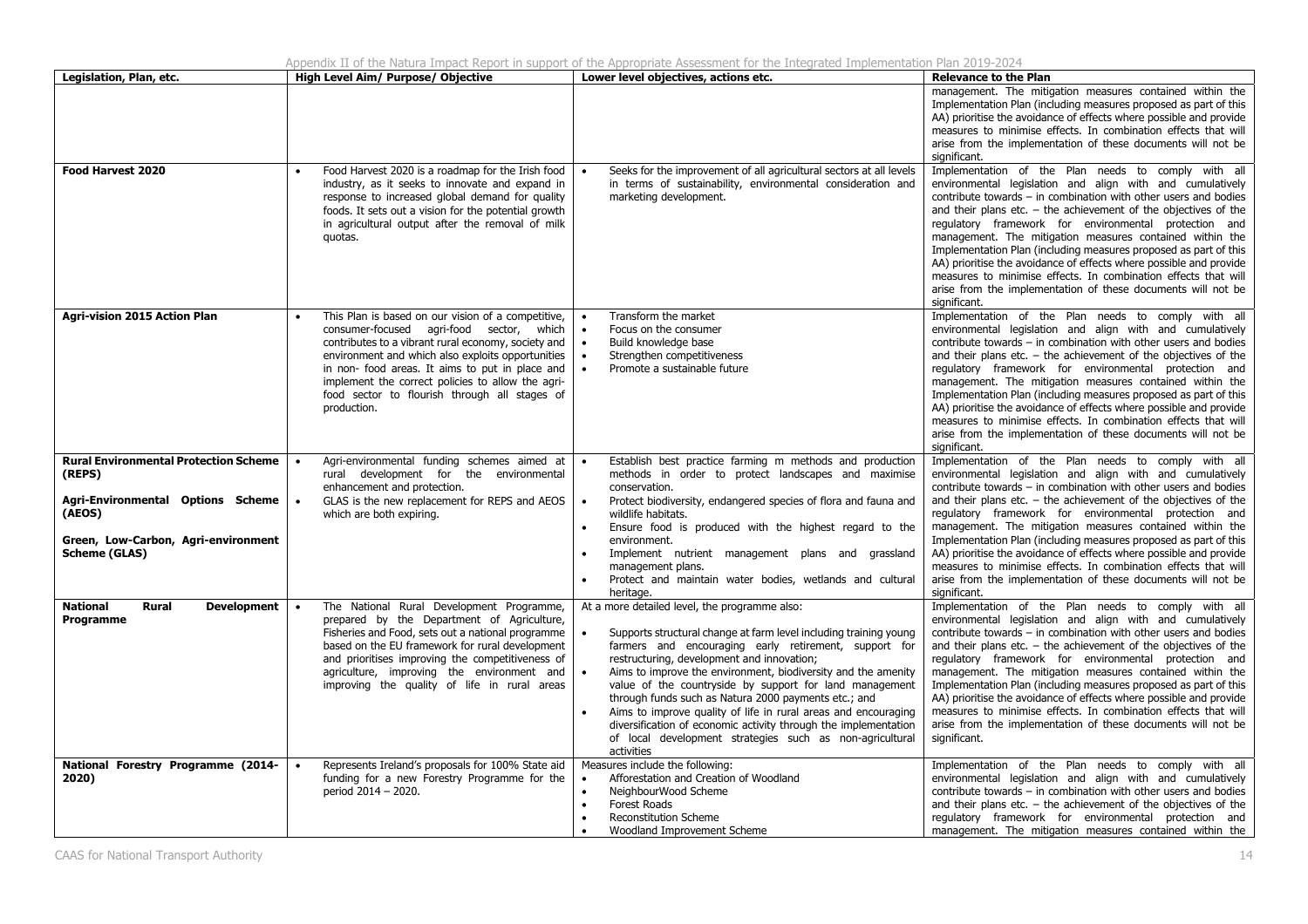Appendix II of the Natura Impact Report in support of the Appropriate Assessment for the Integrated Implementation Plan 2019-2024

| Legislation, Plan, etc.                                                                                                          | High Level Aim/ Purpose/ Objective                                                                                                                                                                                                                                                                                                                                                               | Lower level objectives, actions etc.                                                                                                                                                                                                                                                                                                                                                                                                                                                                                                                                              | <b>Relevance to the Plan</b>                                                                                                                                                                                                                                                                                                                                                                                                                                                                                                                                                                                                                                                |
|----------------------------------------------------------------------------------------------------------------------------------|--------------------------------------------------------------------------------------------------------------------------------------------------------------------------------------------------------------------------------------------------------------------------------------------------------------------------------------------------------------------------------------------------|-----------------------------------------------------------------------------------------------------------------------------------------------------------------------------------------------------------------------------------------------------------------------------------------------------------------------------------------------------------------------------------------------------------------------------------------------------------------------------------------------------------------------------------------------------------------------------------|-----------------------------------------------------------------------------------------------------------------------------------------------------------------------------------------------------------------------------------------------------------------------------------------------------------------------------------------------------------------------------------------------------------------------------------------------------------------------------------------------------------------------------------------------------------------------------------------------------------------------------------------------------------------------------|
|                                                                                                                                  |                                                                                                                                                                                                                                                                                                                                                                                                  | Native Woodland Conservation Scheme<br>Knowledge Transfer and Information Actions<br>Producer Groups<br>$\bullet$<br>Innovative Forest Technology<br>Forest Genetic Reproductive Material<br>Forest Management Plans<br>$\bullet$                                                                                                                                                                                                                                                                                                                                                 | Implementation Plan (including measures proposed as part of this<br>AA) prioritise the avoidance of effects where possible and provide<br>measures to minimise effects. In combination effects that will<br>arise from the implementation of these documents will not be<br>significant.                                                                                                                                                                                                                                                                                                                                                                                    |
| <b>River Basin Management Plans</b>                                                                                              | River Basin Management Plans set out the status<br>of waters in River Basin Districts.                                                                                                                                                                                                                                                                                                           | Aim to protect and enhance all water bodies in the RBD and<br>meet the environmental objectives outlined in Article 4 of the<br>Water Framework Directive.<br>Identify and manages water bodies in the RBD.<br>$\bullet$<br>Establish a programme of measures for monitoring and<br>$\bullet$<br>improving water quality in the RBD.<br>Involve the public through consultations.                                                                                                                                                                                                 | Implementation of the Plan needs to comply with all<br>environmental legislation and align with and cumulatively<br>contribute towards - in combination with other users and bodies<br>and their plans etc. $-$ the achievement of the objectives of the<br>regulatory framework for environmental protection and<br>management. The mitigation measures contained within the<br>Implementation Plan (including measures proposed as part of this<br>AA) prioritise the avoidance of effects where possible and provide<br>measures to minimise effects. In combination effects that will<br>arise from the implementation of these documents will not be<br>significant.   |
| Peatlands Strategy (2015-<br>National<br>2025)                                                                                   | This Strategy establishes principles in relation to<br>$\bullet$<br>Irish peatlands in order to guide Government<br>policy. The Strategy aims to provide a framework<br>for which all of the peatlands within the State can<br>be managed responsibly in order to optimise their<br>social, environmental and economic contribution.                                                             | not applicable                                                                                                                                                                                                                                                                                                                                                                                                                                                                                                                                                                    | Implementation of the Plan needs to comply with all<br>environmental legislation and align with and cumulatively<br>contribute towards - in combination with other users and bodies<br>and their plans etc. $-$ the achievement of the objectives of the<br>regulatory framework for environmental protection and<br>management. The mitigation measures contained within the<br>Implementation Plan (including measures proposed as part of this<br>AA) prioritise the avoidance of effects where possible and provide<br>measures to minimise effects. In combination effects that will<br>arise from the implementation of these documents will not be<br>significant.   |
| Flood Risk Management Plans arising<br>from National Catchment Flood Risk<br><b>Assessment</b><br>and<br>Management<br>Programme | The national Catchment Flood Risk Assessment<br>and Management (CFRAM)<br>programme<br>commenced in Ireland in 2011 and is being<br>overseen by the Office of Public Works. The CFRAM<br>Programme is intended to deliver on core<br>components of the National Flood Policy, adopted<br>in 2004, and on the requirements of the EU Floods<br>Directive.                                         | CFRAM Studies have been undertaken for all River Basin Districts. The<br>studies are focusing on areas known to have experienced flooding in<br>the past and areas that may be subject to flooding in the future either<br>due to development pressures or climate change. Flood Risk and<br>Hazard mapping, including Flood Extent Mapping, was finalised in<br>2017. The final outputs from the studies are the CFRAM Plans, finalised<br>in 2018. The Plans define the current and future flood risk in the River<br>Basin Districts and set out how this risk can be managed. | Implementation of the Plan needs to comply with all<br>environmental legislation and align with and cumulatively<br>contribute towards $-$ in combination with other users and bodies<br>and their plans etc. $-$ the achievement of the objectives of the<br>regulatory framework for environmental protection and<br>management. The mitigation measures contained within the<br>Implementation Plan (including measures proposed as part of this<br>AA) prioritise the avoidance of effects where possible and provide<br>measures to minimise effects. In combination effects that will<br>arise from the implementation of these documents will not be<br>significant. |
| <b>Draft National Bioenergy Plan</b>                                                                                             | The Draft Bioenergy Plan sets out a vision as follows:<br>Bioenergy resources contributing to economic<br>$\bullet$<br>development and sustainable growth, generating<br>jobs for citizens, supported by coherent policy,<br>planning and regulation, and managed in an<br>integrated manner.                                                                                                    | Three high level goals, of equal importance, based on the concept of<br>sustainable development are identified:<br>To harness the market opportunities presented by bioenergy in<br>$\bullet$<br>order to achieve economic development, growth and jobs.<br>To increase awareness of the value, opportunities and societal<br>$\bullet$<br>benefits of developing bioenergy.<br>To ensure that bioenergy developments do not adversely impact the<br>environment and its living and non-living resources.                                                                         | Implementation of the Plan needs to comply with all<br>environmental legislation and align with and cumulatively<br>contribute towards - in combination with other users and bodies<br>and their plans etc. $-$ the achievement of the objectives of the<br>regulatory framework for environmental protection and<br>management. The mitigation measures contained within the<br>Implementation Plan (including measures proposed as part of this<br>AA) prioritise the avoidance of effects where possible and provide<br>measures to minimise effects. In combination effects that will<br>arise from the implementation of these documents will not be<br>significant.   |
| Draft Renewable Electricity Policy and<br><b>Development Framework (DCCAE)</b>                                                   | Goal: To optimise the opportunities in Ireland for<br>renewable electricity development on land at significant<br>scale, to serve both the All Island Single Electricity<br>Market and any future regional market within the<br>European Union, in accordance with European and Irish<br>law, including Directive 2009/28/EC: On the promotion<br>of the use of energy from renewable resources. | Objective: To develop a Policy and Development Framework for<br>renewable electricity generation on land to serve both the All Island<br>Single Electricity Market and any future regional market within the<br>European Union, with particular focus on large scale projects for<br>indigenous renewable electricity generation. This will, inter alia,<br>provide guidance for planning authorities and An Bord Pleanála.                                                                                                                                                       | Implementation of the Plan needs to comply with all<br>environmental legislation and align with and cumulatively<br>contribute towards - in combination with other users and bodies<br>and their plans etc. $-$ the achievement of the objectives of the<br>regulatory framework for environmental protection and<br>management. The mitigation measures contained within the<br>Implementation Plan (including measures proposed as part of this                                                                                                                                                                                                                           |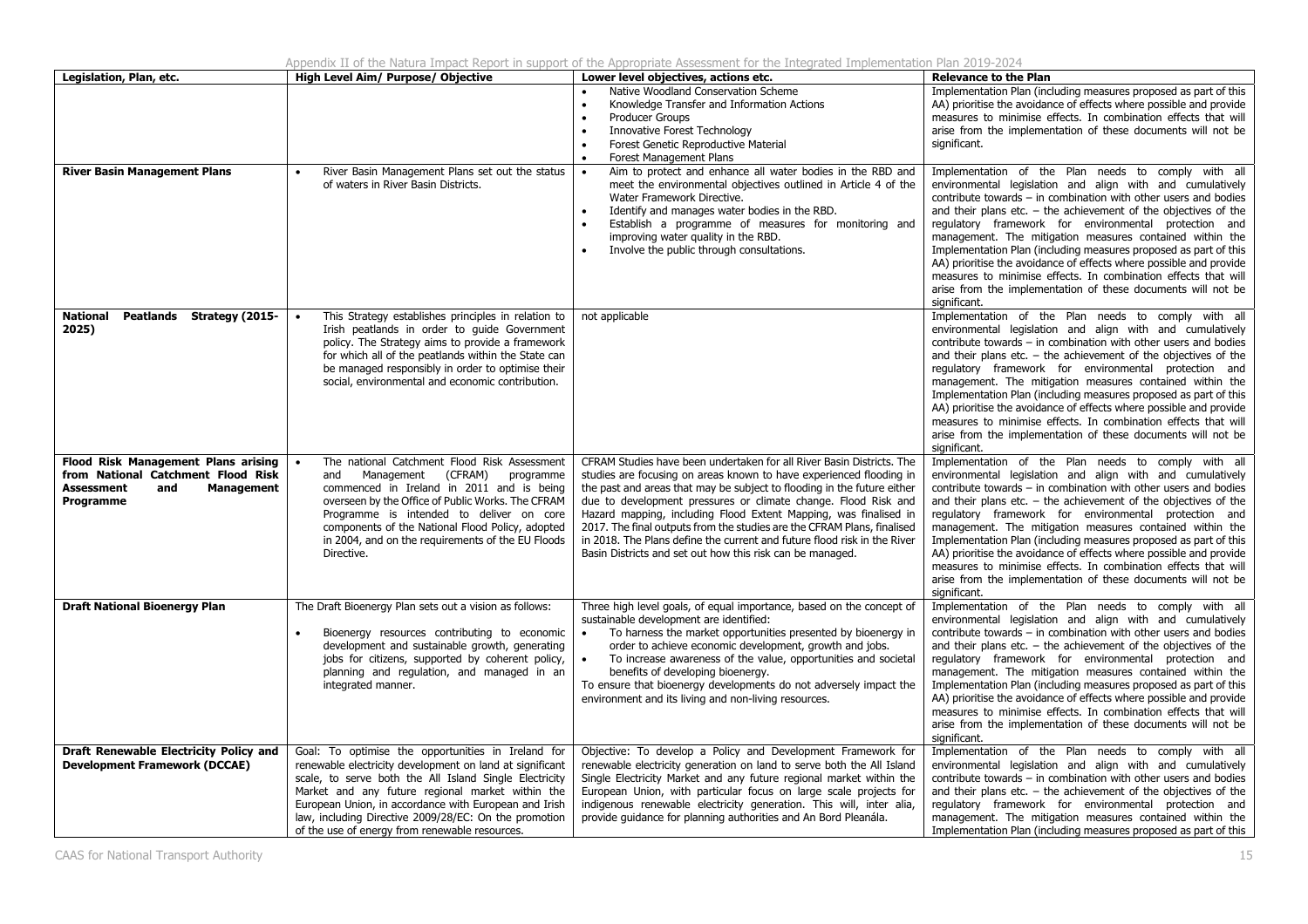Appendix II of the Natura Impact Report in support of the Appropriate Assessment for the Integrated Implementation Plan 2019-2024

| Legislation, Plan, etc.                                                                                                                       | High Level Aim/ Purpose/ Objective                                                                                                                                                                                                                                                                                                                                                                                                                                                                                                                                                      | Lower level objectives, actions etc.                                                                                                                                                                                                                                                                                                                                                                                                               | <b>Relevance to the Plan</b>                                                                                                                                                                                                                                                                                                                                                                                                                                                                                                                                                                                                                                                |
|-----------------------------------------------------------------------------------------------------------------------------------------------|-----------------------------------------------------------------------------------------------------------------------------------------------------------------------------------------------------------------------------------------------------------------------------------------------------------------------------------------------------------------------------------------------------------------------------------------------------------------------------------------------------------------------------------------------------------------------------------------|----------------------------------------------------------------------------------------------------------------------------------------------------------------------------------------------------------------------------------------------------------------------------------------------------------------------------------------------------------------------------------------------------------------------------------------------------|-----------------------------------------------------------------------------------------------------------------------------------------------------------------------------------------------------------------------------------------------------------------------------------------------------------------------------------------------------------------------------------------------------------------------------------------------------------------------------------------------------------------------------------------------------------------------------------------------------------------------------------------------------------------------------|
| <b>Alternative</b><br><b>National</b><br><b>Fuels</b><br><b>Infrastructure for the Transport Sector</b>                                       | This Draft Framework sets targets to achieve an<br>appropriate level of alternative fuels infrastructure for                                                                                                                                                                                                                                                                                                                                                                                                                                                                            | Methodology: Development of the Policy and Development Framework<br>is to be informed by the carrying out of an SEA, including widespread<br>consultation with stakeholders and public, and with AA under the<br>Habitats Directive.<br>Targets for alternative fuel infrastructure include the following:<br>AFV forecasts<br>$\bullet$                                                                                                           | AA) prioritise the avoidance of effects where possible and provide<br>measures to minimise effects. In combination effects that will<br>arise from the implementation of these documents will not be<br>significant.<br>Implementation of the Plan needs to comply with all<br>environmental legislation and align with and cumulatively                                                                                                                                                                                                                                                                                                                                    |
| (DTTAS)                                                                                                                                       | transport, which is relative to national policy and Irish<br>market needs. Non-infrastructure-based incentives to<br>support the use of the infrastructure and the uptake of<br>alternative fuels are also included within the scope of the<br>Draft Framework.                                                                                                                                                                                                                                                                                                                         | $\bullet$<br><b>Electricity targets</b><br>Natural gas (CNG, LNG) targets<br>$\bullet$<br>$\bullet$<br>Hydrogen targets<br>$\bullet$<br>Biofuels targets<br>LPG targets<br>Synthetic and paraffinic fuels targets                                                                                                                                                                                                                                  | contribute towards - in combination with other users and bodies<br>and their plans etc. $-$ the achievement of the objectives of the<br>regulatory framework for environmental protection and<br>management. The mitigation measures contained within the<br>Implementation Plan (including measures proposed as part of this<br>AA) prioritise the avoidance of effects where possible and provide<br>measures to minimise effects. In combination effects that will<br>arise from the implementation of these documents will not be<br>significant.                                                                                                                       |
| Food Wise 2025 (DAFM)                                                                                                                         | Food Wise 2025 sets out a ten-year plan for the agri-<br>food sector. It underlines the sector's unique and special<br>position within the Irish economy, and it illustrates the<br>potential which exists for this sector to grow even<br>further.                                                                                                                                                                                                                                                                                                                                     | Food Wise 2025 identifies ambitious and challenging growth<br>projections for the industry over the next ten years including:<br>85% increase in exports to €19 billion.<br>$\bullet$<br>70% increase in value added to €13 billion.<br>$\bullet$<br>60% increase in primary production to $€10$ billion.<br>The creation of 23,000 additional jobs all along the supply chain from<br>producer level to high-end value-added product development. | Implementation of the Plan needs to comply with all<br>environmental legislation and align with and cumulatively<br>contribute towards - in combination with other users and bodies<br>and their plans etc. $-$ the achievement of the objectives of the<br>regulatory framework for environmental protection and<br>management. The mitigation measures contained within the<br>Implementation Plan (including measures proposed as part of this<br>AA) prioritise the avoidance of effects where possible and provide<br>measures to minimise effects. In combination effects that will<br>arise from the implementation of these documents will not be<br>significant.   |
| Strategic Planning Policy Statement<br>(SPPS) NI                                                                                              | The SPPS consolidates some twenty separate policy<br>publications into one document and sets out strategic<br>subject planning policy for a wide range of planning<br>matters. It also provides the core planning principles to<br>underpin delivery of the two-tier planning system with<br>the aim of furthering sustainable development.                                                                                                                                                                                                                                             | The overall objective of the planning system is to further<br>sustainable development and improve well-being for the people<br>of the North.                                                                                                                                                                                                                                                                                                       | Implementation of the Plan needs to comply with all<br>environmental legislation and align with and cumulatively<br>contribute towards $-$ in combination with other users and bodies<br>and their plans etc. $-$ the achievement of the objectives of the<br>regulatory framework for environmental protection and<br>management. The mitigation measures contained within the<br>Implementation Plan (including measures proposed as part of this<br>AA) prioritise the avoidance of effects where possible and provide<br>measures to minimise effects. In combination effects that will<br>arise from the implementation of these documents will not be<br>significant. |
| <b>National Policy Framework</b><br>for Alternative Fuels Infrastructure for<br>Transport in Ireland 2017 to 2030                             | This National Policy Framework on Alternative<br>Fuels Infrastructure for Transport represents the<br>first step in communicating our longer-term<br>national vision for decarbonising transport by<br>2050, the cornerstone of which is our ambition that<br>by 2030 all new cars and vans sold in Ireland will<br>be zero-emissions capable.<br>By 2030 it is envisaged that the movement in<br>Ireland to electrically-fuelled cars and commuter<br>rail will be well underway, with natural gas and<br>biofuels developing as major alternatives in the<br>freight and bus sectors. | This policy set out to achieve five key goals in transport:<br>Reduce overall travel demand<br>Maximise the efficiency of the transport network<br>$\bullet$<br>Reduce reliance on fossil fuels<br>$\bullet$<br>Reduce transport emissions<br>$\bullet$<br>Improve accessibility to transport<br>These goals remain the cornerstone of transport policy and are fully<br>aligned to the objectives of this National Policy Framework.              | Implementation of the Plan needs to comply with all<br>environmental legislation and align with and cumulatively<br>contribute towards - in combination with other users and bodies<br>and their plans etc. $-$ the achievement of the objectives of the<br>regulatory framework for environmental protection and<br>management. The mitigation measures contained within the<br>Implementation Plan (including measures proposed as part of this<br>AA) prioritise the avoidance of effects where possible and provide<br>measures to minimise effects. In combination effects that will<br>arise from the implementation of these documents will not be<br>significant.   |
| Developing Resilience to Climate<br>Change in the Irish Transport Sector<br>(Climate Adaptation Plan for the<br><b>Transport Sector 2017)</b> | The Minister for Transport, Tourism and Sport has<br>prepared a Transport Sectoral Adaptation Plan<br>under the non-statutory National Climate Change<br>Adaptation Framework, 2012.<br>This first Adaptation Plan has examined the<br>impacts of climate change and weather-related<br>events, both those impacts that have been<br>observed and those projected for the future, on                                                                                                                                                                                                    | This Strategy supports action by promoting greater co-<br>ordination and information sharing between Member States with<br>the aim of ensuring that adaptation considerations are<br>addressed in all relevant EU policies.<br>It sets out a framework and mechanisms for developing<br>preparedness in respect of current and future climate impacts<br>across the EU.                                                                            | Implementation of the Plan needs to comply with all<br>environmental legislation and align with and cumulatively<br>contribute towards - in combination with other users and bodies<br>and their plans etc. $-$ the achievement of the objectives of the<br>regulatory framework for environmental protection and<br>management. The mitigation measures contained within the<br>Implementation Plan (including measures proposed as part of this<br>AA) prioritise the avoidance of effects where possible and provide                                                                                                                                                     |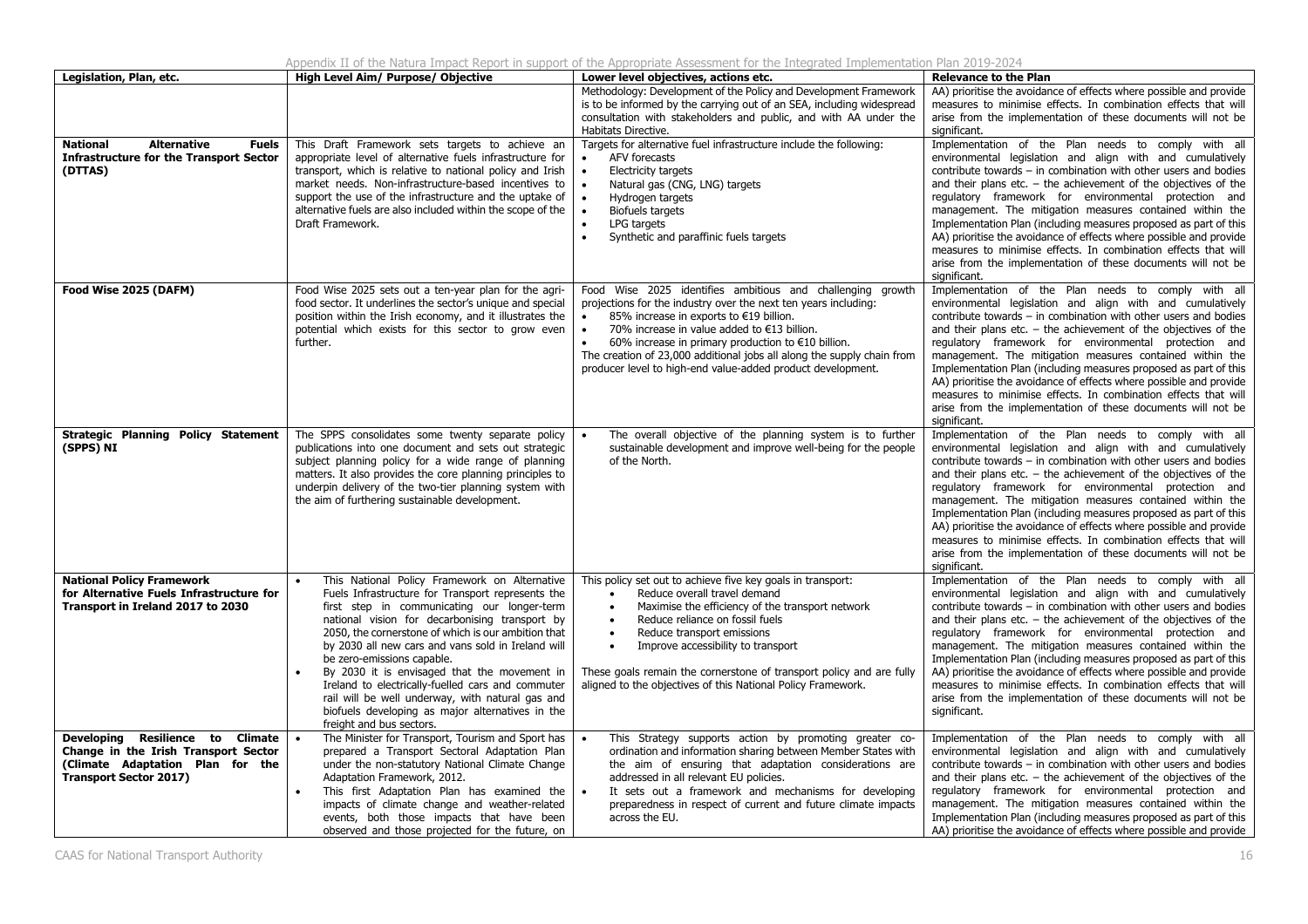Appendix II of the Natura Impact Report in support of the Appropriate Assessment for the Integrated Implementation Plan 2019-2024 **Legislation, Plan, etc. High Level Aim/ Purpose/ Objective Lower level objectives, actions etc. Relevance to the Plan** key transport services and infrastructure within the Irish Transport Sector. measures to minimise effects. In combination effects that will arise from the implementation of these documents will not be significant. **Regional/ County/Local Level Regional Economic and Spatial Strategies, replacing Regional Planning Guidelines [in preparation]**  Regional Planning Guidelines (RPGs) provide long-term strategic planning frameworks and will be replaced by Regional Spatial and Economic Strategies (RSESs). The Regional Spatial and Economic Strategies will provide a long-term regional level strategic planning and economic framework in support of the implementation of the National Planning Framework. . RPGs gave regional effect to the National Spatial Strategy. . RSESs give regional effect to the National Planning Framework. Account is taken in the drafting of RSESs of the proposed spatial plans (i.e. Development Plans) and economic plans (i.e. Local, Economic, Community Plans) of local authorities to ensure that the RSESs are informed by identified local and regional needs. Implementation of the Plan needs to comply with all environmental legislation and align with and cumulatively contribute towards – in combination with other users and bodies and their plans etc. – the achievement of the objectives of the regulatory framework for environmental protection and management. The mitigation measures contained within the Implementation Plan (including measures proposed as part of this AA) prioritise the avoidance of effects where possible and provide measures to minimise effects. In combination effects that will arise from the implementation of these documents will not be significant. **Greater Dublin Area (GDA) Transport Strategy (2016-2035)**  c It sets out how transport will be developed across the region, covering Dublin, Meath, Wicklow and Kildare, over the period of the strategy and has been approved by the Minister for Transport, Tourism and Sport in accordance with the relevant legislation. c The Vision Statement: "The GDA by 2022 is an economically vibrant, active and sustainable international Gateway Region, with strong connectivity across the GDA Region, nationally and worldwide; a region which fosters communities living in attractive, accessible places well supported by community infrastructure and enjoying high quality leisure facilities; and promotes and protects across the GDA green corridors, active agricultural lands and protected natural areas." Full SEA and Stage 2 AA have been c undertaken on this Strategy They set out a number of core principles deriving from the strategic vision, which are: . Dublin as the capital city of Ireland and a major European centre shall grow and progress, competing with other cities in the EU, and serving a wide range of international, national, regional and local needs. The Dublin and Mid-East Regions will be attractive, vibrant . locations for industry, commerce, recreation and tourism and will be a major focus for economic growth within the Country. . The GDA, through its ports and airport connections will continue to be the most important entry/exit point for the country as a whole, and as a Gateway between the European Union and the rest of the World. Access to and through the GDA will continue to be a matter of national importance. Development in the GDA shall be directly related to investment in integrated high-quality public transport services and focused on compact urban form. Development within the existing urban footprint of the Metropolitan Area will be consolidated to achieve a more compact urban form Development in the Hinterland Area will be focused on the highquality integrated growth and consolidation of development in key identified towns, separated from each other by extensive areas of strategic green belt land devoted to agriculture and similar uses. Implementation of the Plan needs to comply with all environmental legislation and align with and cumulatively contribute towards – in combination with other users and bodies and their plans etc. – the achievement of the objectives of the regulatory framework for environmental protection and management. The mitigation measures contained within the Implementation Plan (including measures proposed as part of this AA) prioritise the avoidance of effects where possible and provide measures to minimise effects. In combination effects that will arise from the implementation of these documents will not be significant. **Transport Strategy for the Cork Metropolitan Area 2040 [in preparation]**  The Strategy will address all transport modes and its objective will be to provide a long-term strategic planning framework for the integrated development of transport infrastructure and services in the Cork Metropolitan Area, over the next two decades ۰ This Strategy is being a subject to full SEA and Stage 2 AA (currently being undertaken) It will be used to inform transport investment levels and investment prioritisation over both the longer and shorter terms and will be able to inform sustainable integrated land use and transport policy formulation at the strategic (Metropolitan Area) level and at the local level. Implementation of the Plan needs to comply with all environmental legislation and align with and cumulatively contribute towards – in combination with other users and bodies and their plans etc. – the achievement of the objectives of the regulatory framework for environmental protection and management. The mitigation measures contained within the Implementation Plan (including measures proposed as part of this AA) prioritise the avoidance of effects where possible and provide measures to minimise effects. In combination effects that will arise from the implementation of these documents will not be significant. **Greater Dublin Area Cycle Network Plan**  $\bullet$  Sets out a ten year cycling strategy for Counties Dublin, Kildare, Meath and Wicklow Plan to increase regions cycle network dramatically c The Plan refers to the EuroVelo International Cycle Route Network of the European Cyclists Federation is a network of 15 long distance cycle routes Aims to identify and determine: The Urban Cycle Network at the Primary, Secondary and Feeder level . The Inter-Urban Cycle Network linking the relevant sections of the Urban Network including the elements of the National Cycle Network within the Greater Dublin Area including linkages to key Implementation of the Plan needs to comply with all environmental legislation and align with and cumulatively contribute towards – in combination with other users and bodies and their plans etc. – the achievement of the objectives of the regulatory framework for environmental protection and management. The mitigation measures contained within the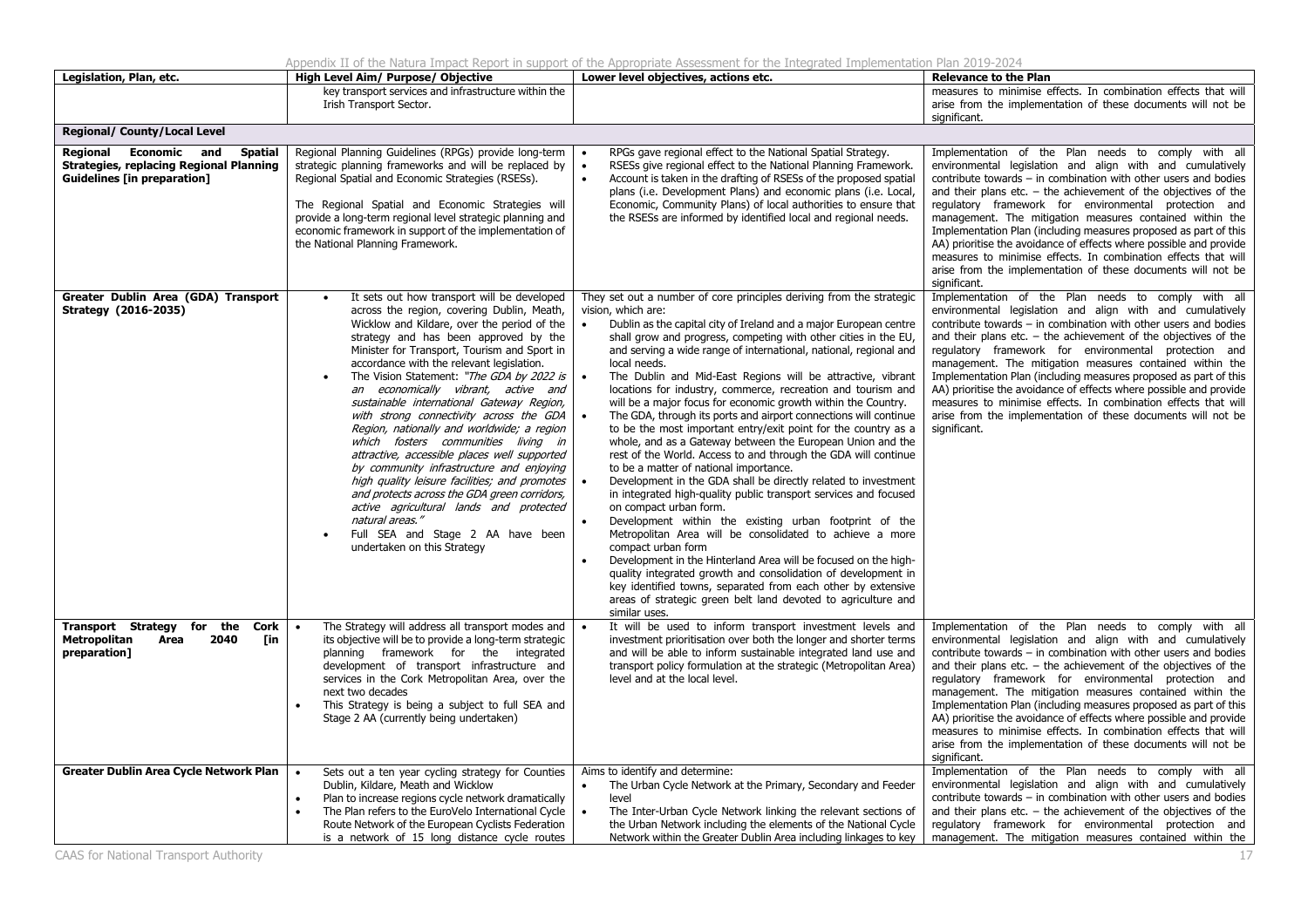| Legislation, Plan, etc.                                                                      | High Level Aim/ Purpose/ Objective                                                                                                                                                                                                                                                                                                                                                                                                                                                                                                              | Lower level objectives, actions etc.                                                                                                                                                                                                                                                                                                                                                                                              | <b>Relevance to the Plan</b>                                                                                                                                                                                                                                                                                                                                                                                                                                                                                                                                                                                                                                                |  |  |
|----------------------------------------------------------------------------------------------|-------------------------------------------------------------------------------------------------------------------------------------------------------------------------------------------------------------------------------------------------------------------------------------------------------------------------------------------------------------------------------------------------------------------------------------------------------------------------------------------------------------------------------------------------|-----------------------------------------------------------------------------------------------------------------------------------------------------------------------------------------------------------------------------------------------------------------------------------------------------------------------------------------------------------------------------------------------------------------------------------|-----------------------------------------------------------------------------------------------------------------------------------------------------------------------------------------------------------------------------------------------------------------------------------------------------------------------------------------------------------------------------------------------------------------------------------------------------------------------------------------------------------------------------------------------------------------------------------------------------------------------------------------------------------------------------|--|--|
|                                                                                              | connecting and uniting the whole European<br>continent. Two of these routes are in Ireland<br>including EV2 from Galway through Dublin to<br>London, Berlin, Warsaw and Moscow.                                                                                                                                                                                                                                                                                                                                                                 | transport locations outside of urban areas such as airports and<br>ports<br>The Green Route Network being cycle routes for development of<br>$\bullet$<br>tourist, recreational and leisure purposes.                                                                                                                                                                                                                             | Implementation Plan (including measures proposed as part of this<br>AA) prioritise the avoidance of effects where possible and provide<br>measures to minimise effects. In combination effects that will<br>arise from the implementation of these documents will not be<br>significant.                                                                                                                                                                                                                                                                                                                                                                                    |  |  |
| <b>Dublin to Galway Greenway Plan</b>                                                        | Develop a segregated cycling and walking trail to<br>international standards, extending from Dublin City<br>to Galway which is of a scale that will allow Ireland<br>to harness the potential of an identified growing<br>tourism market for cycling.<br>This route forms part of an interconnected National<br>Cycle Network of high quality, traffic free, inter-<br>urban routes, which will establish Ireland as a<br>quality international tourism destination for a<br>broad range of associated recreational activities<br>and pursuits. | To provide a segregated, substantially off-road cycle route from<br>Dublin City to Clifden via Galway City, maximising the use of -<br>where feasible $-$ existing and approved routes and disused<br>railway line corridors and to also use existing plans and/or<br>permitted projects where these have been subject to a consent<br>process that has previously included the carrying out or<br>screening for SEA, EIA and AA. | Implementation of the Plan needs to comply with all<br>environmental legislation and align with and cumulatively<br>contribute towards - in combination with other users and bodies<br>and their plans etc. $-$ the achievement of the objectives of the<br>regulatory framework for environmental protection and<br>management. The mitigation measures contained within the<br>Implementation Plan (including measures proposed as part of this<br>AA) prioritise the avoidance of effects where possible and provide<br>measures to minimise effects. In combination effects that will<br>arise from the implementation of these documents will not be<br>significant.   |  |  |
| Regional Development Strategy 2035<br>(Northern Ireland)                                     | Spatial strategy for the future development of<br>Northern Ireland.<br>Strategic planning framework to facilitate and<br>guide public and private sectors.                                                                                                                                                                                                                                                                                                                                                                                      | Aims to provide long-term policy direction with a strategic spatial<br>perspective.                                                                                                                                                                                                                                                                                                                                               | Implementation of the Plan needs to comply with all<br>environmental legislation and align with and cumulatively<br>contribute towards - in combination with other users and bodies<br>and their plans etc. $-$ the achievement of the objectives of the<br>regulatory framework for environmental protection and<br>management. The mitigation measures contained within the<br>Implementation Plan (including measures proposed as part of this<br>AA) prioritise the avoidance of effects where possible and provide<br>measures to minimise effects. In combination effects that will<br>arise from the implementation of these documents will not be<br>significant.   |  |  |
| <b>Water Quality Management Plans</b>                                                        | Ensure that the quality of waters covered by the<br>plan is maintained.<br>Maintain and improve the quantity and quality of<br>water included in the Plan scope.                                                                                                                                                                                                                                                                                                                                                                                | Monitoring of water bodies against quality standards.<br>$\bullet$<br>Outlines management programmes for water catchments.<br>Purpose is to maintain and improve the quantity and quality of<br>$\bullet$<br>groundwater.                                                                                                                                                                                                         | Implementation of the Plan needs to comply with all<br>environmental legislation and align with and cumulatively<br>contribute towards $-$ in combination with other users and bodies<br>and their plans etc. $-$ the achievement of the objectives of the<br>regulatory framework for environmental protection and<br>management. The mitigation measures contained within the<br>Implementation Plan (including measures proposed as part of this<br>AA) prioritise the avoidance of effects where possible and provide<br>measures to minimise effects. In combination effects that will<br>arise from the implementation of these documents will not be<br>significant. |  |  |
| Port Masterplans (such as Dublin Port<br>Masterplan 2012-2040 and 2017<br><b>Review)</b>     | The Masterplan sets out a vision for the operations<br>of the port and land utilisation.<br>The Masterplan is a non-statutory plan which has<br>$\bullet$<br>nonetheless been framed within the context of EU,<br>national, regional and local development plan<br>policies.                                                                                                                                                                                                                                                                    | Not applicable                                                                                                                                                                                                                                                                                                                                                                                                                    | Implementation of the Plan needs to comply with all<br>environmental legislation and align with and cumulatively<br>contribute towards - in combination with other users and bodies<br>and their plans etc. $-$ the achievement of the objectives of the<br>regulatory framework for environmental protection and<br>management. The mitigation measures contained within the<br>Implementation Plan (including measures proposed as part of this<br>AA) prioritise the avoidance of effects where possible and provide<br>measures to minimise effects. In combination effects that will<br>arise from the implementation of these documents will not be<br>significant.   |  |  |
| NPWS Conservation Plans and/or<br><b>Conservation Objectives for SACs and</b><br><b>SPAs</b> | Management planning for nature conservation sites has<br>a number of aims. These include:<br>To identify and evaluate the features of interest for<br>a site<br>To set clear objectives for the conservation of the<br>features of interest<br>To describe the site and its management                                                                                                                                                                                                                                                          | Conservation objectives for SACs and SPAs (i.e. sites within the<br>$\bullet$<br>Natura 2000 network) have to be set for the habitats and species<br>for which the sites are selected.<br>These objectives are used when carrying out appropriate<br>assessments for plans and projects that might impact on these<br>sites.                                                                                                      | Implementation of the Plan needs to comply with all<br>environmental legislation and align with and cumulatively<br>contribute towards $-$ in combination with other users and bodies<br>and their plans etc. $-$ the achievement of the objectives of the<br>regulatory framework for environmental protection and<br>management. The mitigation measures contained within the<br>Implementation Plan (including measures proposed as part of this<br>AA) prioritise the avoidance of effects where possible and provide                                                                                                                                                   |  |  |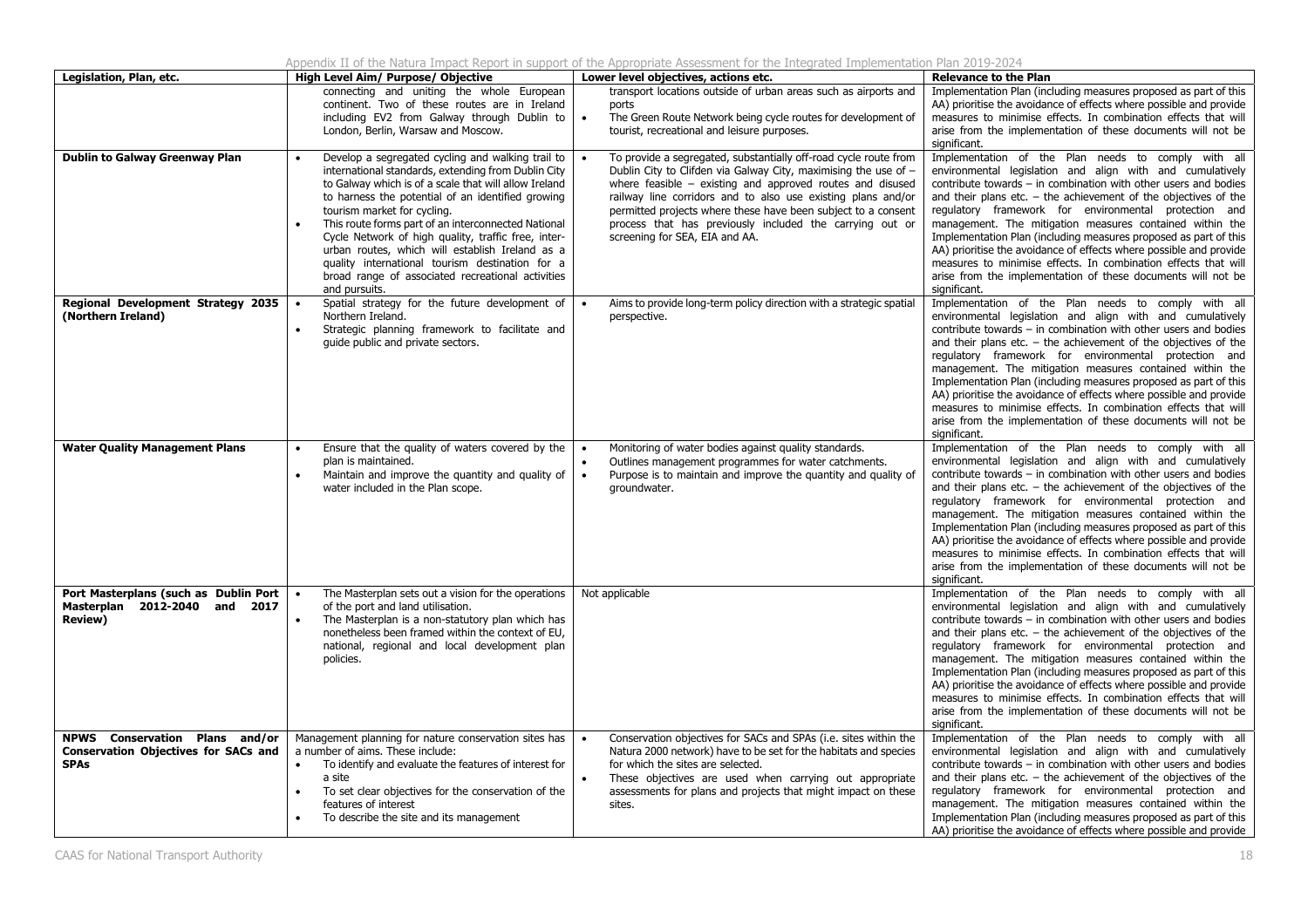|  |  |  |  | Appendix II of the Natura Impact Report in support of the Appropriate Assessment for the Integrated Implementation Plan 2019-2024 |  |  |  |
|--|--|--|--|-----------------------------------------------------------------------------------------------------------------------------------|--|--|--|
|  |  |  |  |                                                                                                                                   |  |  |  |

| Legislation, Plan, etc.                                         | High Level Aim/ Purpose/ Objective                                                                                                                                                                                                                                                                                                                                                                         | Lower level objectives, actions etc.                                                                                                                                                                                                                                                                                                                                                                                         | <b>Relevance to the Plan</b>                                                                                                                                                                                                                                                                                                                                                                                                                                                                                                                                                                                                                                                |
|-----------------------------------------------------------------|------------------------------------------------------------------------------------------------------------------------------------------------------------------------------------------------------------------------------------------------------------------------------------------------------------------------------------------------------------------------------------------------------------|------------------------------------------------------------------------------------------------------------------------------------------------------------------------------------------------------------------------------------------------------------------------------------------------------------------------------------------------------------------------------------------------------------------------------|-----------------------------------------------------------------------------------------------------------------------------------------------------------------------------------------------------------------------------------------------------------------------------------------------------------------------------------------------------------------------------------------------------------------------------------------------------------------------------------------------------------------------------------------------------------------------------------------------------------------------------------------------------------------------------|
|                                                                 | To identify issues (both positive and negative) that<br>might influence the site<br>To set out appropriate strategies/management<br>$\bullet$<br>actions to achieve the objectives                                                                                                                                                                                                                         |                                                                                                                                                                                                                                                                                                                                                                                                                              | measures to minimise effects. In combination effects that will<br>arise from the implementation of these documents will not be<br>significant.                                                                                                                                                                                                                                                                                                                                                                                                                                                                                                                              |
| <b>Groundwater Protection Schemes</b>                           | A Groundwater Protection Scheme provides<br>$\bullet$<br>guidelines for the planning and licensing<br>authorities in carrying out their functions, and a<br>framework to assist in decision-making on the<br>location, nature and control of developments and<br>activities in order to protect groundwater.                                                                                               | A Groundwater Protection Scheme aims to maintain the quantity<br>and quality of groundwater, and in some cases improve it, by<br>applying a risk assessment-based approach to groundwater<br>protection and sustainable development.                                                                                                                                                                                         | Implementation of the Plan needs to comply with all<br>environmental legislation and align with and cumulatively<br>contribute towards $-$ in combination with other users and bodies<br>and their plans etc. $-$ the achievement of the objectives of the<br>regulatory framework for environmental protection and<br>management. The mitigation measures contained within the<br>Implementation Plan (including measures proposed as part of this<br>AA) prioritise the avoidance of effects where possible and provide<br>measures to minimise effects. In combination effects that will<br>arise from the implementation of these documents will not be<br>significant. |
| <b>Local Community and Economic Plans</b>                       | This overarching vision for each LECP: "to promote<br>the well-being and quality of life of citizens and<br>communities"                                                                                                                                                                                                                                                                                   | The purpose of the LECP, as provided for in the Local<br>Government Reform Act 2014, is to set out, for a six-year period,<br>the objectives and actions needed to promote and support the<br>economic development and the local and community<br>development of the relevant local authority area, both by itself<br>directly and in partnership with other economic and community<br>development stakeholders.             | Implementation of the Plan needs to comply with all<br>environmental legislation and align with and cumulatively<br>contribute towards $-$ in combination with other users and bodies<br>and their plans etc. $-$ the achievement of the objectives of the<br>regulatory framework for environmental protection and<br>management. The mitigation measures contained within the<br>Implementation Plan (including measures proposed as part of this<br>AA) prioritise the avoidance of effects where possible and provide<br>measures to minimise effects. In combination effects that will<br>arise from the implementation of these documents will not be<br>significant. |
| Development Plans, Local Area Plans,<br><b>Planning Schemes</b> | Outlines planning objectives for land<br>use<br>$\bullet$<br>development (including transport objectives).<br>Strategic framework for planning and sustainable<br>$\bullet$<br>development including those set out in National<br>Planning Framework and Regional Economic and<br>Spatial Strategies.<br>Sets out the policies and proposals to guide<br>development in the specific Local Authority area. | Identifies future infrastructure, development and zoning<br>$\bullet$<br>required.<br>Protects and enhances amenities and environment.<br>Guides planning authority in assessing proposals.<br>Aims to guide development in the area and the amount of nature<br>of the planned development.<br>Aims to promote sustainable development.<br>Provide for economic development and protect natural<br>environmental, heritage. | Implementation of the Plan needs to comply with all<br>environmental legislation and align with and cumulatively<br>contribute towards - in combination with other users and bodies<br>and their plans etc. $-$ the achievement of the objectives of the<br>regulatory framework for environmental protection and<br>management. The mitigation measures contained within the<br>Implementation Plan (including measures proposed as part of this<br>AA) prioritise the avoidance of effects where possible and provide<br>measures to minimise effects. In combination effects that will<br>arise from the implementation of these documents will not be<br>significant.   |
| Green Infrastructure Plans/Strategies                           | Promotes the maintenance and improvement of<br>$\bullet$<br>green infrastructure in an area.<br>Aims to protect and enhance biodiversity and<br>$\bullet$<br>habitats.                                                                                                                                                                                                                                     | not applicable                                                                                                                                                                                                                                                                                                                                                                                                               | Implementation of the Plan needs to comply with all<br>environmental legislation and align with and cumulatively<br>contribute towards - in combination with other users and bodies<br>and their plans etc. $-$ the achievement of the objectives of the<br>regulatory framework for environmental protection and<br>management. The mitigation measures contained within the<br>Implementation Plan (including measures proposed as part of this<br>AA) prioritise the avoidance of effects where possible and provide<br>measures to minimise effects. In combination effects that will<br>arise from the implementation of these documents will not be<br>significant.   |
| <b>Biodiversity Action Plans</b>                                | Aims to protect, conserve, enhance and restore<br>biodiversity and ecosystem services across all<br>spectrums.                                                                                                                                                                                                                                                                                             | Outlines the status of biodiversity and identifies species of<br>importance.<br>Outlines objectives and targets to be met to maintain and<br>improve biodiversity.<br>Aims increase awareness.                                                                                                                                                                                                                               | Implementation of the Plan needs to comply with all<br>environmental legislation and align with and cumulatively<br>contribute towards - in combination with other users and bodies<br>and their plans etc. $-$ the achievement of the objectives of the<br>regulatory framework for environmental protection and<br>management. The mitigation measures contained within the<br>Implementation Plan (including measures proposed as part of this<br>AA) prioritise the avoidance of effects where possible and provide<br>measures to minimise effects. In combination effects that will                                                                                   |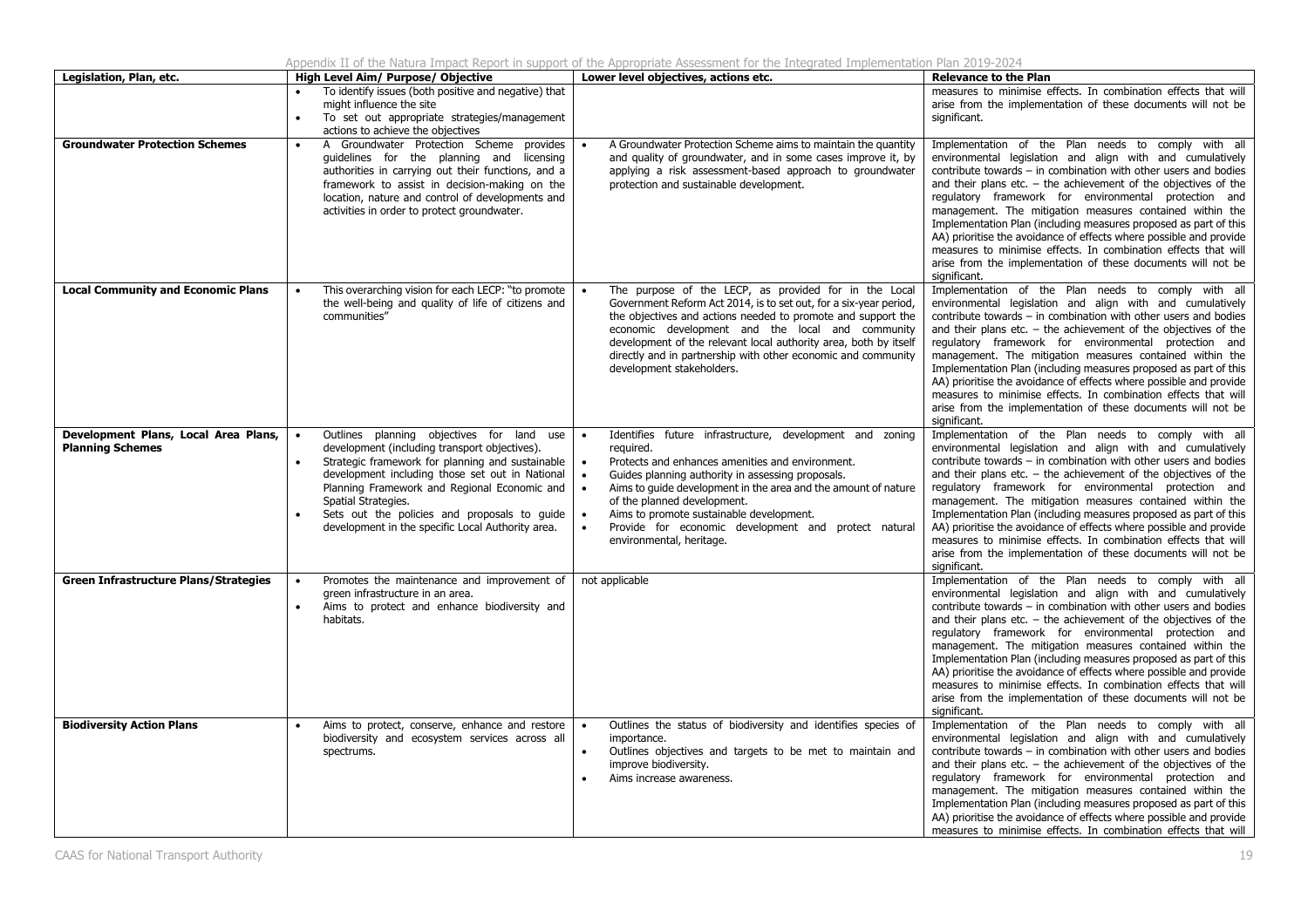| Legislation, Plan, etc.                                                             | High Level Aim/ Purpose/ Objective                                                                                                                                                                                                            | Lower level objectives, actions etc.                                                                                                                                                                                                                                        | <b>Relevance to the Plan</b>                                                                                                                                                                                                                                                                                                                                                                                                                                                                                                                                                                                                                                                |
|-------------------------------------------------------------------------------------|-----------------------------------------------------------------------------------------------------------------------------------------------------------------------------------------------------------------------------------------------|-----------------------------------------------------------------------------------------------------------------------------------------------------------------------------------------------------------------------------------------------------------------------------|-----------------------------------------------------------------------------------------------------------------------------------------------------------------------------------------------------------------------------------------------------------------------------------------------------------------------------------------------------------------------------------------------------------------------------------------------------------------------------------------------------------------------------------------------------------------------------------------------------------------------------------------------------------------------------|
|                                                                                     |                                                                                                                                                                                                                                               |                                                                                                                                                                                                                                                                             | arise from the implementation of these documents will not be                                                                                                                                                                                                                                                                                                                                                                                                                                                                                                                                                                                                                |
|                                                                                     |                                                                                                                                                                                                                                               |                                                                                                                                                                                                                                                                             | significant.                                                                                                                                                                                                                                                                                                                                                                                                                                                                                                                                                                                                                                                                |
| <b>Heritage Plans</b>                                                               | Aims to highlight the importance of heritage at a<br>strategic level.                                                                                                                                                                         | Manage and promote heritage as well as increase awareness.<br>Aim to conserve and protect heritage.                                                                                                                                                                         | Implementation of the Plan needs to comply with all<br>environmental legislation and align with and cumulatively<br>contribute towards $-$ in combination with other users and bodies<br>and their plans etc. $-$ the achievement of the objectives of the<br>regulatory framework for environmental protection and<br>management. The mitigation measures contained within the<br>Implementation Plan (including measures proposed as part of this<br>AA) prioritise the avoidance of effects where possible and provide<br>measures to minimise effects. In combination effects that will<br>arise from the implementation of these documents will not be<br>significant. |
| Landscape<br><b>Character</b><br><b>County</b><br><b>Assessments</b>                | Characterises the geographical dimension of the<br>landscape.                                                                                                                                                                                 | Identifies the quality, value, sensitivity and capacity of the<br>$\bullet$<br>landscape area.<br>Guides strategies and guidelines for the future development of<br>the landscape.                                                                                          | Implementation of the Plan needs to comply with all<br>environmental legislation and align with and cumulatively<br>contribute towards - in combination with other users and bodies<br>and their plans etc. $-$ the achievement of the objectives of the<br>regulatory framework for environmental protection and<br>management. The mitigation measures contained within the<br>Implementation Plan (including measures proposed as part of this<br>AA) prioritise the avoidance of effects where possible and provide<br>measures to minimise effects. In combination effects that will<br>arise from the implementation of these documents will not be<br>significant.   |
| Freshwater Pearl Mussel Sub-Basin<br><b>Management Plans</b>                        | Identifies the current status of the species and the<br>reason for loss or decline.<br>Identifies measure required to improve or restore<br>current status.                                                                                   | Identifies pressures on Freshwater Pearl Mussels for each of the<br>designated populations in Ireland.<br>Outlines restoration measures required to ensure favourable<br>conservation status.                                                                               | Implementation of the Plan needs to comply with all<br>environmental legislation and align with and cumulatively<br>contribute towards - in combination with other users and bodies<br>and their plans etc. $-$ the achievement of the objectives of the<br>regulatory framework for environmental protection and<br>management. The mitigation measures contained within the<br>Implementation Plan (including measures proposed as part of this<br>AA) prioritise the avoidance of effects where possible and provide<br>measures to minimise effects. In combination effects that will<br>arise from the implementation of these documents will not be<br>significant.   |
| <b>Catchment</b><br><b>Flood</b><br><b>Risk</b><br>Local<br><b>Management Plans</b> | Produced by Local Authorities.<br>$\bullet$<br>Outlines areas local flood risk.<br>Sets out measures to manage and prevent flood<br>risk at a local level.                                                                                    | not applicable                                                                                                                                                                                                                                                              | Implementation of the Plan needs to comply with all<br>environmental legislation and align with and cumulatively<br>contribute towards $-$ in combination with other users and bodies<br>and their plans etc. $-$ the achievement of the objectives of the<br>regulatory framework for environmental protection and<br>management. The mitigation measures contained within the<br>Implementation Plan (including measures proposed as part of this<br>AA) prioritise the avoidance of effects where possible and provide<br>measures to minimise effects. In combination effects that will<br>arise from the implementation of these documents will not be<br>significant. |
| <b>Shellfish</b><br><b>Pollution</b><br><b>Reduction</b><br><b>Programmes</b>       | Aims to improve water quality and ensure the protection<br>or improvement of designated shellfish waters in order<br>to support shellfish life and growth and contribute to the<br>high quality of shellfish products directly edible by man. | Identifies key and secondary pressures on water quality in<br>designated shellfish areas.<br>Outlines specific measures to address identified key and<br>secondary pressures on water quality.<br>Addresses the specific pressures acting on water quality in each<br>area. | Implementation of the Plan needs to comply with all<br>environmental legislation and align with and cumulatively<br>contribute towards - in combination with other users and bodies<br>and their plans etc. $-$ the achievement of the objectives of the<br>regulatory framework for environmental protection and<br>management. The mitigation measures contained within the<br>Implementation Plan (including measures proposed as part of this<br>AA) prioritise the avoidance of effects where possible and provide<br>measures to minimise effects. In combination effects that will<br>arise from the implementation of these documents will not be<br>significant.   |